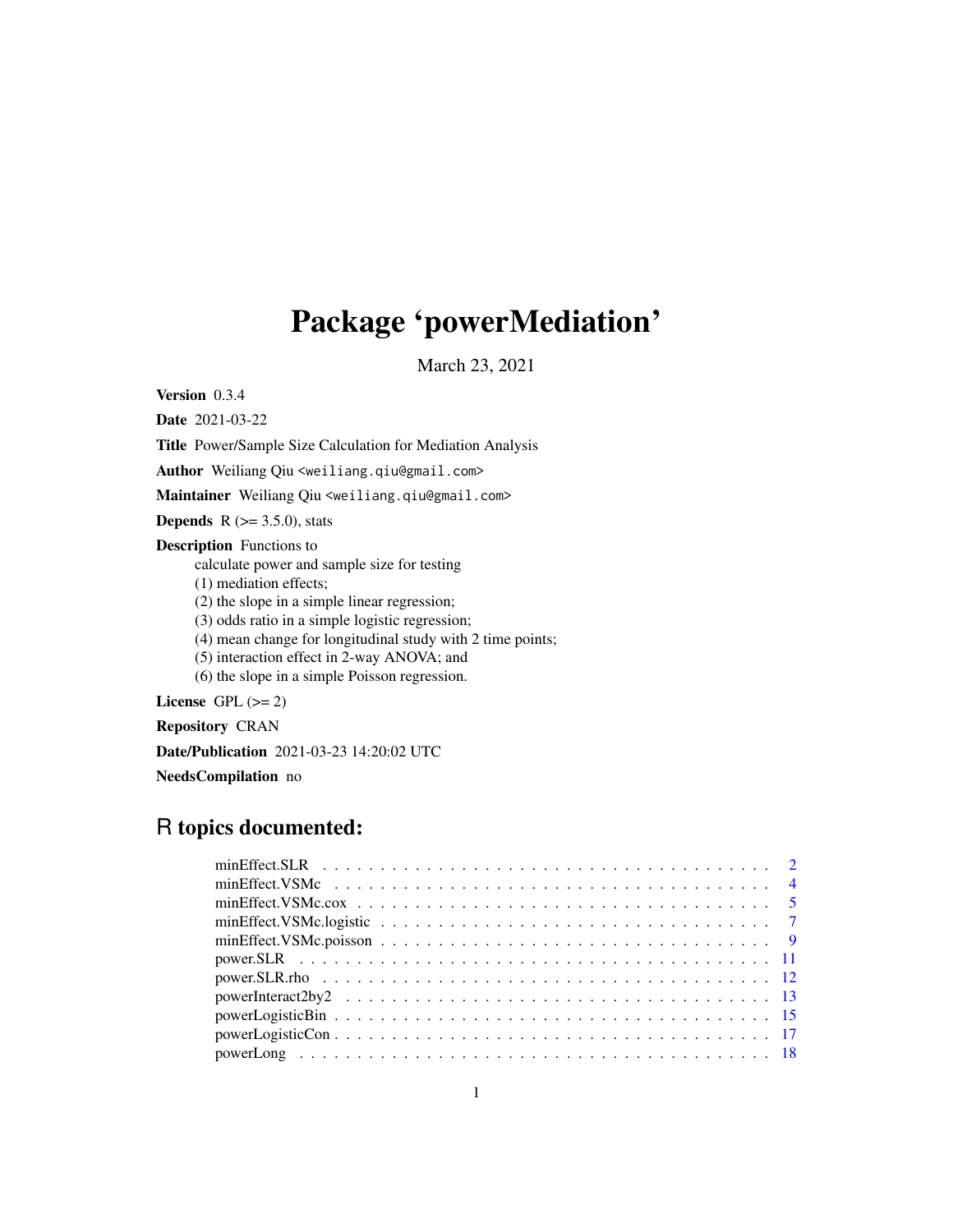<span id="page-1-0"></span>

| ssLongFull<br>Index |  |    |
|---------------------|--|----|
|                     |  |    |
|                     |  |    |
|                     |  |    |
|                     |  |    |
|                     |  |    |
|                     |  |    |
|                     |  |    |
|                     |  |    |
|                     |  |    |
|                     |  |    |
|                     |  |    |
|                     |  |    |
|                     |  |    |
|                     |  |    |
|                     |  |    |
|                     |  |    |
|                     |  |    |
|                     |  |    |
|                     |  |    |
|                     |  |    |
|                     |  |    |
|                     |  | 58 |

<span id="page-1-1"></span>minEffect.SLR *Minimum detectable slope*

# Description

Calculate minimal detectable slope given sample size and power for simple linear regression.

# Usage

```
minEffect.SLR(n,
              power,
              sigma.x,
              sigma.y,
              alpha = 0.05,
              verbose = TRUE)
```
# Arguments

|         | sample size.                                                                                                                                              |
|---------|-----------------------------------------------------------------------------------------------------------------------------------------------------------|
| power   | power for testing if $\lambda = 0$ for the simple linear regression $y_i = \gamma + \lambda x_i + \epsilon_i$ , $\epsilon_i \sim$<br>$N(0, \sigma_e^2)$ . |
| sigma.x | standard deviation of the predictor $sd(x) = \sigma_x$ .                                                                                                  |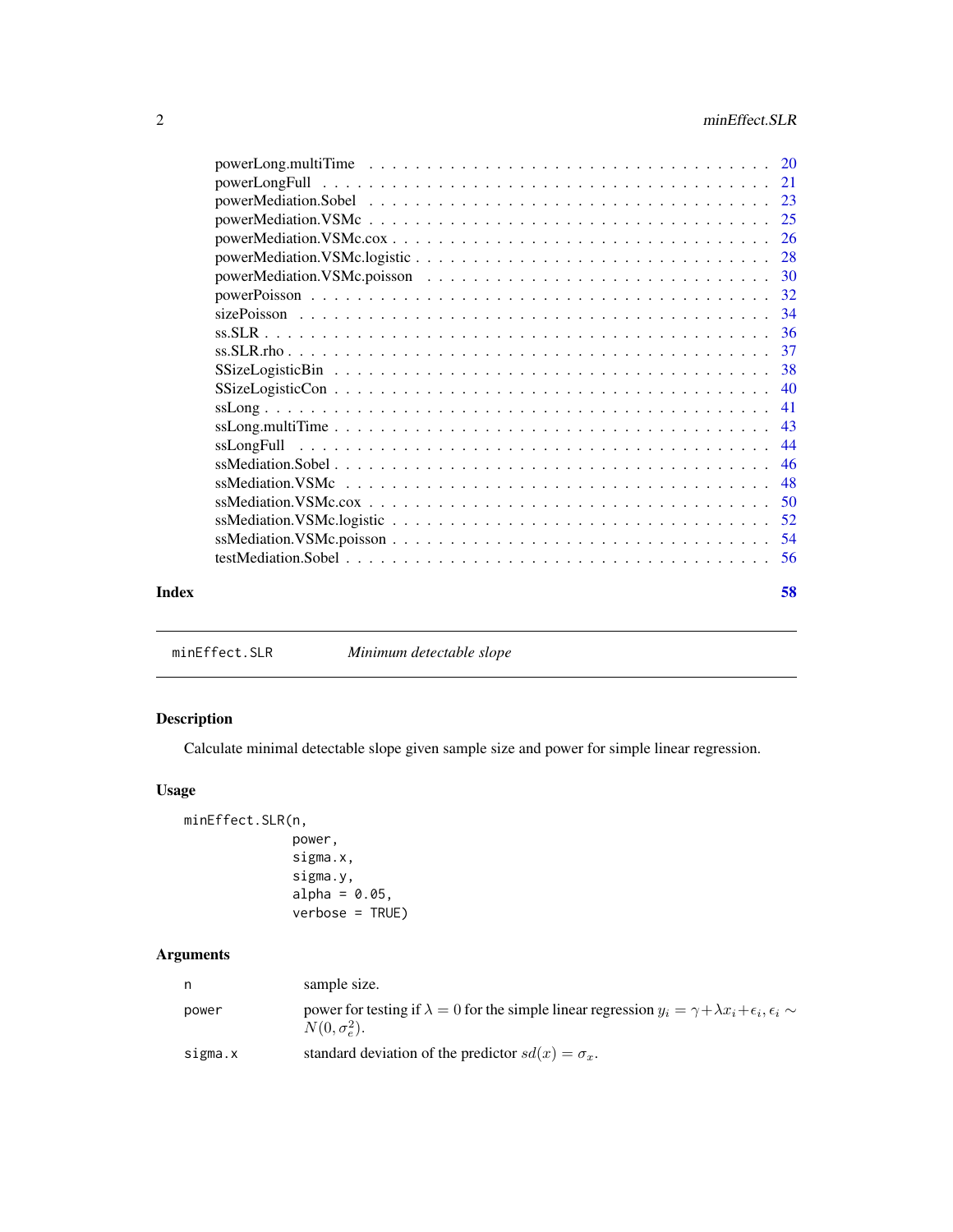# <span id="page-2-0"></span>minEffect.SLR 3

| sigma.y | marginal standard deviation of the outcome $sd(y) = \sigma_y$ . (not the conditional<br>standard deviation $sd(y x)$             |
|---------|----------------------------------------------------------------------------------------------------------------------------------|
| alpha   | type I error rate.                                                                                                               |
| verbose | logical. TRUE means printing minimum absolute detectable effect; FALSE means<br>not printing minimum absolute detectable effect. |

# Details

The test is for testing the null hypothesis  $\lambda = 0$  versus the alternative hypothesis  $\lambda \neq 0$  for the simple linear regressions:

$$
y_i = \gamma + \lambda x_i + \epsilon_i, \epsilon_i \sim N(0, \sigma_e^2)
$$

# Value

| lambda.a    | minimum absolute detectable effect.                                             |
|-------------|---------------------------------------------------------------------------------|
| res.uniroot | results of optimization to find the optimal minimum absolute detectable effect. |

#### Note

The test is a two-sided test. For one-sided tests, please double the significance level. For example, you can set alpha=0.10 to obtain one-sided test at 5% significance level.

# Author(s)

Weiliang Qiu <stwxq@channing.harvard.edu>

# References

Dupont, W.D. and Plummer, W.D.. Power and Sample Size Calculations for Studies Involving Linear Regression. *Controlled Clinical Trials*. 1998;19:589-601.

# See Also

[power.SLR](#page-10-1), [power.SLR.rho](#page-11-1), [ss.SLR](#page-35-1), [ss.SLR.rho](#page-36-1).

```
minEffect.SLR(n = 100, power = 0.8, sigma.x = 0.2, sigma.y = 0.5,
  alpha = 0.05, verbose = TRUE)
```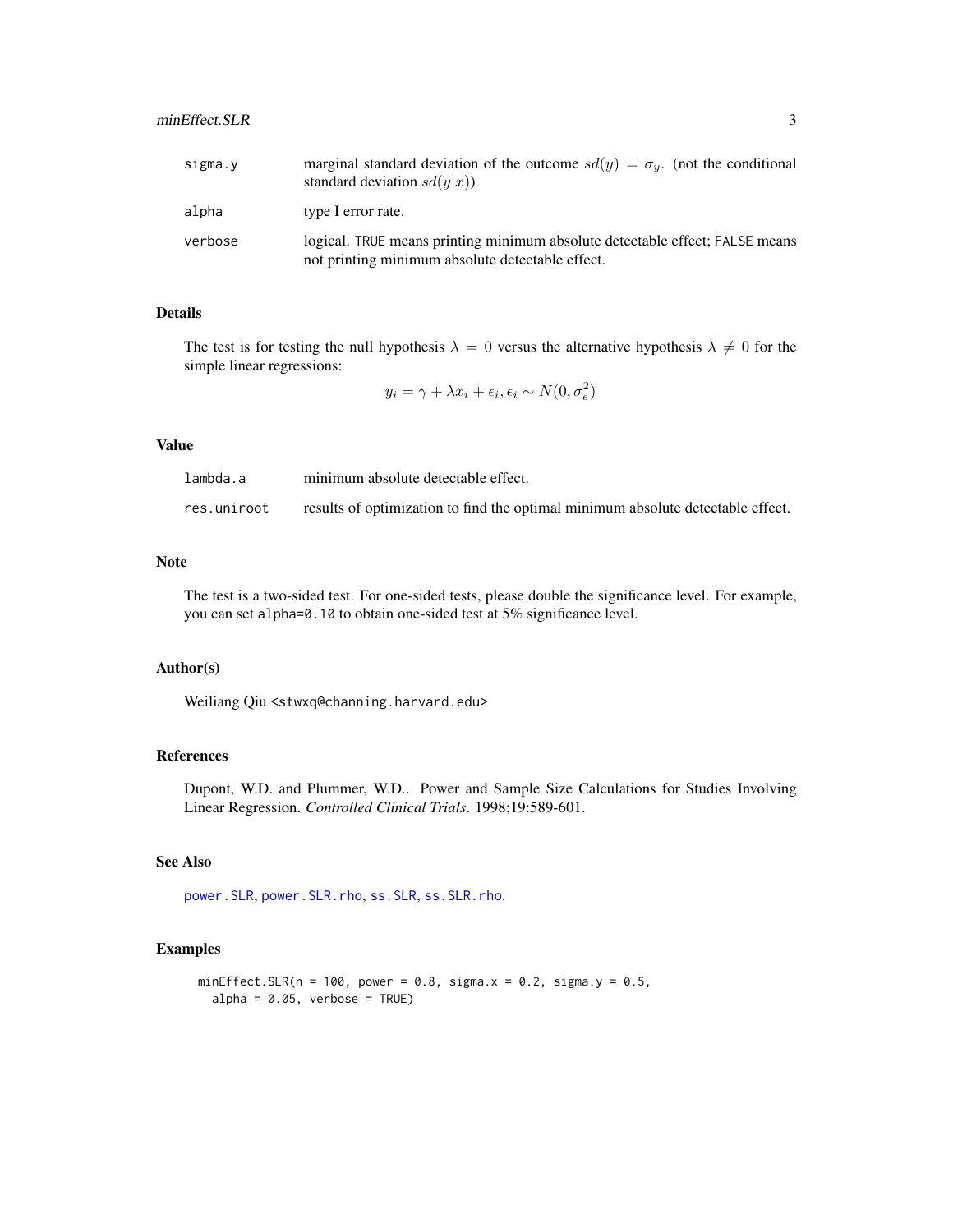<span id="page-3-1"></span><span id="page-3-0"></span>

# Description

Calculate minimal detectable slope for mediator given sample size and power in simple linear regression based on Vittinghoff, Sen and McCulloch's (2009) method.

#### Usage

```
minEffect.VSMc(n,
               power,
               sigma.m,
               sigma.e,
               corr.xm,
               alpha = 0.05,
               verbose = TRUE)
```
#### Arguments

| n       | sample size.                                                                                                                                          |
|---------|-------------------------------------------------------------------------------------------------------------------------------------------------------|
| power   | power for testing $b_2 = 0$ for the linear regression $y_i = b0 + b1x_i + b2m_i + \epsilon_i, \epsilon_i \sim$<br>$N(0, \sigma_e^2)$ .                |
| sigma.m | standard deviation of the mediator.                                                                                                                   |
| sigma.e | standard deviation of the random error term in the linear regression $y_i = b0$ +<br>$b1x_i + b2m_i + \epsilon_i, \epsilon_i \sim N(0, \sigma_e^2)$ . |
| corr.xm | correlation between the predictor x and the mediator $m$ .                                                                                            |
| alpha   | type I error rate.                                                                                                                                    |
| verbose | logical. TRUE means printing minimum absolute detectable effect; FALSE means<br>not printing minimum absolute detectable effect.                      |

#### Details

The test is for testing the null hypothesis  $b_2 = 0$  versus the alternative hypothesis  $b_2 \neq 0$  for the linear regressions:

$$
y_i = b_0 + b_1 x_i + b_2 m_i + \epsilon_i, \epsilon_i \sim N(0, \sigma_e^2)
$$

Vittinghoff et al. (2009) showed that for the above linear regression, testing the mediation effect is equivalent to testing the null hypothesis  $H_0 : b_2 = 0$  versus the alternative hypothesis  $H_a : b_2 \neq 0$ , if the correlation corr.xm between the primary predictor and mediator is non-zero.

The full model is

$$
y_i = b_0 + b_1 x_i + b_2 m_i + \epsilon_i, \epsilon_i \sim N(0, \sigma_e^2)
$$

The reduced model is

$$
y_i = b_0 + b_1 x_i + \epsilon_i, \epsilon_i \sim N(0, \sigma_e^2)
$$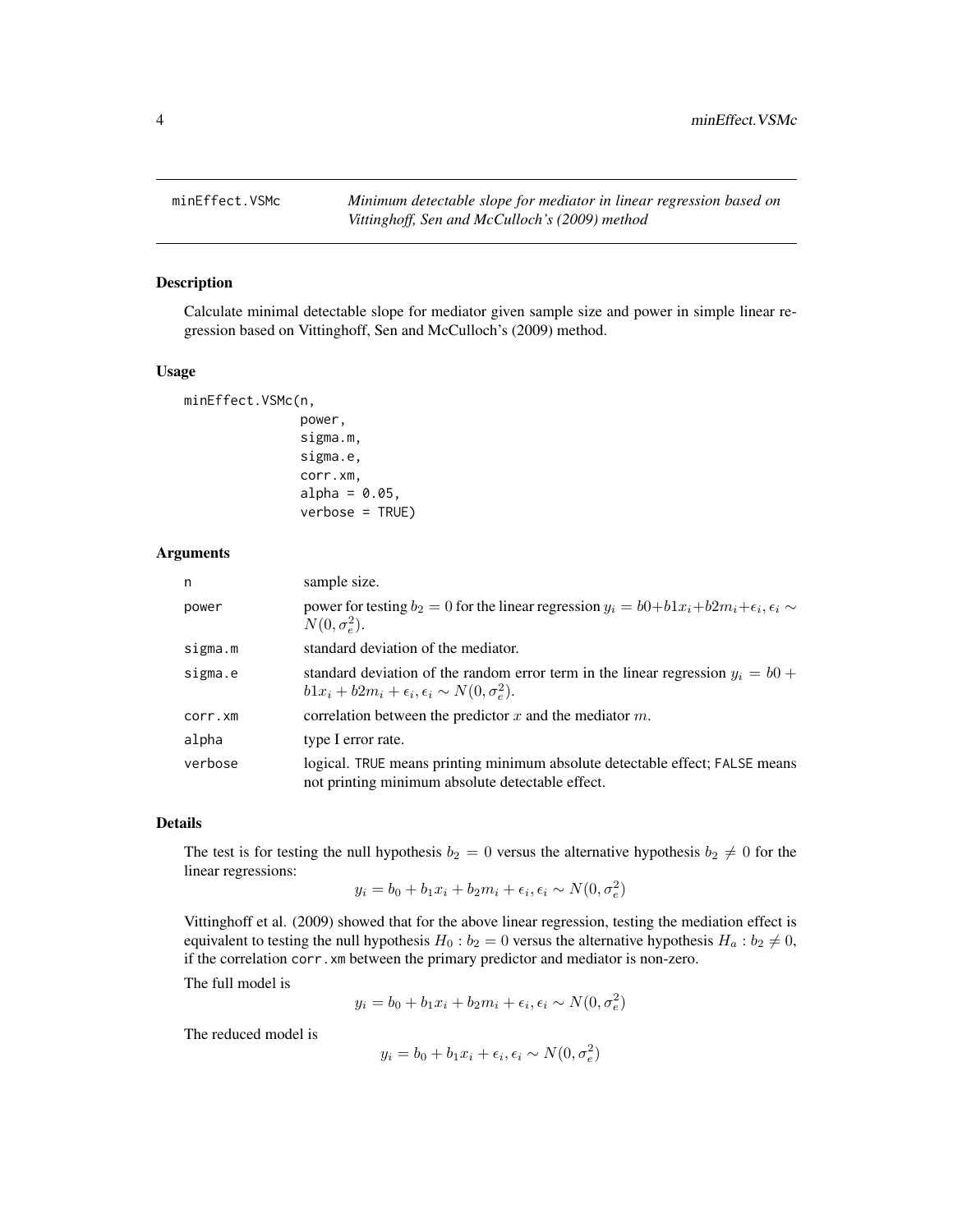<span id="page-4-0"></span>Vittinghoff et al. (2009) mentioned that if confounders need to be included in both the full and reduced models, the sample size/power calculation formula could be accommodated by redefining corr.xm as the multiple correlation of the mediator with the confounders as well as the predictor.

#### Value

| b2          | minimum absolute detectable effect.                      |
|-------------|----------------------------------------------------------|
| res.uniroot | results of optimization to find the optimal sample size. |

# Note

The test is a two-sided test. For one-sided tests, please double the significance level. For example, you can set alpha=0.10 to obtain one-sided test at 5% significance level.

# Author(s)

Weiliang Qiu <stwxq@channing.harvard.edu>

#### References

Vittinghoff, E. and Sen, S. and McCulloch, C.E.. Sample size calculations for evaluating mediation. *Statistics In Medicine*. 2009;28:541-557.

# See Also

[powerMediation.VSMc](#page-24-1), [ssMediation.VSMc](#page-47-1)

#### Examples

```
# example in section 3 (page 544) of Vittinghoff et al. (2009).
# minimum effect is =0.1
minEffect.VSMc(n = 863, power = 0.8, sigma.m = 1,
  sigma.e = 1, corr.xml = 0.3, alpha = 0.05, verbose = TRUE)
```
<span id="page-4-1"></span>

| minEffect.VSMc.cox | Minimum detectable slope for mediator in cox regression based on |
|--------------------|------------------------------------------------------------------|
|                    | Vittinghoff, Sen and McCulloch's (2009) method                   |

# Description

Calculate minimal detectable slope for mediator given sample size and power in cox regression based on Vittinghoff, Sen and McCulloch's (2009) method.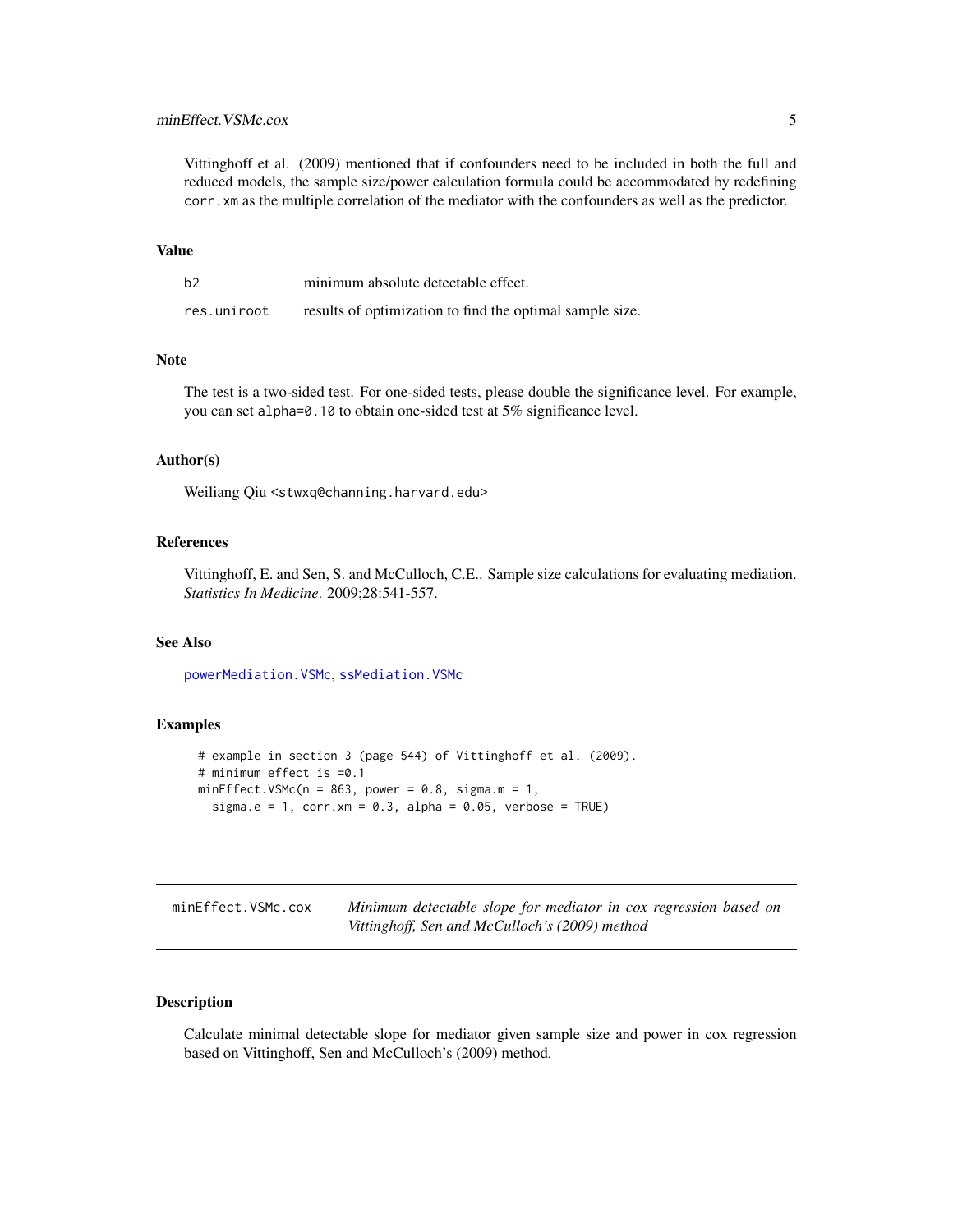#### Usage

```
minEffect.VSMc.cox(n,
                    power,
                    sigma.m,
                    psi,
                    corr.xm,
                    alpha = 0.05,
                    verbose = TRUE)
```
# Arguments

| n       | sample size.                                                                                                                                                                                      |
|---------|---------------------------------------------------------------------------------------------------------------------------------------------------------------------------------------------------|
| power   | power for testing $b_2 = 0$ for the cox regression $\log(\lambda) = \log(\lambda_0) + b1x_i + b2m_i$ ,<br>where $\lambda$ is the hazard function and $\lambda_0$ is the baseline hazard function. |
| sigma.m | standard deviation of the mediator.                                                                                                                                                               |
| psi     | the probability that an observation is uncensored, so that the number of event<br>$d = n * psi$ , where <i>n</i> is the sample size.                                                              |
| corr.xm | correlation between the predictor x and the mediator $m$ .                                                                                                                                        |
| alpha   | type I error rate.                                                                                                                                                                                |
| verbose | logical. TRUE means printing minimum absolute detectable effect; FALSE means<br>not printing minimum absolute detectable effect.                                                                  |

# Details

The test is for testing the null hypothesis  $b_2 = 0$  versus the alternative hypothesis  $b_2 \neq 0$  for the cox regressions:

$$
\log(\lambda) = \log(\lambda_0) + b_1 x_i + b_2 m_i
$$

Vittinghoff et al. (2009) showed that for the above cox regression, testing the mediation effect is equivalent to testing the null hypothesis  $H_0 : b_2 = 0$  versus the alternative hypothesis  $H_a : b_2 \neq 0$ , if the correlation corr.xm between the primary predictor and mediator is non-zero.

The full model is

$$
\log(\lambda) = \log(\lambda_0) + b_1 x_i + b_2 m_i
$$

The reduced model is

 $\log(\lambda) = \log(\lambda_0) + b_1 x_i$ 

Vittinghoff et al. (2009) mentioned that if confounders need to be included in both the full and reduced models, the sample size/power calculation formula could be accommodated by redefining corr.xm as the multiple correlation of the mediator with the confounders as well as the predictor.

#### Value

| b2          | minimum absolute detectable effect.                      |
|-------------|----------------------------------------------------------|
| res.uniroot | results of optimization to find the optimal sample size. |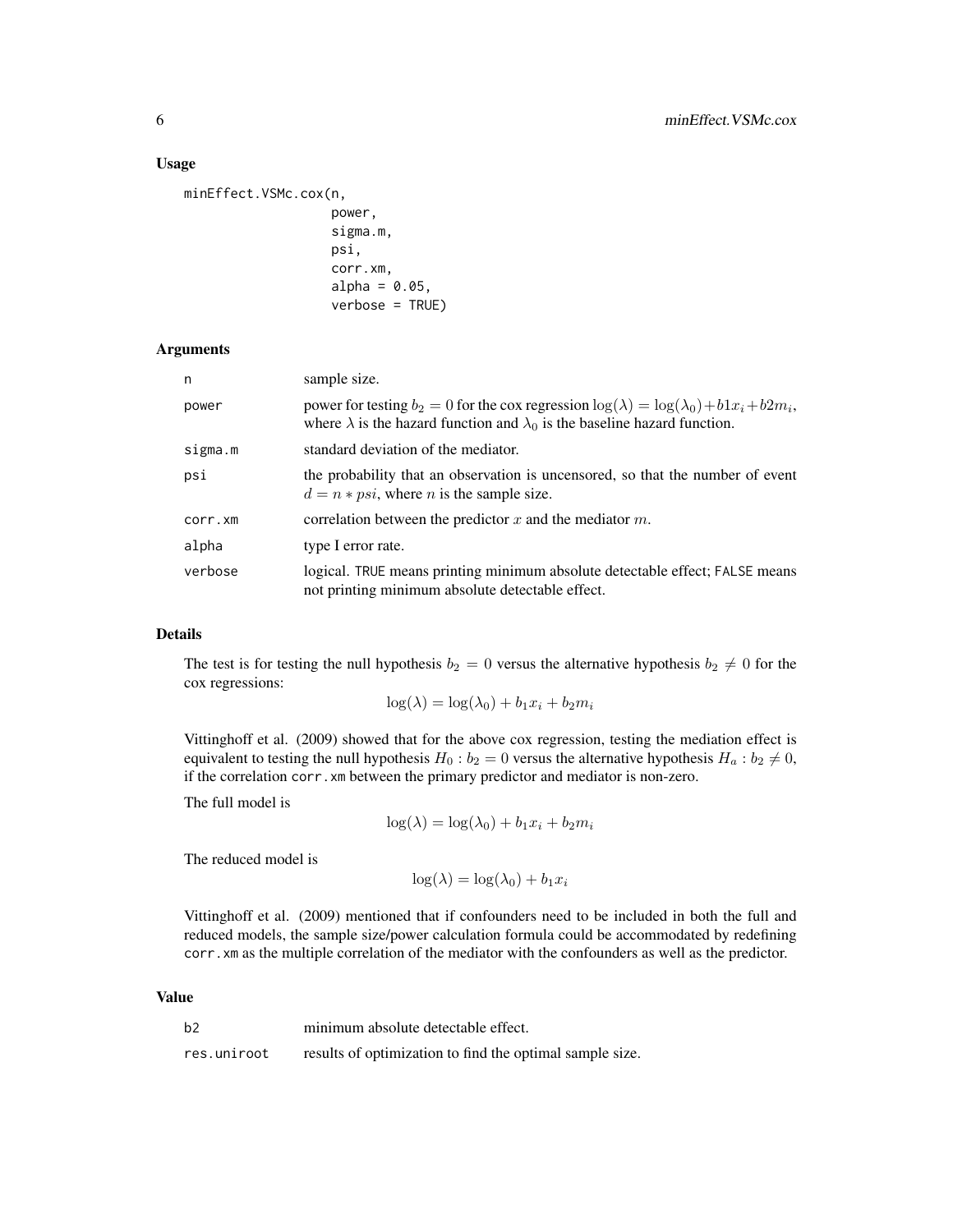# <span id="page-6-0"></span>Note

The test is a two-sided test. For one-sided tests, please double the significance level. For example, you can set alpha=0.10 to obtain one-sided test at 5% significance level.

# Author(s)

Weiliang Qiu <stwxq@channing.harvard.edu>

#### References

Vittinghoff, E. and Sen, S. and McCulloch, C.E.. Sample size calculations for evaluating mediation. *Statistics In Medicine*. 2009;28:541-557.

#### See Also

[powerMediation.VSMc.cox](#page-25-1), [ssMediation.VSMc.cox](#page-49-1)

# Examples

```
# example in section 6 (page 547) of Vittinghoff et al. (2009).
# minimum effect is = log(1.5) = 0.4054651minEffect.VSMc.cox(n = 1399, power = 0.7999916,
  sigma.m = sqrt(0.25 * (1 - 0.25)), psi = 0.2, corr.xm = 0.3,
  alpha = 0.05, verbose = TRUE)
```
<span id="page-6-1"></span>minEffect.VSMc.logistic

*Minimum detectable slope for mediator in logistic regression based on Vittinghoff, Sen and McCulloch's (2009) method*

#### Description

Calculate minimal detectable slope for mediator given sample size and power in logistic regression based on Vittinghoff, Sen and McCulloch's (2009) method.

#### Usage

```
minEffect.VSMc.logistic(n,
```
power, sigma.m, p, corr.xm, alpha =  $0.05$ , verbose = TRUE)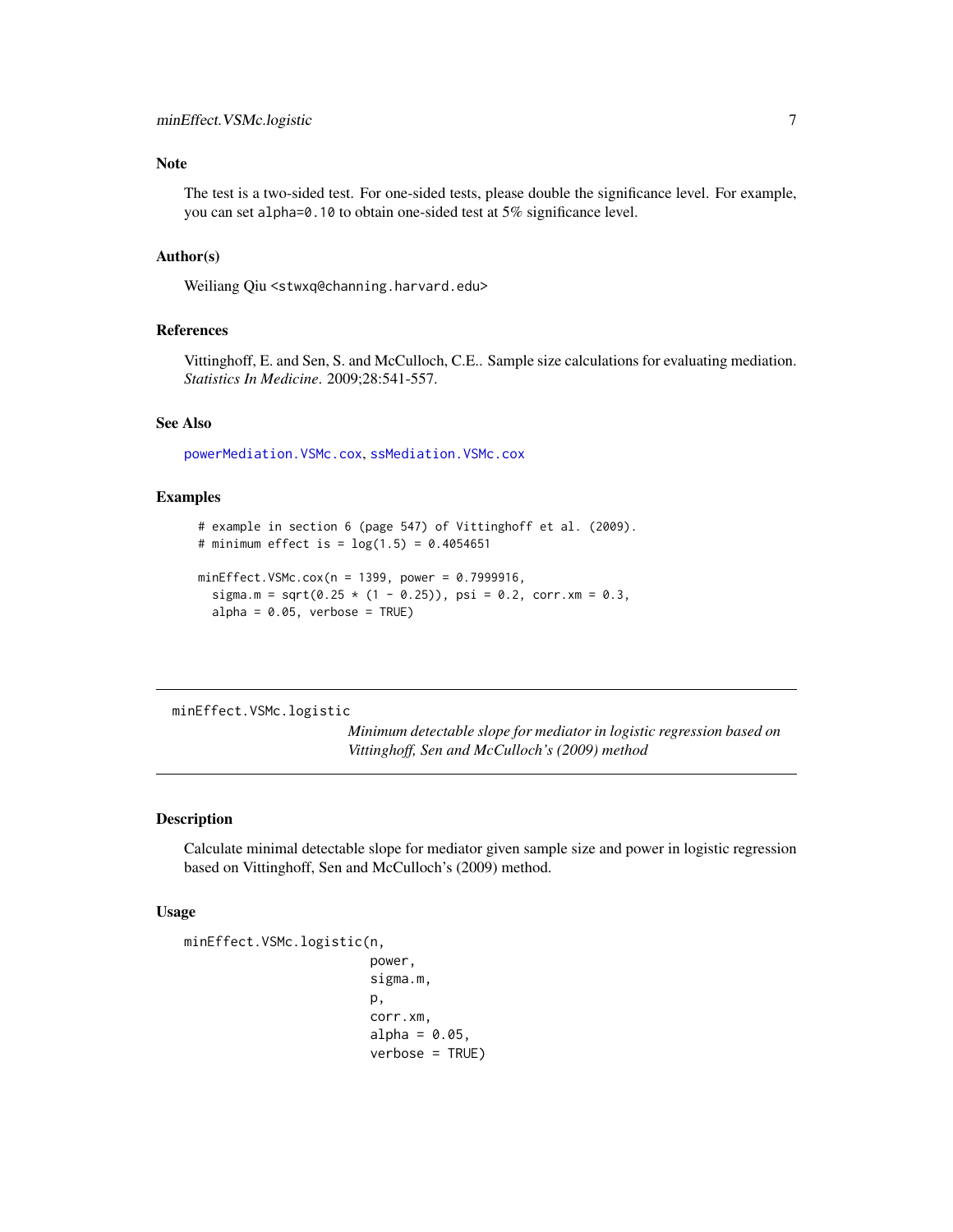#### Arguments

| n       | sample size.                                                                                                                     |
|---------|----------------------------------------------------------------------------------------------------------------------------------|
| power   | power for testing $b_2 = 0$ for the logistic regression $\log(p_i/(1 - p_i)) = b_0 +$<br>$b1x_i + b2m_i$ .                       |
| sigma.m | standard deviation of the mediator.                                                                                              |
| p       | the marginal prevalence of the outcome.                                                                                          |
| corr.xm | correlation between the predictor x and the mediator $m$ .                                                                       |
| alpha   | type I error rate.                                                                                                               |
| verbose | logical. TRUE means printing minimum absolute detectable effect; FALSE means<br>not printing minimum absolute detectable effect. |

#### Details

The test is for testing the null hypothesis  $b_2 = 0$  versus the alternative hypothesis  $b_2 \neq 0$  for the logistic regressions:

$$
\log(p_i/(1-p_i)) = b_0 + b_1 x_i + b_2 m_i
$$

Vittinghoff et al. (2009) showed that for the above logistic regression, testing the mediation effect is equivalent to testing the null hypothesis  $H_0 : b_2 = 0$  versus the alternative hypothesis  $H_a : b_2 \neq 0$ , if the correlation corr.xm between the primary predictor and mediator is non-zero.

The full model is

$$
\log(p_i/(1-p_i)) = b_0 + b_1 x_i + b_2 m_i
$$

The reduced model is

$$
\log(p_i/(1-p_i)) = b_0 + b_1 x_i
$$

Vittinghoff et al. (2009) mentioned that if confounders need to be included in both the full and reduced models, the sample size/power calculation formula could be accommodated by redefining corr.xm as the multiple correlation of the mediator with the confounders as well as the predictor.

# Value

| b2          | minimum absolute detectable effect.                      |
|-------------|----------------------------------------------------------|
| res.uniroot | results of optimization to find the optimal sample size. |

# Note

The test is a two-sided test. For one-sided tests, please double the significance level. For example, you can set alpha=0.10 to obtain one-sided test at 5% significance level.

# Author(s)

Weiliang Qiu <stwxq@channing.harvard.edu>

#### References

Vittinghoff, E. and Sen, S. and McCulloch, C.E.. Sample size calculations for evaluating mediation. *Statistics In Medicine*. 2009;28:541-557.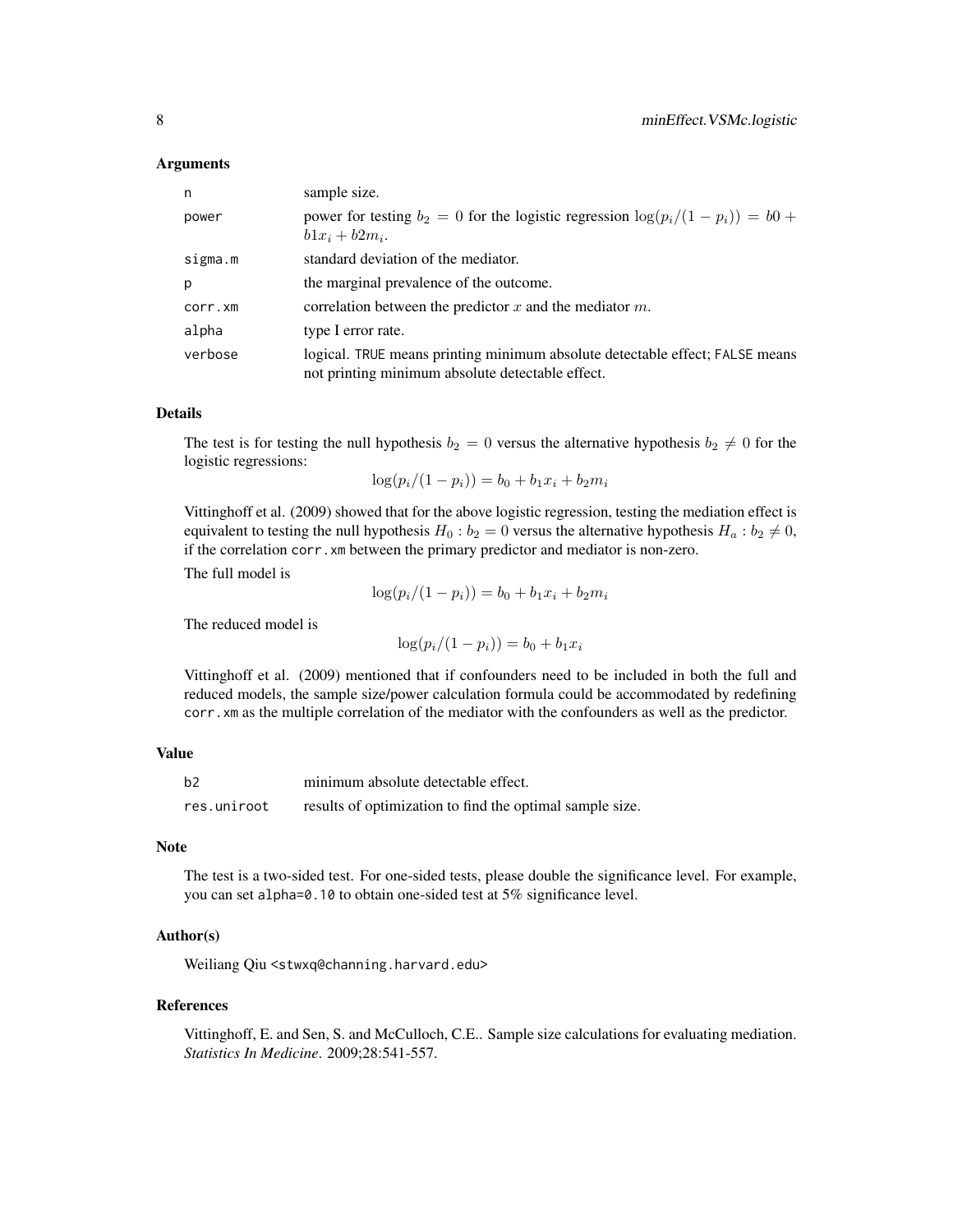# <span id="page-8-0"></span>minEffect.VSMc.poisson 9

# See Also

```
powerMediation.VSMc.logistic, ssMediation.VSMc.logistic
```
# Examples

```
# example in section 4 (page 545) of Vittinghoff et al. (2009).
# minimum effect is log(1.5)= 0.4054651
minEffect.VSMc.logistic(n = 255, power = 0.8, sigma.m = 1,
 p = 0.5, corr.xm = 0.5, alpha = 0.05, verbose = TRUE)
```
<span id="page-8-1"></span>minEffect.VSMc.poisson

*Minimum detectable slope for mediator in poisson regression based on Vittinghoff, Sen and McCulloch's (2009) method*

# Description

Calculate minimal detectable slope for mediator given sample size and power in poisson regression based on Vittinghoff, Sen and McCulloch's (2009) method.

# Usage

```
minEffect.VSMc.poisson(n,
```

```
power,
sigma.m,
EY,
corr.xm,
alpha = 0.05,
verbose = TRUE)
```
# Arguments

| n       | sample size.                                                                                                                     |
|---------|----------------------------------------------------------------------------------------------------------------------------------|
| power   | power for testing $b_2 = 0$ for the poisson regression $\log(E(Y_i)) = b_0 + b_1x_i + b_2x_j$<br>$b2m_i$ .                       |
| sigma.m | standard deviation of the mediator.                                                                                              |
| EY      | the marginal mean of the outcome                                                                                                 |
| corr.xm | correlation between the predictor x and the mediator $m$ .                                                                       |
| alpha   | type I error rate.                                                                                                               |
| verbose | logical. TRUE means printing minimum absolute detectable effect; FALSE means<br>not printing minimum absolute detectable effect. |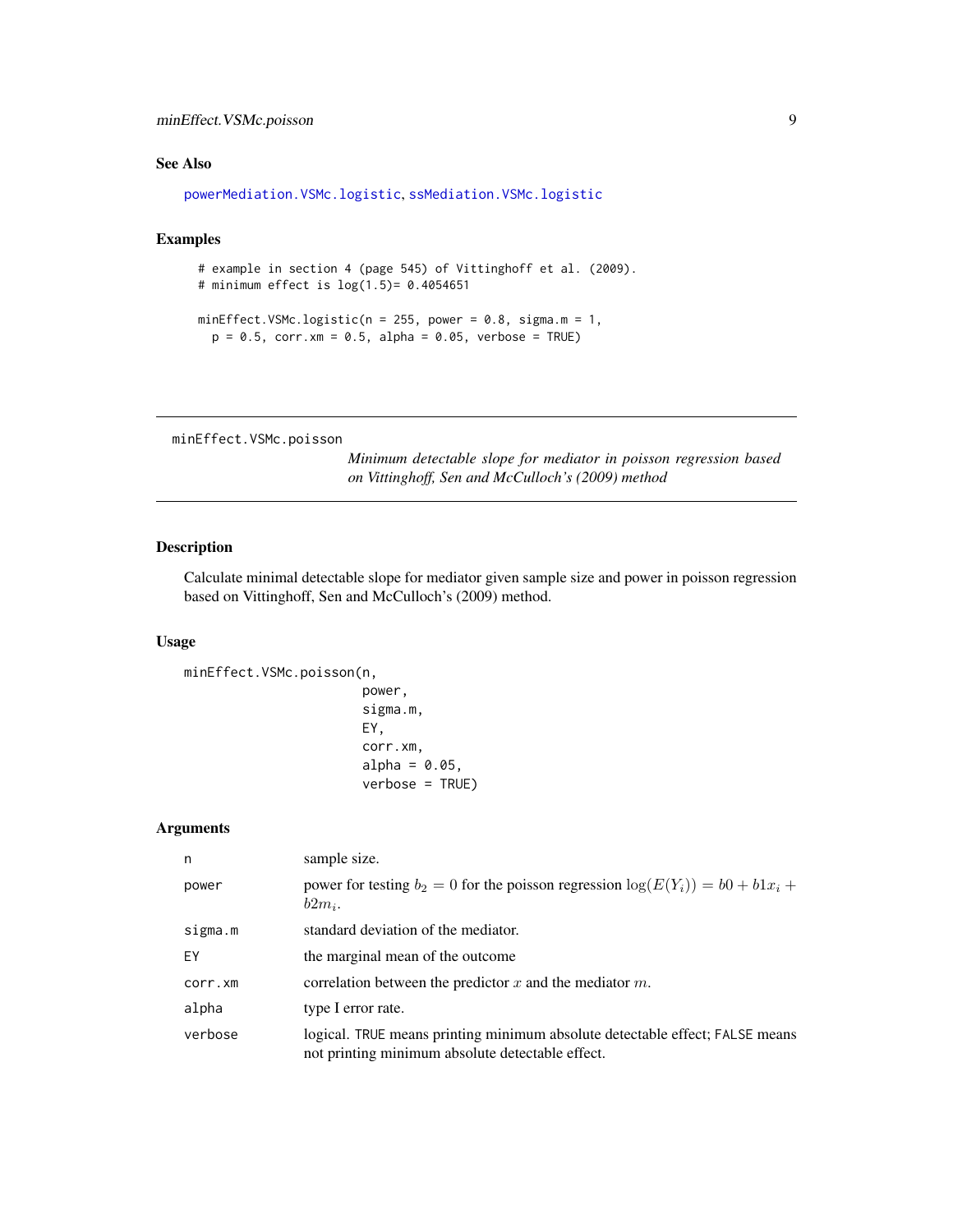#### Details

The test is for testing the null hypothesis  $b_2 = 0$  versus the alternative hypothesis  $b_2 \neq 0$  for the poisson regressions:

$$
\log(E(Y_i)) = b_0 + b_1 x_i + b_2 m_i
$$

Vittinghoff et al. (2009) showed that for the above poisson regression, testing the mediation effect is equivalent to testing the null hypothesis  $H_0 : b_2 = 0$  versus the alternative hypothesis  $H_a : b_2 \neq 0$ , if the correlation corr.xm between the primary predictor and mediator is non-zero.

The full model is

$$
\log(E(Y_i)) = b_0 + b_1 x_i + b_2 m_i
$$

The reduced model is

 $log(E(Y_i)) = b_0 + b_1x_i$ 

Vittinghoff et al. (2009) mentioned that if confounders need to be included in both the full and reduced models, the sample size/power calculation formula could be accommodated by redefining corr.xm as the multiple correlation of the mediator with the confounders as well as the predictor.

# Value

| b2          | minimum absolute detectable effect.                      |
|-------------|----------------------------------------------------------|
| res.uniroot | results of optimization to find the optimal sample size. |

# Note

The test is a two-sided test. For one-sided tests, please double the significance level. For example, you can set alpha=0.10 to obtain one-sided test at 5% significance level.

#### Author(s)

Weiliang Qiu <stwxq@channing.harvard.edu>

# References

Vittinghoff, E. and Sen, S. and McCulloch, C.E.. Sample size calculations for evaluating mediation. *Statistics In Medicine*. 2009;28:541-557.

# See Also

[powerMediation.VSMc.poisson](#page-29-1), [ssMediation.VSMc.poisson](#page-53-1)

```
# example in section 5 (page 546) of Vittinghoff et al. (2009).
# minimum effect is = log(1.35) = 0.3001046
minEffect.VSMc.poisson(n = 1239, power = 0.7998578,sigma.m = sqrt(0.25 * (1 - 0.25)),
  EY = 0.5, corr. xm = 0.5,
  alpha = 0.05, verbose = TRUE)
```
<span id="page-9-0"></span>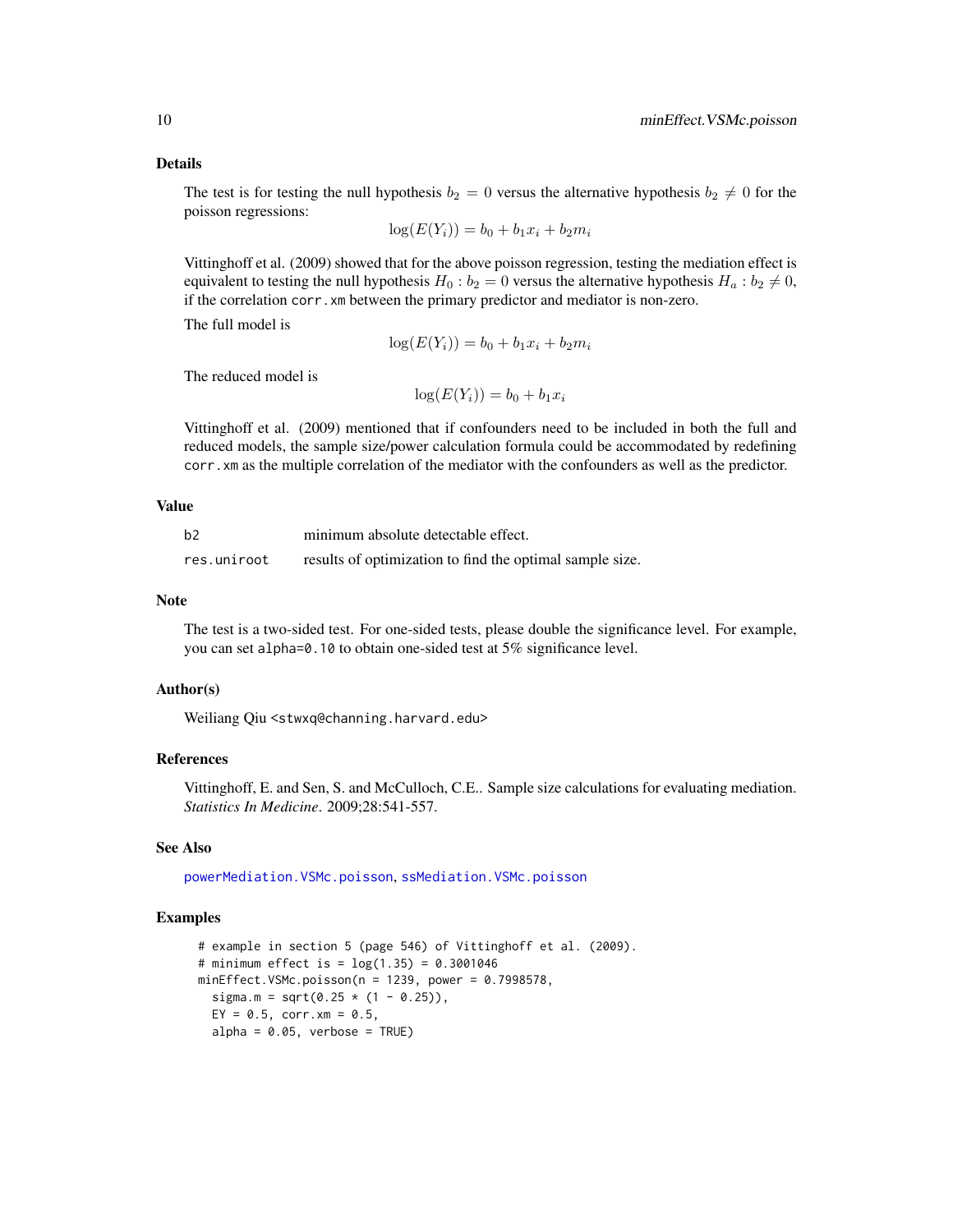<span id="page-10-1"></span><span id="page-10-0"></span>

# Description

Calculate power for testing slope for simple linear regression.

# Usage

```
power.SLR(n,
          lambda.a,
          sigma.x,
          sigma.y,
          alpha = 0.05,
          verbose = TRUE)
```
# Arguments

| n        | sample size.                                                                                                                              |
|----------|-------------------------------------------------------------------------------------------------------------------------------------------|
| lambda.a | regression coefficient in the simple linear regression $y_i = \gamma + \lambda x_i + \epsilon_i, \epsilon_i \sim$<br>$N(0, \sigma_e^2)$ . |
| sigma.x  | standard deviation of the predictor $sd(x)$ .                                                                                             |
| sigma.y  | marginal standard deviation of the outcome $sd(y)$ . (not the marginal standard<br>deviation $sd(y x)$                                    |
| alpha    | type I error rate.                                                                                                                        |
| verbose  | logical. TRUE means printing power; FALSE means not printing power.                                                                       |

# Details

The power is for testing the null hypothesis  $\lambda = 0$  versus the alternative hypothesis  $\lambda \neq 0$  for the simple linear regressions:

$$
y_i = \gamma + \lambda x_i + \epsilon_i, \epsilon_i \sim N(0, \sigma_e^2)
$$

# Value

| power | power for testing if $b_2 = 0$ .                                                                                       |
|-------|------------------------------------------------------------------------------------------------------------------------|
| delta | $\lambda \sigma_x \sqrt{n}/\sqrt{\sigma_y^2 - (\lambda \sigma_x)^2}.$                                                  |
| S     | $\sqrt{\sigma_y^2 - (\lambda \sigma_x)^2}.$                                                                            |
| t.cr  | $\Phi^{-1}(1-\alpha/2)$ , where $\Phi$ is the cumulative distribution function of the standard<br>normal distribution. |
| rho   | correlation between the predictor x and outcome $y = \lambda \sigma_x / \sigma_y$ .                                    |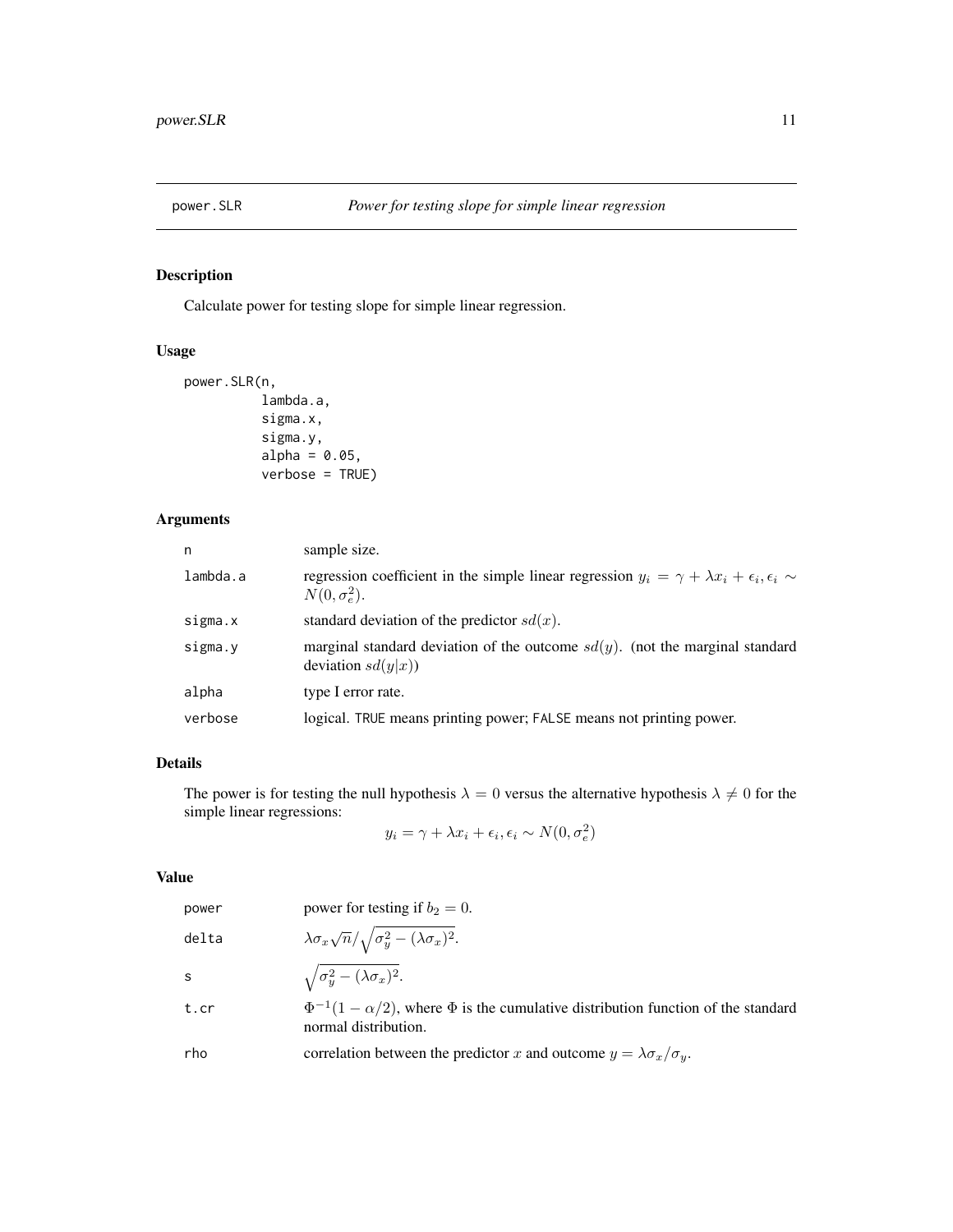# <span id="page-11-0"></span>Note

The test is a two-sided test. For one-sided tests, please double the significance level. For example, you can set alpha=0.10 to obtain one-sided test at 5% significance level.

# Author(s)

Weiliang Qiu <stwxq@channing.harvard.edu>

# References

Dupont, W.D. and Plummer, W.D.. Power and Sample Size Calculations for Studies Involving Linear Regression. *Controlled Clinical Trials*. 1998;19:589-601.

#### See Also

[minEffect.SLR](#page-1-1), [power.SLR.rho](#page-11-1), [ss.SLR.rho](#page-36-1), [ss.SLR](#page-35-1).

# Examples

```
power.SLR(n=100, lambda.a=0.8, sigma.x=0.2, sigma.y=0.5,
  alpha = 0.05, verbose = TRUE)
```
<span id="page-11-1"></span>power.SLR.rho *Power for testing slope for simple linear regression*

# Description

Calculate power for testing slope for simple linear regression.

#### Usage

power.SLR.rho(n, rho2, alpha =  $0.05$ , verbose = TRUE)

# Arguments

| n       | sample size.                                                        |
|---------|---------------------------------------------------------------------|
| rho2    | square of the correlation between the outcome and the predictor.    |
| alpha   | type I error rate.                                                  |
| verbose | logical. TRUE means printing power; FALSE means not printing power. |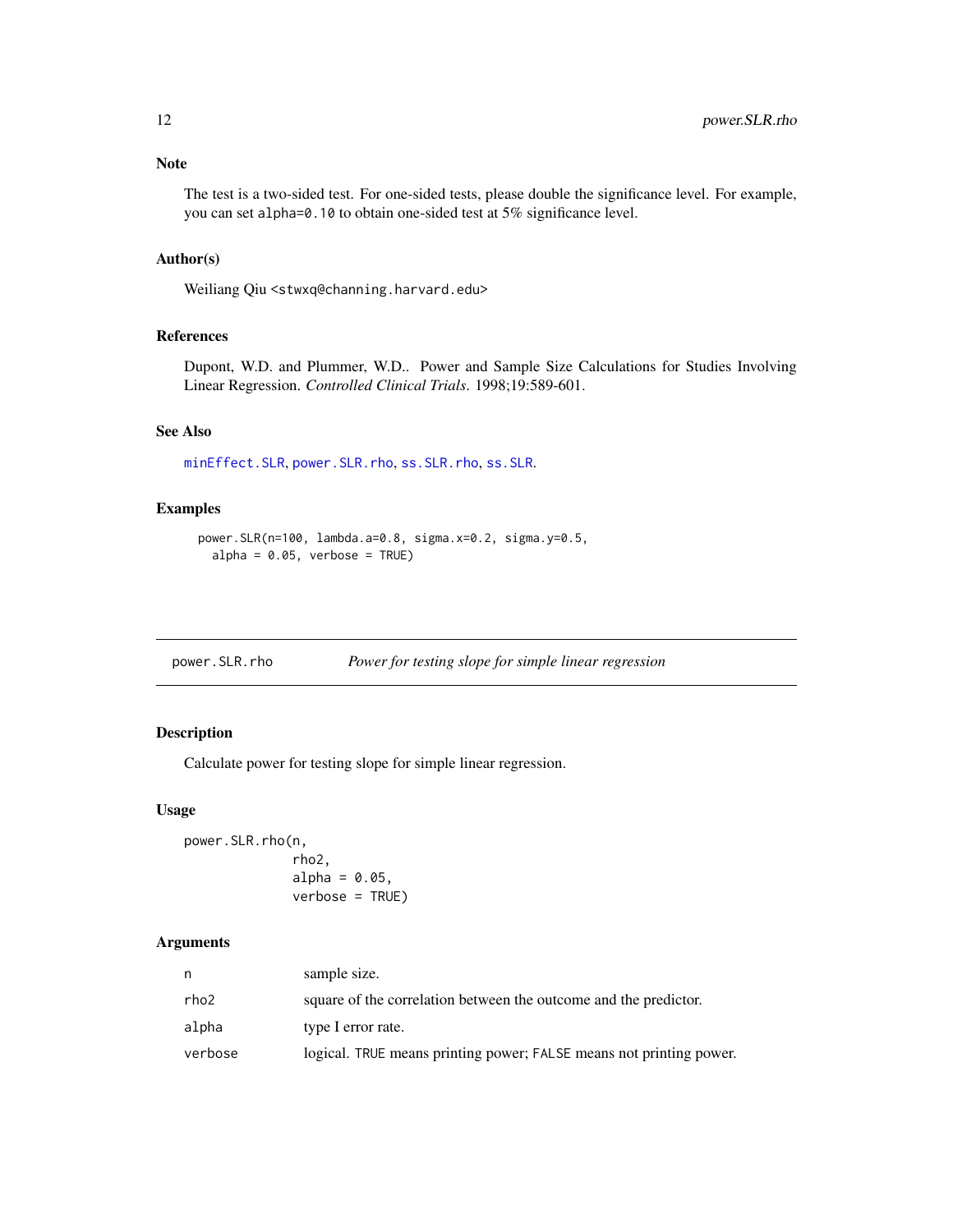# <span id="page-12-0"></span>powerInteract2by2 13

# Details

The power is for testing the null hypothesis  $\lambda = 0$  versus the alternative hypothesis  $\lambda \neq 0$  for the simple linear regressions:

$$
y_i = \gamma + \lambda x_i + \epsilon_i, \epsilon_i \sim N(0, \sigma_e^2)
$$

#### Value

| power | power for testing if $b_2 = 0$ . |
|-------|----------------------------------|
| delta | $\sqrt{n}/\sqrt{1/\rho^2-1}$ .   |

## Note

The test is a two-sided test. For one-sided tests, please double the significance level. For example, you can set alpha=0.10 to obtain one-sided test at 5% significance level.

#### Author(s)

Weiliang Qiu <stwxq@channing.harvard.edu>

#### References

Dupont, W.D. and Plummer, W.D.. Power and Sample Size Calculations for Studies Involving Linear Regression. *Controlled Clinical Trials*. 1998;19:589-601.

#### See Also

[minEffect.SLR](#page-1-1), [power.SLR](#page-10-1), [ss.SLR.rho](#page-36-1), [ss.SLR](#page-35-1).

#### Examples

```
power.SLR.rho(n=100, rho2=0.6, alpha = 0.05, verbose = TRUE)
```

| powerInteract2by2 | Power Calculation for Interaction Effect in 2x2 Two-Way ANOVA |  |
|-------------------|---------------------------------------------------------------|--|
|                   | Given Effect Sizes                                            |  |

# Description

Power calculation for interaction effect in 2x2 two-way ANOVA given effect sizes.

#### Usage

```
powerInteract2by2(n, tauBetaSigma, alpha = 0.05, nTests = 1, verbose = FALSE)
```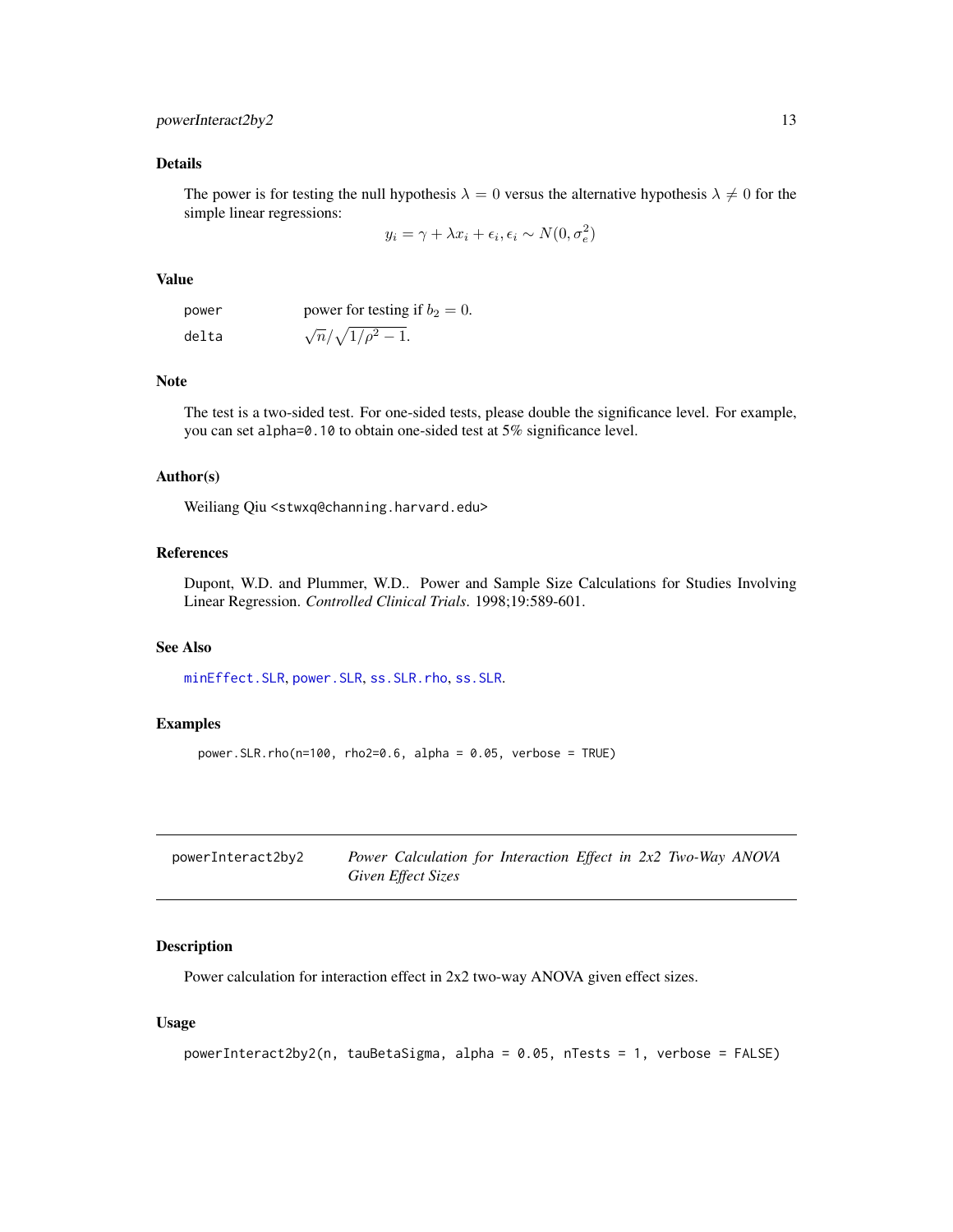#### Arguments

| n            | integer. Number of subjects per group.                                                                                                                                                                                                                                                                                                                                                                                                                             |
|--------------|--------------------------------------------------------------------------------------------------------------------------------------------------------------------------------------------------------------------------------------------------------------------------------------------------------------------------------------------------------------------------------------------------------------------------------------------------------------------|
| tauBetaSigma | Effect sizes $(\tau \beta)_{ii}/\sigma$ , $i = 1, , a, j = 1, , b$ , where $a = b = 2$ and $\sigma$ is the<br>standard deviation of random error. Rows are for factor 1 and columns are for<br>factor 2. Note that $\sum_{i=1}^{a} (\tau \beta)_{ii} = \sum_{i=1}^{b} (\tau \beta)_{ii} = 0$ . We can get $(\tau \beta)_{11} = \theta$ ,<br>$(\tau\beta)_{12} = -\theta, (\tau\beta)_{21} = -\theta, (\tau\beta)_{22} = \theta$ . So tauBetaSigma= $\theta/\sigma$ |
| alpha        | family-wise type I error rate.                                                                                                                                                                                                                                                                                                                                                                                                                                     |
| nTests       | integer. For high-throughput omics study, we perform two-way ANOVA for<br>each of 'nTests' probes. We use Bonferroni correction to control for family-<br>wise type I error rate. That is, for each probe, type I error rate would be<br>alpha/nTests.                                                                                                                                                                                                             |
| verbose      | logical. Indicating if intermediate results should be printed out.                                                                                                                                                                                                                                                                                                                                                                                                 |

# Details

We assume the following model:

$$
y_{ijk} = \mu + \tau_i + \beta_j + (\tau \beta)_{ij} + \epsilon_{ijk},
$$

where  $i = 1, ..., a, j = 1, ..., b, k = 1, ..., n, \sum_{i=1}^{a} \tau_i = 0, \sum_{j=1}^{b} \beta_j = 0, \sum_{i=1}^{a} (\tau \beta)_{ij} = 0,$  $\sum_{j=1}^{b} (\tau \beta)_{ij} = 0$ , and  $\epsilon_{ijk} \stackrel{i.i.d}{\sim} N(0, \sigma^2)$ .

The group means are

$$
\mu_{ij} = \mu + \tau_i + \beta_j + (\tau \beta)_{ij}, i = 1..., a, j = 1,..., b.
$$

Note that  $\mu = \sum_{i=1}^a \sum_{j=1}^b \mu_{ij}/(ab)$ ,  $\tau_i = \sum_{j=1}^b \mu_{ij}/b - \mu$ , and  $\beta_j = \sum_{i=1}^a \mu_{ij}/a - \mu$ . The null hypothesis  $H_0$ : all  $(\tau \beta)_{ij}$ ,  $i = 1, \ldots, a, j = 1, \ldots, b$  are equal to zero. The alternative hypothesis  $H_a$ : at least one  $(\tau \beta)_{ij}$  is different from zero.

The F test statistic is

$$
F = MS_{AB}/MSE \stackrel{H_a}{\sim} F_{(a-1)(b-1),ab(n-1),ncp},
$$

where ncp is the non-centrality parameter of the F test statistic:

$$
ncp = n \sum_{i=1}^{a} \sum_{j=1}^{b} \left[ \frac{(\tau \beta)_{ij}}{\sigma} \right]^2
$$

.

For the scenario  $a = b = 2$ , we have  $(\tau \beta)_{11} = \theta$ ,  $(\tau \beta)_{12} = -\theta$ ,  $(\tau \beta)_{21} = -\theta$ ,  $(\tau \beta)_{22} = \theta$ . Hence, the non-centrality parameter can be simplified to

$$
ncp = 4n\left(\frac{\theta}{\sigma}\right)^2.
$$

The power for testing the null hypothesis  $H_0$  versus the alternative hypothesis  $H_a$  is

$$
power = Pr(F > F_0 | H_a),
$$

where the rejection region boundary  $F_0$  satisfies:

$$
Pr(F > F_0 | H_0) = \alpha/nTests.
$$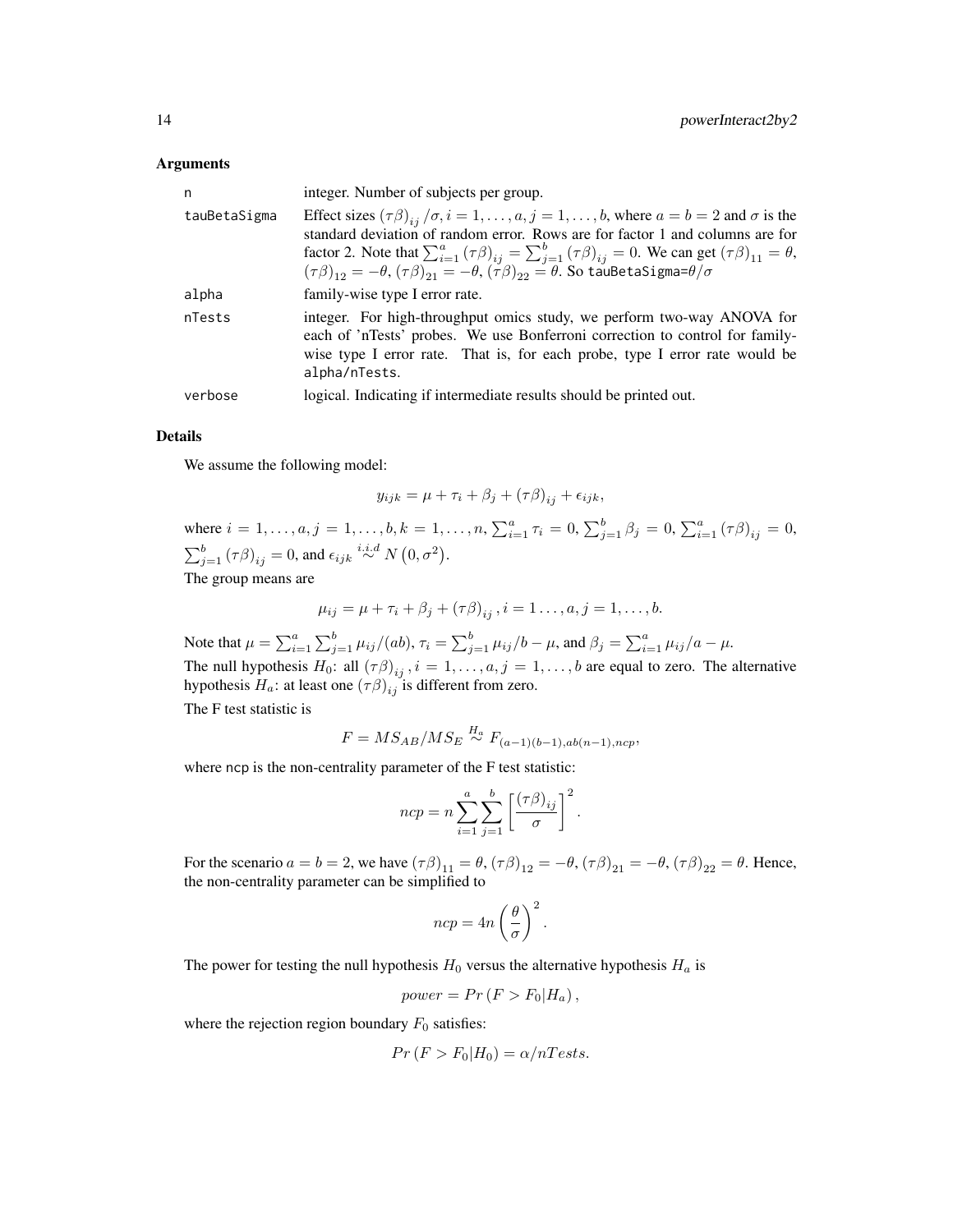# <span id="page-14-0"></span>powerLogisticBin 15

# Value

A list with 5 elements:

| power | the power of the two-way ANOVA test                                    |
|-------|------------------------------------------------------------------------|
| df1   | the first degree of freedom of the F test statistic $(df1=(a-1)(b-1))$ |
| df2   | the second degree of freedom of the F test statistic $(df1=a*b(n-1))$  |
| F0    | the rejection region boundary                                          |
| ncp   | the non-centrality parameter                                           |

# Author(s)

Weiliang Qiu <weiliang.qiu@gmail.com>

# References

Chow SC, Shao J, and Wang H. Sample size calculations in clinical research. 2nd edition. Chapman & Hall/CRC. 2008

Montgomery DC. Design and Analysis of Experiments. 8th edition. John Wiley & Sons. Inc.

#### Examples

```
n = 25tauBetaSigma = 0.3
# power = 0.8437275
res2 = powerInteract2by2(n = n, tauBetaSigma = tauBetaSigma,
   alpha = 0.05, nTests = 1, verbose = TRUE)
```
<span id="page-14-1"></span>powerLogisticBin *Calculating power for simple logistic regression with binary predictor*

# Description

Calculating power for simple logistic regression with binary predictor.

# Usage

```
powerLogisticBin(n,
                 p1,
                 p2,
                 B,
                 alpha = 0.05
```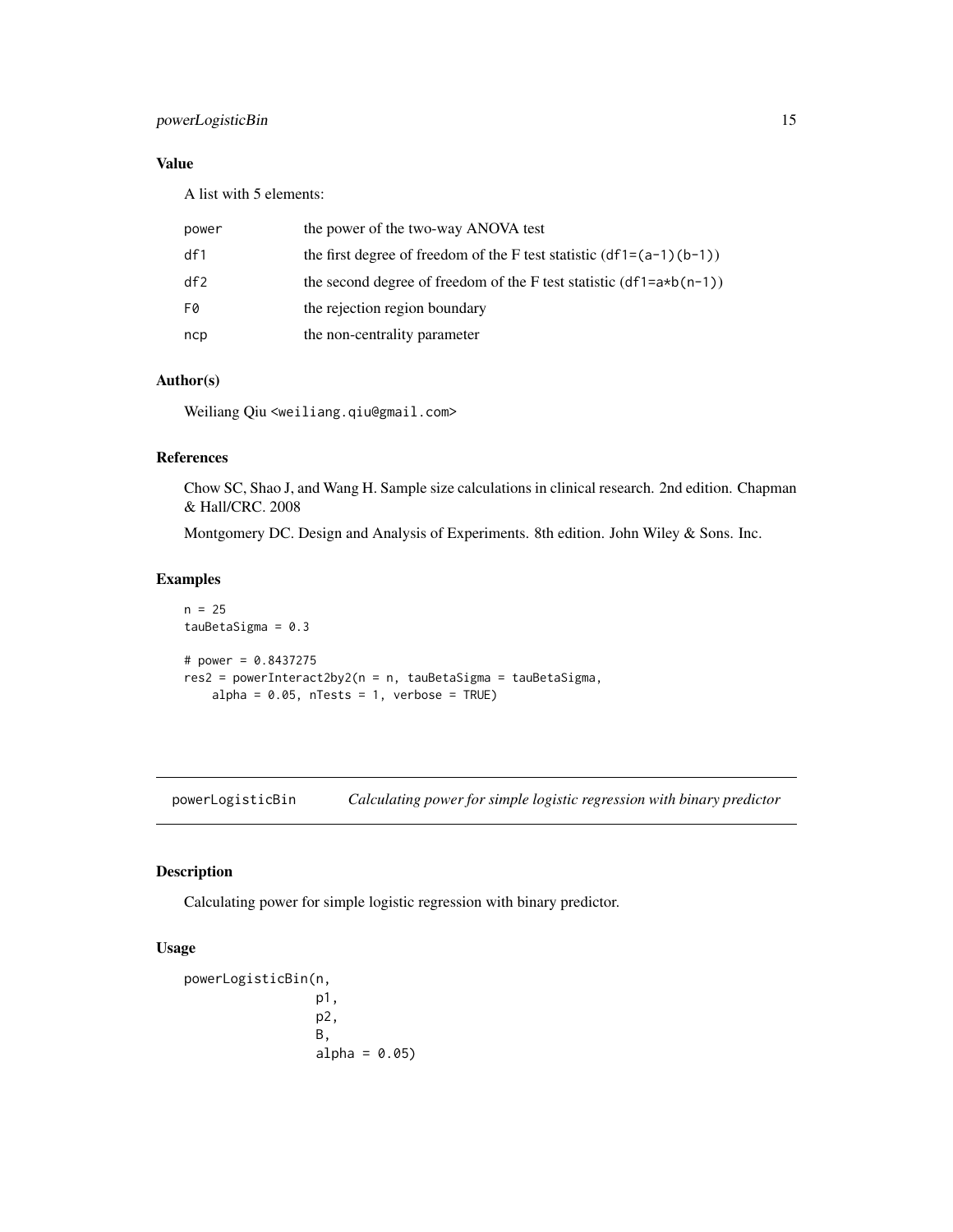#### <span id="page-15-0"></span>Arguments

| n     | total number of sample size.                                                                                                            |
|-------|-----------------------------------------------------------------------------------------------------------------------------------------|
| p1    | $pr(disease d X = 0)$ , i.e. the event rate at $X = 0$ in logistic regression<br>$logit(p) = a + bX$ , where X is the binary predictor. |
| p2    | $pr(disease d X = 1)$ , the event rate at $X = 1$ in logistic regression $logit(p) =$<br>$a + bX$ , where X is the binary predictor.    |
| B     | $pr(X = 1)$ , i.e. proportion of the sample with $X = 1$                                                                                |
| alpha | Type I error rate.                                                                                                                      |

# Details

The logistic regression mode is

$$
\log(p/(1-p)) = \beta_0 + \beta_1 X
$$

where  $p = prob(Y = 1)$ , X is the binary predictor,  $p_1 = pr(diseased|X = 0)$ ,  $p_2 = pr(diseased|X = 0)$ 1),  $B = pr(X = 1)$ , and  $p = (1 - B)p_1 + Bp_2$ . The sample size formula we used for testing if  $\beta_1 = 0$ , is Formula (2) in Hsieh et al. (1998):

$$
n = (Z_{1-\alpha/2}[p(1-p)/B]^{1/2} + Z_{power}[p_1(1-p_1)+p_2(1-p_2)(1-B)/B]^{1/2})^2/[(p_1-p_2)^2(1-B)]
$$

where *n* is the required total sample size and  $Z_u$  is the *u*-th percentile of the standard normal distribution.

# Value

Estimated power.

# Note

The test is a two-sided test. For one-sided tests, please double the significance level. For example, you can set alpha=0.10 to obtain one-sided test at 5% significance level.

# Author(s)

Weiliang Qiu <stwxq@channing.harvard.edu>

# References

Hsieh, FY, Bloch, DA, and Larsen, MD. A SIMPLE METHOD OF SAMPLE SIZE CALCULA-TION FOR LINEAR AND LOGISTIC REGRESSION. *Statistics in Medicine*. 1998; 17:1623- 1634.

#### See Also

[powerLogisticBin](#page-14-1)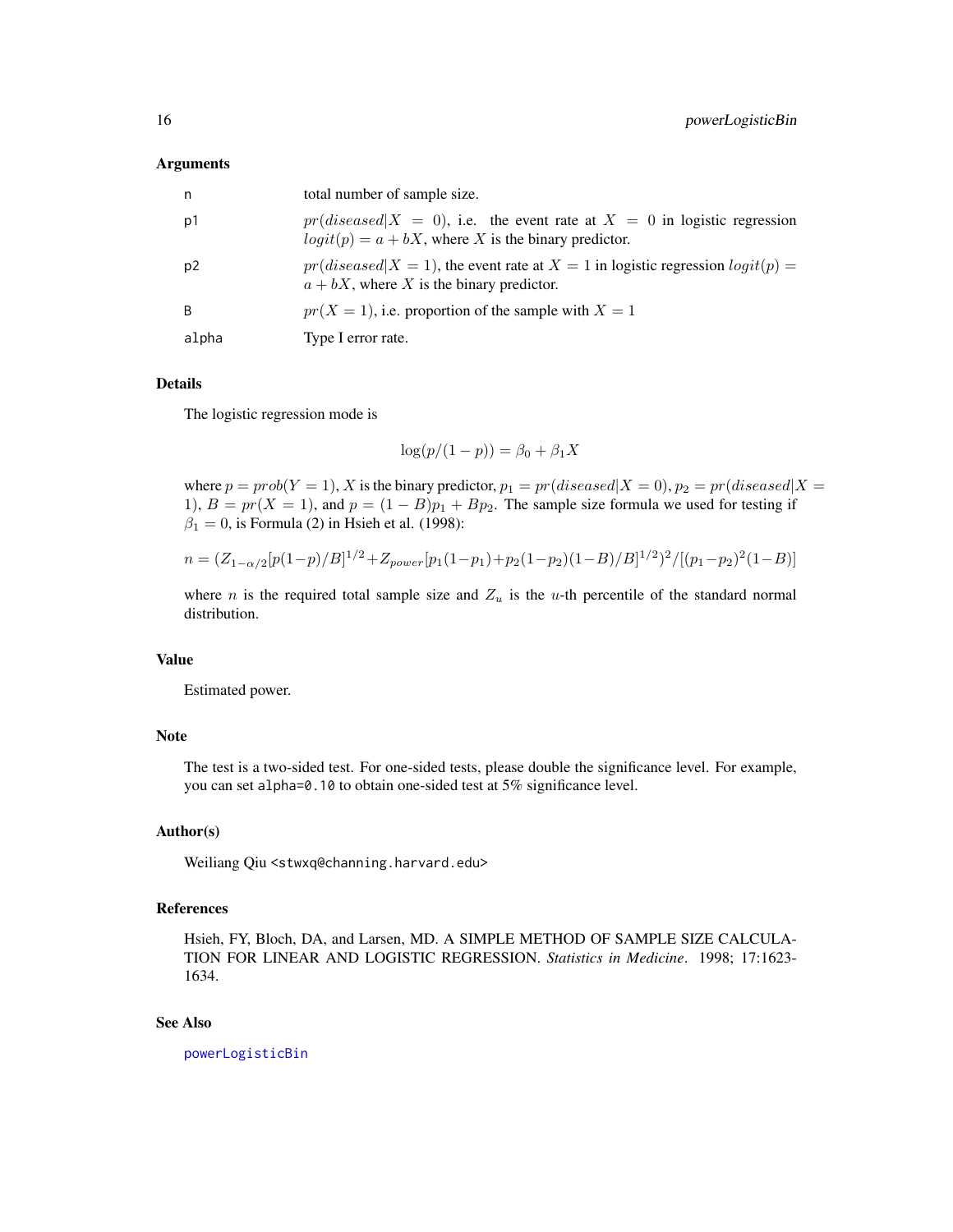# <span id="page-16-0"></span>powerLogisticCon 17

#### Examples

```
## Example in Table I Design (Balanced design with high event rates)
## of Hsieh et al. (1998 )
## the power = 0.95powerLogisticBin(n = 1281, p1 = 0.4, p2 = 0.5, B = 0.5, alpha = 0.05)
```
<span id="page-16-1"></span>

| powerLogisticCon | Calculating power for simple logistic regression with continuous pre- |
|------------------|-----------------------------------------------------------------------|
|                  | dictor                                                                |

#### Description

Calculating power for simple logistic regression with continuous predictor.

#### Usage

```
powerLogisticCon(n,
                 p1,
                 OR,
                 alpha = 0.05
```
#### Arguments

| n              | total sample size.                                                                                                                        |
|----------------|-------------------------------------------------------------------------------------------------------------------------------------------|
| p1             | the event rate at the mean of the continuous predictor $X$ in logistic regression<br>$logit(p) = a + bX.$                                 |
| 0 <sub>R</sub> | Expected odds ratio. $log(OR)$ is the change in log odds for the difference be-<br>tween at the mean of $X$ and at one SD above the mean. |
| alpha          | Type I error rate.                                                                                                                        |

#### Details

The logistic regression mode is

$$
\log(p/(1-p)) = \beta_0 + \beta_1 X
$$

where  $p = prob(Y = 1)$ , X is the continuous predictor, and  $log(OR)$  is the the change in log odds for the difference between at the mean of  $X$  and at one SD above the mean. The sample size formula we used for testing if  $\beta_1 = 0$  or equivalently  $OR = 1$ , is Formula (1) in Hsieh et al. (1998):

$$
n = (Z_{1-\alpha/2} + Z_{power})^2 / [p_1(1-p_1)[log(OR)]^2]
$$

where *n* is the required total sample size,  $OR$  is the odds ratio to be tested,  $p_1$  is the event rate at the mean of the predictor  $X$ , and  $Z_u$  is the u-th percentile of the standard normal distribution.

#### Value

Estimated power.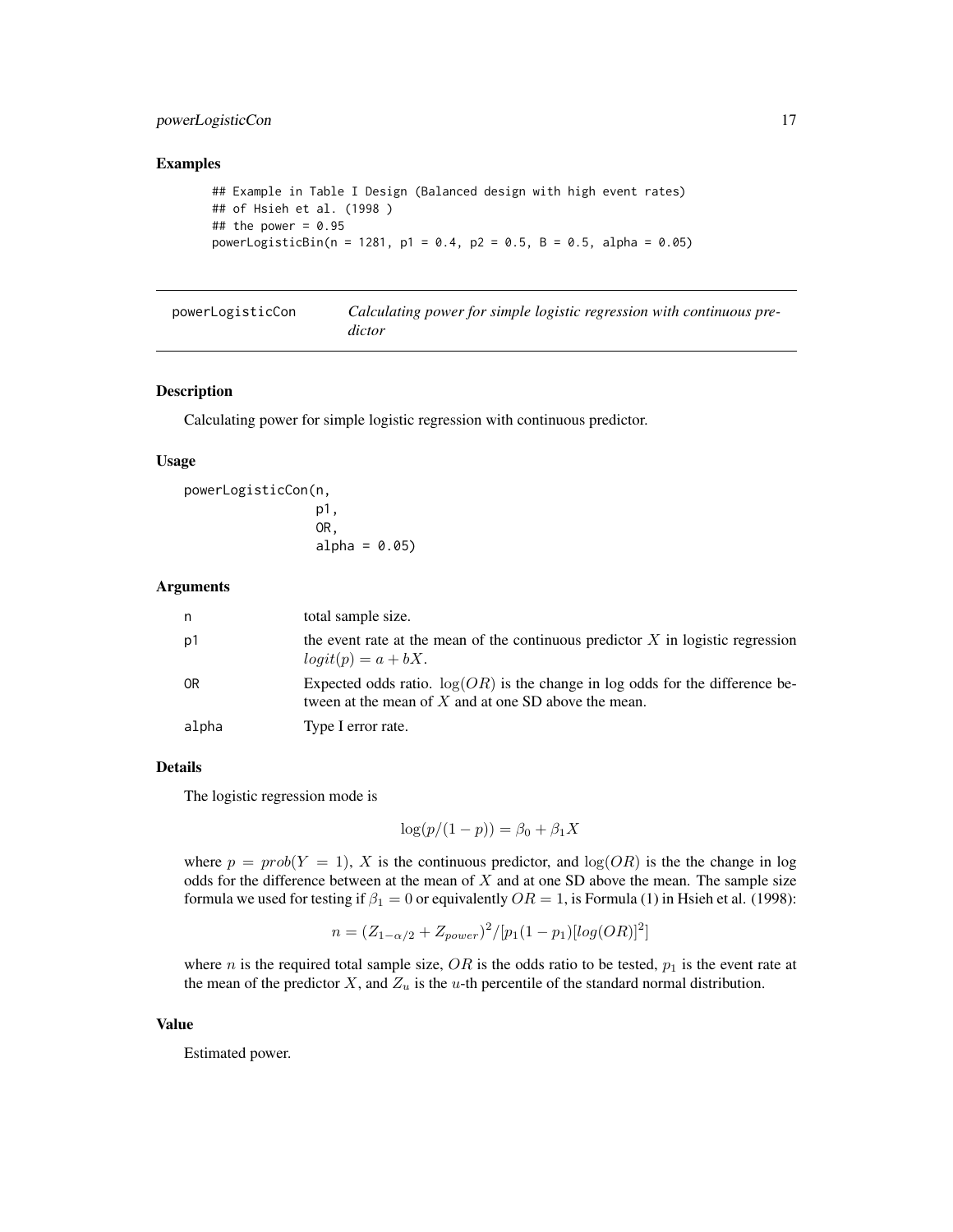# <span id="page-17-0"></span>Note

The test is a two-sided test. For one-sided tests, please double the significance level. For example, you can set alpha=0.10 to obtain one-sided test at 5% significance level.

# Author(s)

Weiliang Qiu <stwxq@channing.harvard.edu>

# References

Hsieh, FY, Bloch, DA, and Larsen, MD. A SIMPLE METHOD OF SAMPLE SIZE CALCULA-TION FOR LINEAR AND LOGISTIC REGRESSION. *Statistics in Medicine*. 1998; 17:1623- 1634.

# See Also

[SSizeLogisticCon](#page-39-1)

# Examples

```
## Example in Table II Design (Balanced design (1)) of Hsieh et al. (1998 )
## the power is 0.95
powerLogisticCon(n=317, p1=0.5, OR=exp(0.405), alpha=0.05)
```
<span id="page-17-1"></span>powerLong *Power calculation for longitudinal study with 2 time point*

# Description

Power calculation for testing if mean changes for 2 groups are the same or not for longitudinal study with 2 time point.

#### Usage

powerLong(es,

n,  $rho = 0.5$ ,  $alpha = 0.05$ 

#### Arguments

| es    | effect size of the difference of mean change.                                              |
|-------|--------------------------------------------------------------------------------------------|
| n     | sample size per group.                                                                     |
| rho   | correlation coefficient between baseline and follow-up values within a treatment<br>group. |
| alpha | Type I error rate.                                                                         |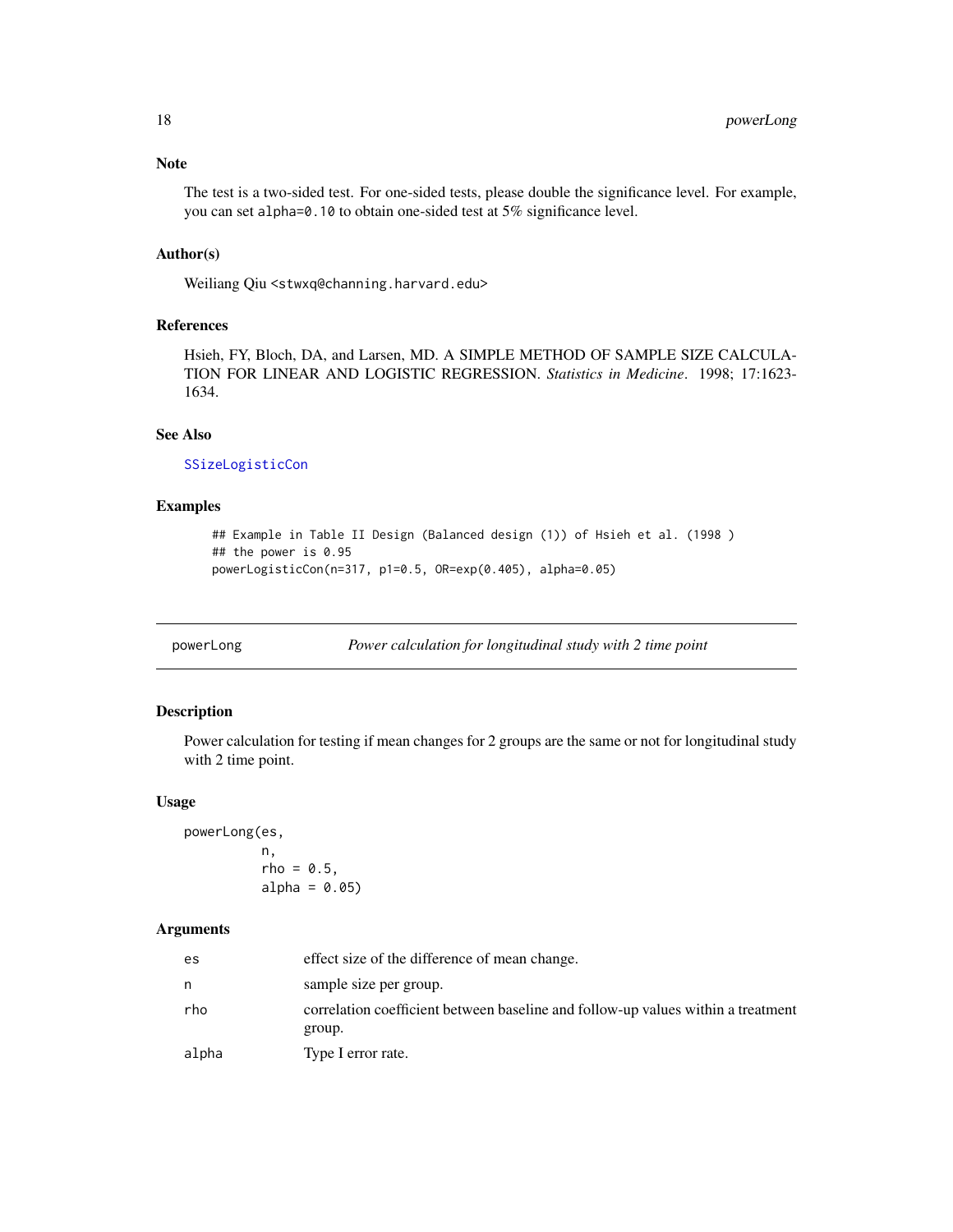# <span id="page-18-0"></span>powerLong 19

#### Details

The power formula is based on Equation 8.31 on page 336 of Rosner (2006).

power = 
$$
\Phi\left(-Z_{1-\alpha/2} + \frac{\delta\sqrt{n}}{\sigma_d\sqrt{2}}\right)
$$

where  $\sigma_d = \sigma_1^2 + \sigma_2^2 - 2\rho\sigma_1\sigma_2$ ,  $\delta = |\mu_1 - \mu_2|$ ,  $\mu_1$  is the mean change over time t in group 1,  $\mu_2$  is the mean change over time t in group 2,  $\sigma_1^2$  is the variance of baseline values within a treatment group,  $\sigma_2^2$  is the variance of follow-up values within a treatment group,  $\rho$  is the correlation coefficient between baseline and follow-up values within a treatment group, and  $Z_u$  is the u-th percentile of the standard normal distribution.

We wish to test  $\mu_1 = \mu_2$ .

When  $\sigma_1 = \sigma_2 = \sigma$ , then formula reduces to

power = 
$$
\Phi\left(-Z_{1-\alpha/2} + \frac{|d|\sqrt{n}}{2\sqrt{1-\rho}}\right)
$$

where  $d = \delta/\sigma$ .

# Value

power for testing for difference of mean changes.

#### Note

The test is a two-sided test. For one-sided tests, please double the significance level. For example, you can set alpha=0.10 to obtain one-sided test at 5% significance level.

# Author(s)

Weiliang Qiu <stwxq@channing.harvard.edu>

#### References

Rosner, B. *Fundamentals of Biostatistics*. Sixth edition. Thomson Brooks/Cole. 2006.

# See Also

[ssLong](#page-40-1), [ssLongFull](#page-43-1), [powerLongFull](#page-20-1).

```
# Example 8.34 on page 336 of Rosner (2006)
# power=0.75
powerLong(es=5/15, n=75, rho=0.7, alpha=0.05)
```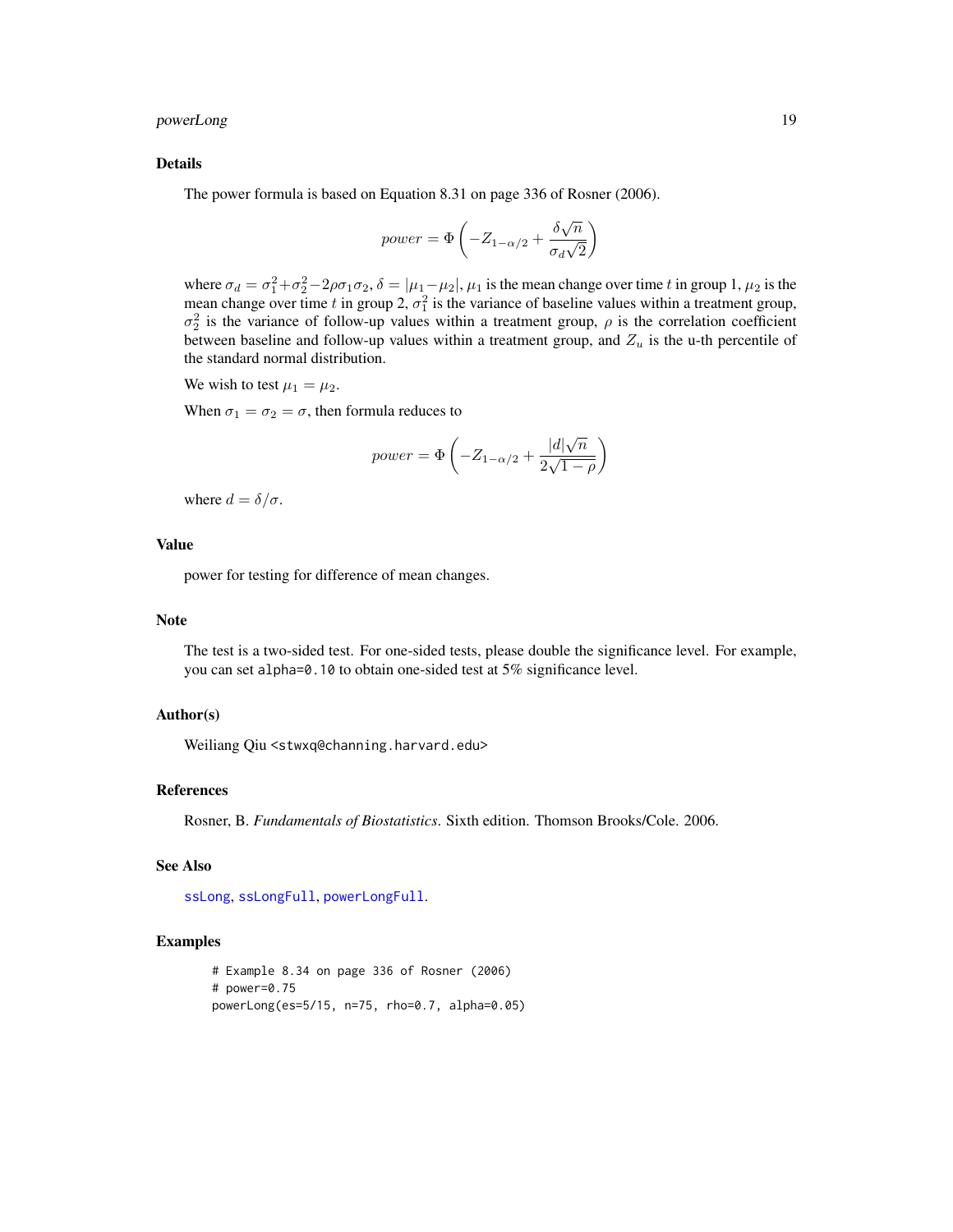<span id="page-19-1"></span><span id="page-19-0"></span>powerLong.multiTime *Power calculation for testing if mean changes for 2 groups are the same or not for longitudinal study with more than 2 time points*

# Description

Power calculation for testing if mean changes for 2 groups are the same or not for longitudinal study with more than 2 time points.

#### Usage

```
powerLong.multiTime(es, m, nn, sx2, rho = 0.5, alpha = 0.05)
```
#### Arguments

| es    | effect size                        |
|-------|------------------------------------|
| m     | number of subjects                 |
| nn    | number of observations per subject |
| sx2   | within subject variance            |
| rho   | within subject correlation         |
| alpha | type I error rate                  |

#### Details

We are interested in comparing the slopes of the 2 groups  $A$  and  $B$ :

$$
\beta_{1A} = \beta_{1B}
$$

where

$$
Y_{ijA} = \beta_{0A} + \beta_{1A}x_{jA} + \epsilon_{ijA}, j = 1, ..., nn; i = 1, ..., m
$$

and

$$
Y_{ijB} = \beta_{0B} + \beta_{1B}x_{jB} + \epsilon_{ijB}, j = 1, \dots, nn; i = 1, \dots, m
$$

The power calculation formula is (Equation on page 30 of Diggle et al. (1994)):

$$
power = \Phi\left[-z_{1-\alpha} + \sqrt{\frac{mnns_x^2es^2}{2(1-\rho)}}\right]
$$

where  $es = d/\sigma$ , d is the meaninful differnce of interest,  $sigma^2$  is the variance of the random error,  $\rho$  is the within-subject correlation, and  $s_x^2$  is the within-subject variance.

#### Value

power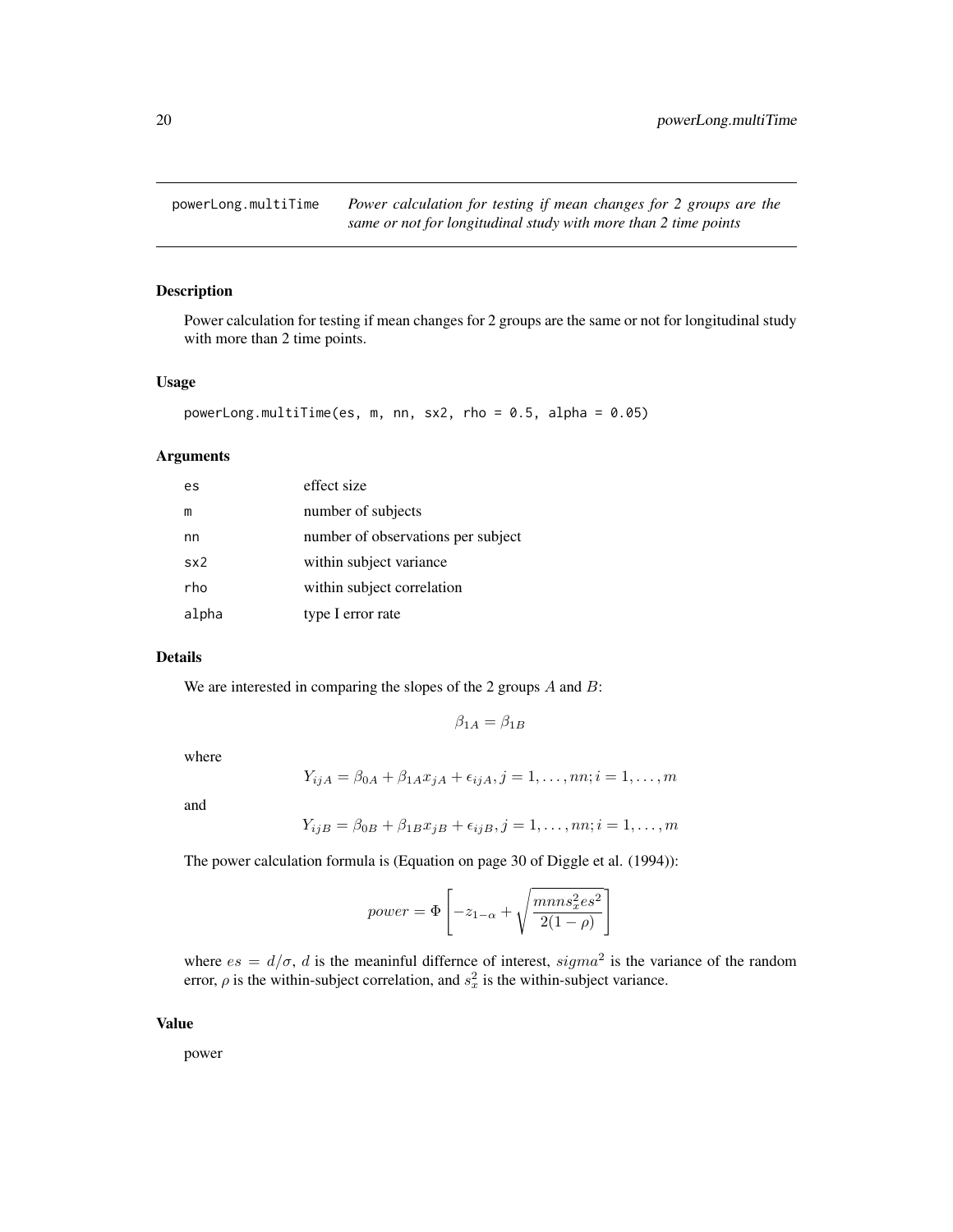# <span id="page-20-0"></span>powerLongFull 21

# Note

The test is a two-sided test. For one-sided tests, please double the significance level. For example, you can set alpha=0.10 to obtain one-sided test at 5% significance level.

#### Author(s)

Weiliang Qiu <stwxq@channing.harvard.edu>

#### References

Diggle PJ, Liang KY, and Zeger SL (1994). Analysis of Longitundinal Data. page 30. Clarendon Press, Oxford

### See Also

[ssLong.multiTime](#page-42-1)

# Examples

```
# power=0.8
powerLong.multiTime(es=0.5/10, m=196, nn=3, sx2=4.22, rho = 0.5, alpha = 0.05)
```
<span id="page-20-1"></span>powerLongFull *Power calculation for longitudinal study with 2 time point*

#### Description

Power calculation for testing if mean changes for 2 groups are the same or not for longitudinal study with 2 time point.

#### Usage

```
powerLongFull(delta,
              sigma1,
              sigma2,
              n,
              rho = 0.5,
              alpha = 0.05
```
#### Arguments

| delta  | absolute difference of the mean changes between the two groups: $\delta =  \mu_1 - \mu_2 $<br>where $\mu_1$ is the mean change over time t in group 1, $\mu_2$ is the mean change over<br>time $t$ in group 2. |
|--------|----------------------------------------------------------------------------------------------------------------------------------------------------------------------------------------------------------------|
| sigma1 | the standard deviation of baseline values within a treatment group                                                                                                                                             |
| sigma2 | the standard deviation of follow-up values within a treatment group                                                                                                                                            |
| n      | sample size per group                                                                                                                                                                                          |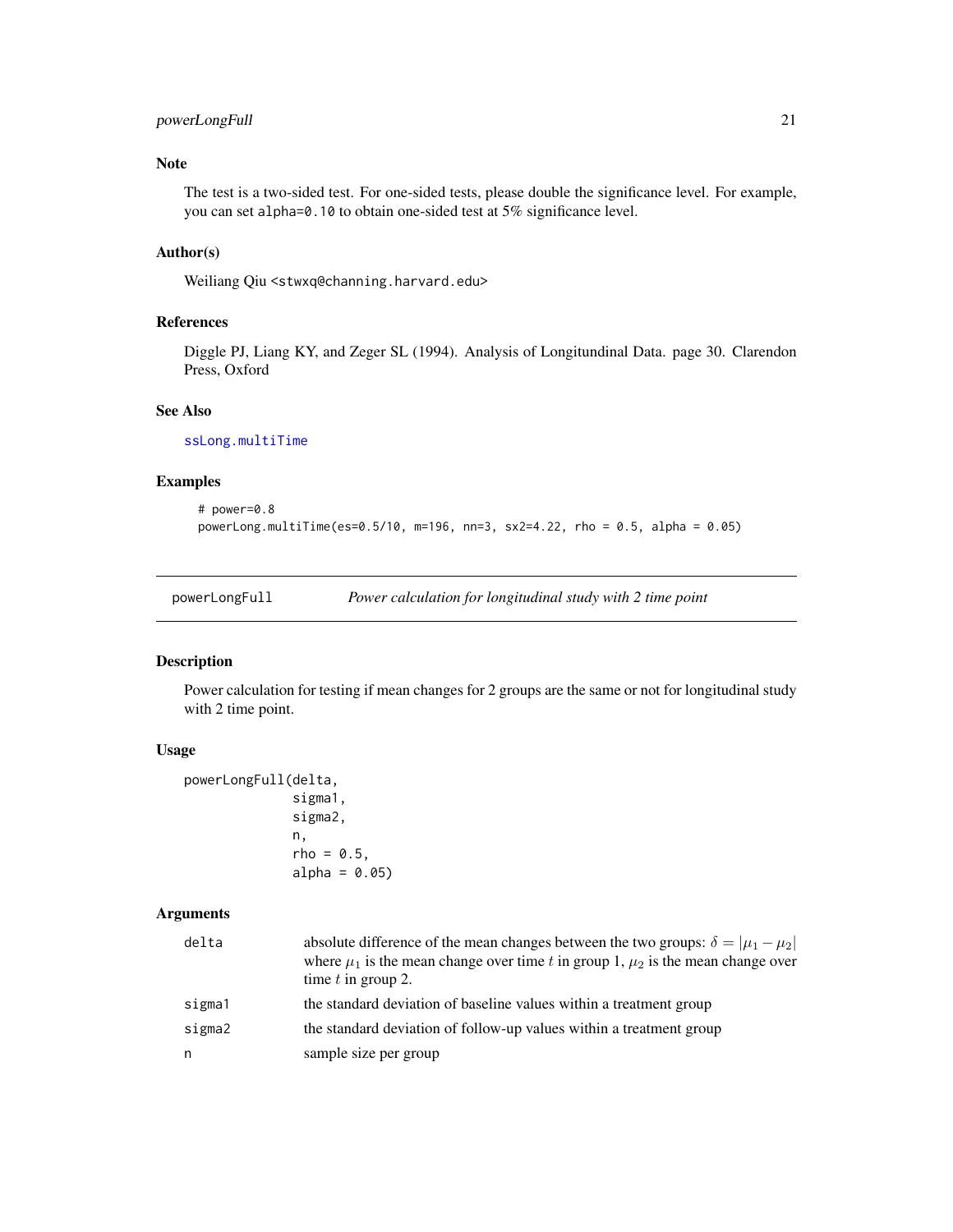<span id="page-21-0"></span>

| rho   | correlation coefficient between baseline and follow-up values within a treatment |
|-------|----------------------------------------------------------------------------------|
|       | group.                                                                           |
| alpha | Type I error rate.                                                               |

#### Details

The power formula is based on Equation 8.31 on page 336 of Rosner (2006).

power = 
$$
\Phi\left(-Z_{1-\alpha/2} + \frac{\delta\sqrt{n}}{\sigma_d\sqrt{2}}\right)
$$

where  $\sigma_d = \sigma_1^2 + \sigma_2^2 - 2\rho\sigma_1\sigma_2$ ,  $\delta = |\mu_1 - \mu_2|$ ,  $\mu_1$  is the mean change over time t in group 1,  $\mu_2$  is the mean change over time t in group 2,  $\sigma_1^2$  is the variance of baseline values within a treatment group,  $\sigma_2^2$  is the variance of follow-up values within a treatment group,  $\rho$  is the correlation coefficient between baseline and follow-up values within a treatment group, and  $Z_u$  is the u-th percentile of the standard normal distribution.

We wish to test  $\mu_1 = \mu_2$ .

# Value

power for testing for difference of mean changes.

#### Note

The test is a two-sided test. For one-sided tests, please double the significance level. For example, you can set alpha=0.10 to obtain one-sided test at 5% significance level.

### Author(s)

Weiliang Qiu <stwxq@channing.harvard.edu>

#### References

Rosner, B. *Fundamentals of Biostatistics*. Sixth edition. Thomson Brooks/Cole. 2006.

# See Also

[ssLong](#page-40-1), [ssLongFull](#page-43-1), [powerLong](#page-17-1).

```
# Example 8.33 on page 336 of Rosner (2006)
# power=0.80
powerLongFull(delta=5, sigma1=15, sigma2=15, n=85, rho=0.7, alpha=0.05)
```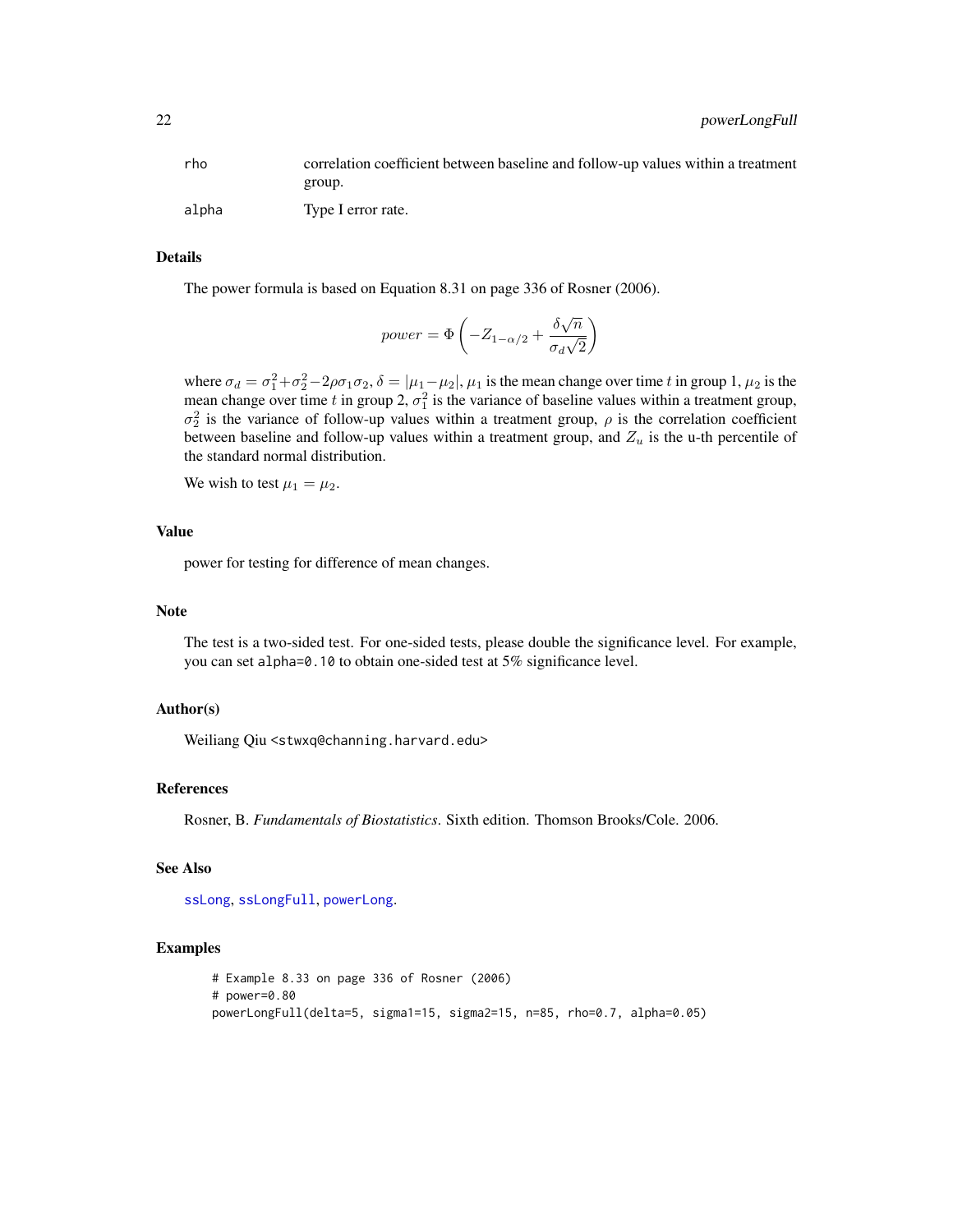<span id="page-22-1"></span><span id="page-22-0"></span>powerMediation.Sobel *Power for testing mediation effect (Sobel's test)*

#### Description

Calculate power for testing mediation effect based on Sobel's test.

# Usage

```
powerMediation.Sobel(n,
                      theta.1a,
                      lambda.a,
                      sigma.x,
                      sigma.m,
                      sigma.epsilon,
                      alpha = 0.05,
                      verbose = TRUE)
```
# Arguments

| n             | sample size.                                                                                                                                                                                                                                      |
|---------------|---------------------------------------------------------------------------------------------------------------------------------------------------------------------------------------------------------------------------------------------------|
| theta.1a      | regression coefficient for the predictor in the linear regression linking the pre-<br>dictor x to the mediator $m (m_i = \theta_0 + \theta_{1a} x_i + e_i, e_i \sim N(0, \sigma_e^2)).$                                                           |
| lambda.a      | regression coefficient for the mediator in the linear regression linking the pre-<br>dictor x and the mediator m to the outcome $y(y_i = \gamma + \lambda_a m_i + \lambda_2 x_i + \epsilon_i, \epsilon_i \sim$<br>$N(0,\sigma_{\epsilon}^2)$ ).   |
| sigma.x       | standard deviation of the predictor.                                                                                                                                                                                                              |
| sigma.m       | standard deviation of the mediator.                                                                                                                                                                                                               |
| sigma.epsilon | standard deviation of the random error term in the linear regression linking the<br>predictor x and the mediator m to the outcome $y(y_i = \gamma + \lambda_a m_i + \lambda_2 x_i + \epsilon_i, \epsilon_i \sim$<br>$N(0,\sigma_{\epsilon}^2)$ ). |
| alpha         | type I error.                                                                                                                                                                                                                                     |
| verbose       | logical. TRUE means printing power; FALSE means not printing power.                                                                                                                                                                               |

#### Details

The power is for testing the null hypothesis  $\theta_1 \lambda = 0$  versus the alternative hypothesis  $\theta_{1a} \lambda_a \neq 0$ for the linear regressions:

$$
m_i = \theta_0 + \theta_{1a} x_i + e_i, e_i \sim N(0, \sigma_e^2)
$$
  

$$
y_i = \gamma + \lambda_a m_i + \lambda_2 x_i + \epsilon_i, \epsilon_i \sim N(0, \sigma_e^2)
$$

Test statistic is based on Sobel's (1982) test:

$$
Z=\frac{\hat{\theta}_{1a}\hat{\lambda_a}}{\hat{\sigma}_{\theta_{1a}\lambda_a}}
$$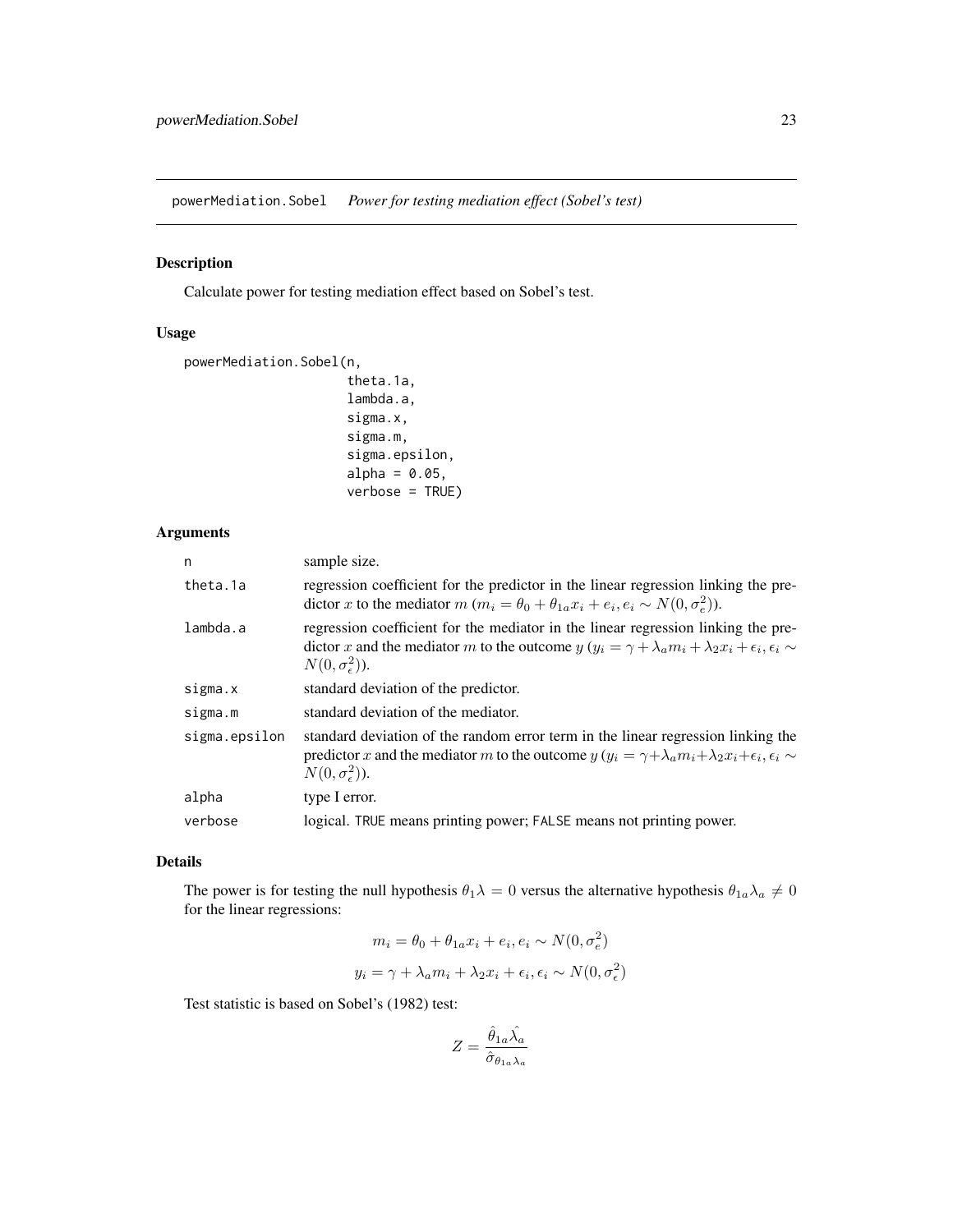<span id="page-23-0"></span>where  $\hat{\sigma}_{\theta_{1a}\lambda_a}$  is the estimated standard deviation of the estimate  $\hat{\theta}_{1a}\hat{\lambda_a}$  using multivariate delta method:

$$
\sigma_{\theta_{1a}\lambda_a} = \sqrt{\theta_{1a}^2 \sigma_{\lambda_a}^2 + \lambda_a^2 \sigma_{\theta_{1a}}^2}
$$

and  $\sigma_{\theta_{1a}}^2 = \frac{\sigma_e^2}{n\sigma_x^2}$  is the variance of the estimate  $\hat{\theta}_{1a}$ , and  $\sigma_{\lambda_a}^2 = \frac{\sigma_e^2}{n\sigma_m^2}(1 - \rho_{mx}^2)$  is the variance of the estimate  $\hat{\lambda}_a$ ,  $\sigma_m^2$  is the variance of the mediator  $m_i$ .

From the linear regression  $m_i = \theta_0 + \theta_{1a}x_i + e_i$ , we have the relationship  $\sigma_e^2 = \sigma_m^2(1 - \rho_{mx}^2)$ . Hence, we can simply the variance  $\sigma_{\theta_{1a},\lambda_a}$  to

$$
\sigma_{\theta_{1a}\lambda_a} = \sqrt{\theta_{1a}^2 \frac{\sigma_\epsilon^2}{n\sigma_m^2(1-\rho_{mx}^2)} + \lambda_a^2 \frac{\sigma_m^2(1-\rho_{mx}^2)}{n\sigma_x^2}}
$$

#### Value

| power | power of the test for the parameter $\theta_{1a}\lambda_a$     |
|-------|----------------------------------------------------------------|
| delta | $\theta_1 \lambda/(sd(\hat{\theta}_{1a}) sd(\hat{\lambda}_a))$ |

# Note

The test is a two-sided test. For one-sided tests, please double the significance level. For example, you can set alpha=0.10 to obtain one-sided test at 5% significance level.

#### Author(s)

Weiliang Qiu <stwxq@channing.harvard.edu>

#### References

Sobel, M. E. Asymptotic confidence intervals for indirect effects in structural equation models. *Sociological Methodology*. 1982;13:290-312.

#### See Also

[ssMediation.Sobel](#page-45-1), [testMediation.Sobel](#page-55-1)

```
powerMediation.Sobel(n=248, theta.1a=0.1701, lambda.a=0.1998,
  sigma.x=0.57, sigma.m=0.61, sigma.epsilon=0.2,
  alpha = 0.05, verbose = TRUE)
```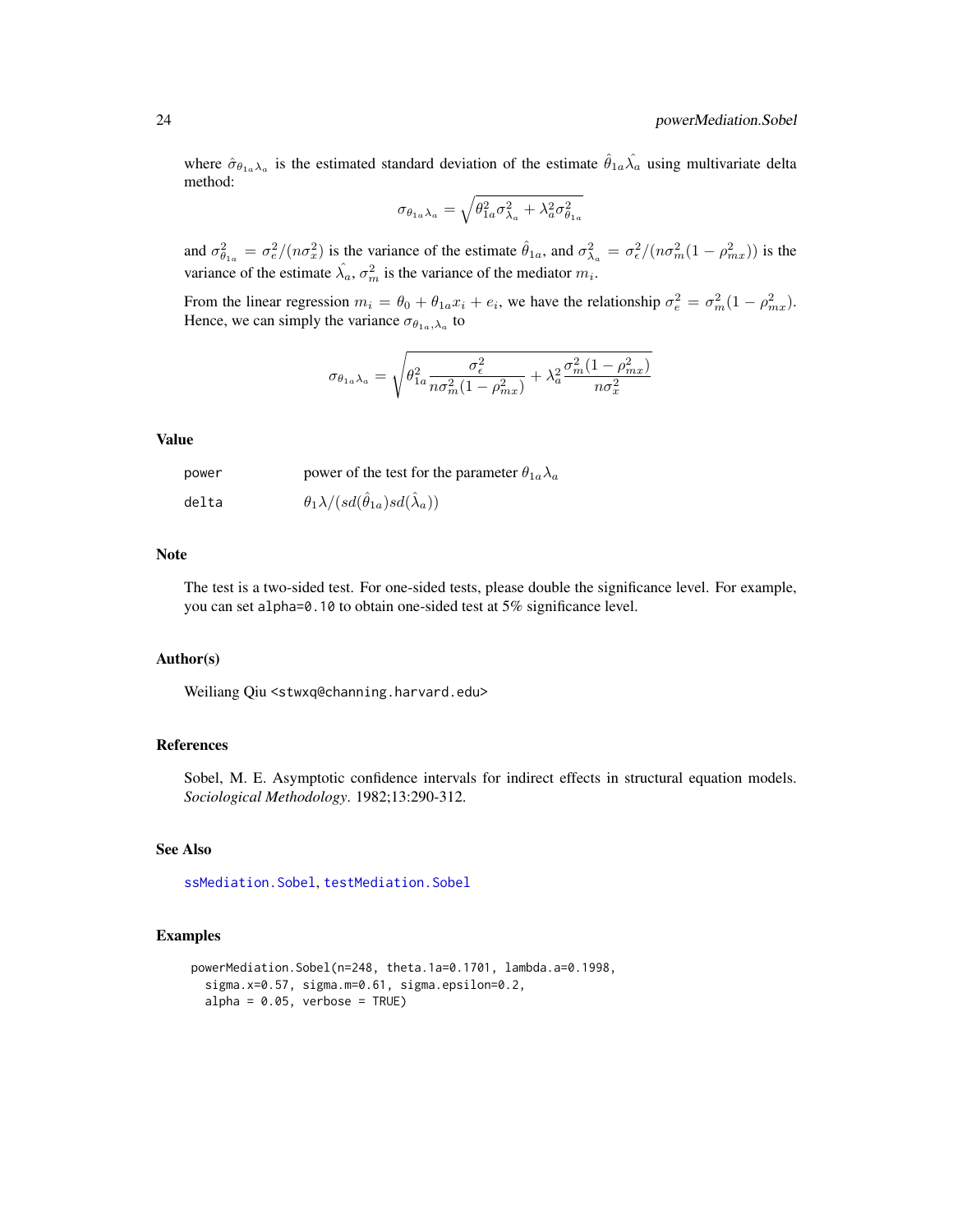<span id="page-24-1"></span><span id="page-24-0"></span>powerMediation.VSMc *Power for testing mediation effect in linear regression based on Vittinghoff, Sen and McCulloch's (2009) method*

#### **Description**

Calculate Power for testing mediation effect in linear regression based on Vittinghoff, Sen and McCulloch's (2009) method.

#### Usage

```
powerMediation.VSMc(n,
```

```
b2,
sigma.m,
sigma.e,
corr.xm,
alpha = 0.05,
verbose = TRUE)
```
#### Arguments

| n       | sample size.                                                                                                                                          |
|---------|-------------------------------------------------------------------------------------------------------------------------------------------------------|
| b2      | regression coefficient for the mediator m in the linear regression $y_i = b0$ +<br>$b1x_i + b2m_i + \epsilon_i, \epsilon_i \sim N(0, \sigma_e^2)$ .   |
| sigma.m | standard deviation of the mediator.                                                                                                                   |
| sigma.e | standard deviation of the random error term in the linear regression $y_i = b0$ +<br>$b1x_i + b2m_i + \epsilon_i, \epsilon_i \sim N(0, \sigma_e^2)$ . |
| corr.xm | correlation between the predictor $x$ and the mediator $m$ .                                                                                          |
| alpha   | type I error rate.                                                                                                                                    |
| verbose | logical. TRUE means printing power; FALSE means not printing power.                                                                                   |

#### Details

The power is for testing the null hypothesis  $b_2 = 0$  versus the alternative hypothesis  $b_2 \neq 0$  for the linear regressions:

$$
y_i = b_0 + b_1 x_i + b_2 m_i + \epsilon_i, \epsilon_i \sim N(0, \sigma_e^2)
$$

Vittinghoff et al. (2009) showed that for the above linear regression, testing the mediation effect is equivalent to testing the null hypothesis  $H_0 : b_2 = 0$  versus the alternative hypothesis  $H_a : b_2 \neq 0$ . The full model is

$$
y_i = b_0 + b_1 x_i + b_2 m_i + \epsilon_i, \epsilon_i \sim N(0, \sigma_e^2)
$$

The reduced model is

$$
y_i = b_0 + b_1 x_i + \epsilon_i, \epsilon_i \sim N(0, \sigma_e^2)
$$

Vittinghoff et al. (2009) mentioned that if confounders need to be included in both the full and reduced models, the sample size/power calculation formula could be accommodated by redefining corr.xm as the multiple correlation of the mediator with the confounders as well as the predictor.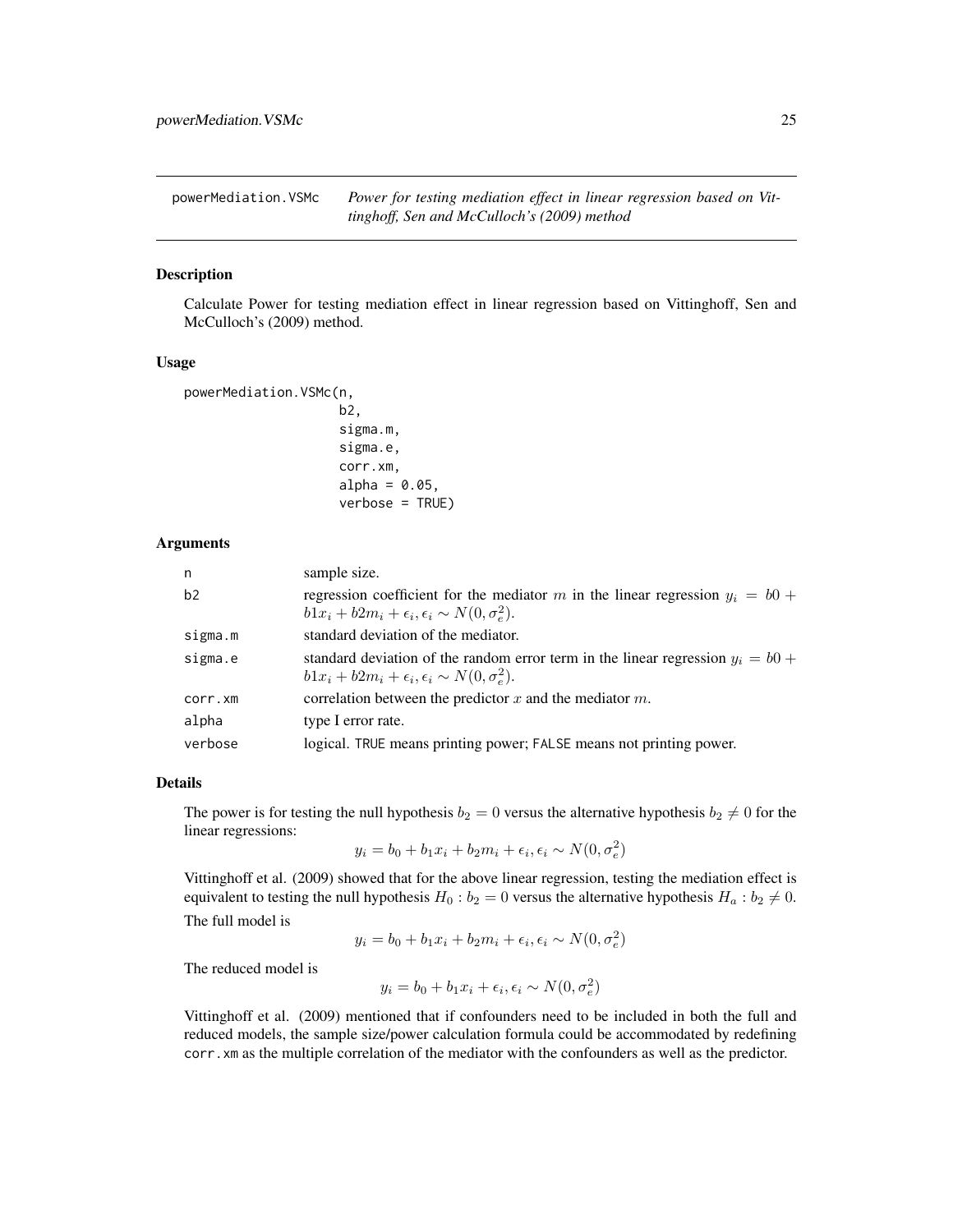<span id="page-25-0"></span>

| power | power for testing if $b_2 = 0$ .                                                                                                                                                                               |
|-------|----------------------------------------------------------------------------------------------------------------------------------------------------------------------------------------------------------------|
| delta | $b_2\sigma_m\sqrt{1-\rho_{rm}^2/\sigma_e}$ , where $\sigma_m$ is the standard deviation of the mediator m,<br>$\rho_{xm}$ is the correlation between the predictor x and the mediator m, and $\sigma_e$ is the |
|       | standard deviation of the random error term in the linear regression.                                                                                                                                          |

#### Note

The test is a two-sided test. For one-sided tests, please double the significance level. For example, you can set alpha=0.10 to obtain one-sided test at 5% significance level.

#### Author(s)

Weiliang Qiu <stwxq@channing.harvard.edu>

# References

Vittinghoff, E. and Sen, S. and McCulloch, C.E.. Sample size calculations for evaluating mediation. *Statistics In Medicine*. 2009;28:541-557.

#### See Also

[minEffect.VSMc](#page-3-1), [ssMediation.VSMc](#page-47-1)

# Examples

```
# example in section 3 (page 544) of Vittinghoff et al. (2009).
# power=0.8
powerMediation.VSMc(n = 863, b2 = 0.1, sigma.m = 1, sigma.e = 1,
 corr.xml = 0.3, alpha = 0.05, verbose = TRUE)
```
<span id="page-25-1"></span>powerMediation.VSMc.cox

*Power for testing mediation effect in cox regression based on Vittinghoff, Sen and McCulloch's (2009) method*

# Description

Calculate Power for testing mediation effect in cox regression based on Vittinghoff, Sen and Mc-Culloch's (2009) method.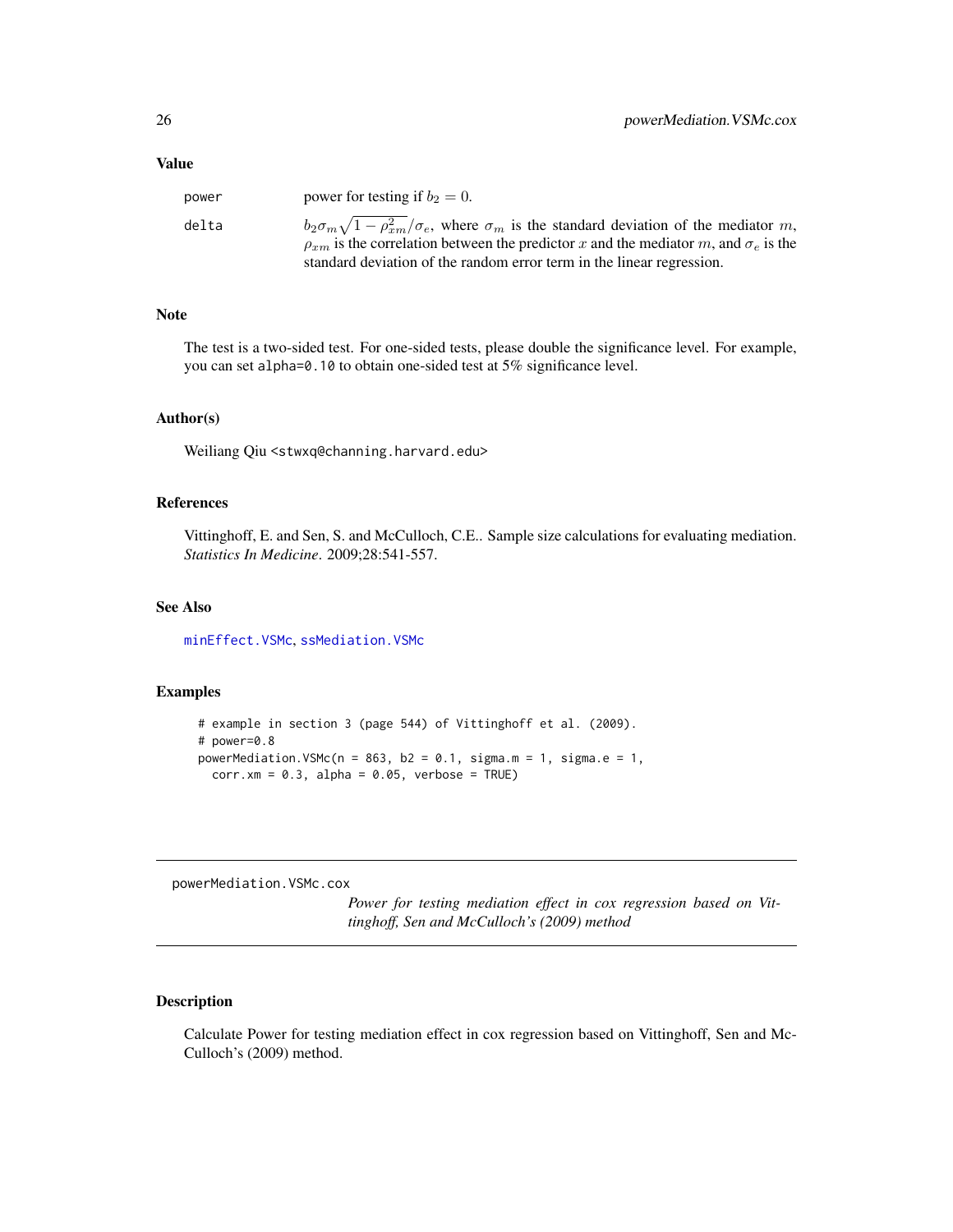#### Usage

```
powerMediation.VSMc.cox(n,
```

```
b2.
sigma.m,
psi,
corr.xm,
alpha = 0.05,
verbose = TRUE)
```
#### Arguments

| n       | sample size.                                                                                                                                                                                                          |
|---------|-----------------------------------------------------------------------------------------------------------------------------------------------------------------------------------------------------------------------|
| b2      | regression coefficient for the mediator m in the cox regression $\log(\lambda) = \log(\lambda_0) +$<br>$b1x_i + b2m_i$ , where $\lambda$ is the hazard function and $\lambda_0$ is the baseline hazard func-<br>tion. |
| sigma.m | standard deviation of the mediator.                                                                                                                                                                                   |
| psi     | the probability that an observation is uncensored, so that the number of event<br>$d = n * psi$ , where <i>n</i> is the sample size.                                                                                  |
| corr.xm | correlation between the predictor $x$ and the mediator $m$ .                                                                                                                                                          |
| alpha   | type I error rate.                                                                                                                                                                                                    |
| verbose | logical. TRUE means printing power; FALSE means not printing power.                                                                                                                                                   |

#### Details

The power is for testing the null hypothesis  $b_2 = 0$  versus the alternative hypothesis  $b_2 \neq 0$  for the cox regressions:

$$
\log(\lambda) = \log(\lambda_0) + b_1 x_i + b_2 m_i
$$

where  $\lambda$  is the hazard function and  $\lambda_0$  is the baseline hazard function.

Vittinghoff et al. (2009) showed that for the above cox regression, testing the mediation effect is equivalent to testing the null hypothesis  $H_0 : b_2 = 0$  versus the alternative hypothesis  $H_a : b_2 \neq 0$ . The full model is

$$
\log(\lambda) = \log(\lambda_0) + b_1 x_i + b_2 m_i
$$

The reduced model is

 $\log(\lambda) = \log(\lambda_0) + b_1 x_i$ 

Vittinghoff et al. (2009) mentioned that if confounders need to be included in both the full and reduced models, the sample size/power calculation formula could be accommodated by redefining corr.xm as the multiple correlation of the mediator with the confounders as well as the predictor.

#### Value

power  
power for testing if 
$$
b_2 = 0
$$
.  
delta  

$$
b_2 \sigma_m \sqrt{(1 - \rho_{xm}^2)psi}
$$

, where  $\sigma_m$  is the standard deviation of the mediator m,  $\rho_{xm}$  is the correlation between the predictor  $x$  and the mediator  $m$ , and  $psi$  is the probability that an observation is uncensored, so that the number of event  $d = n * psi$ , where *n* is the sample size.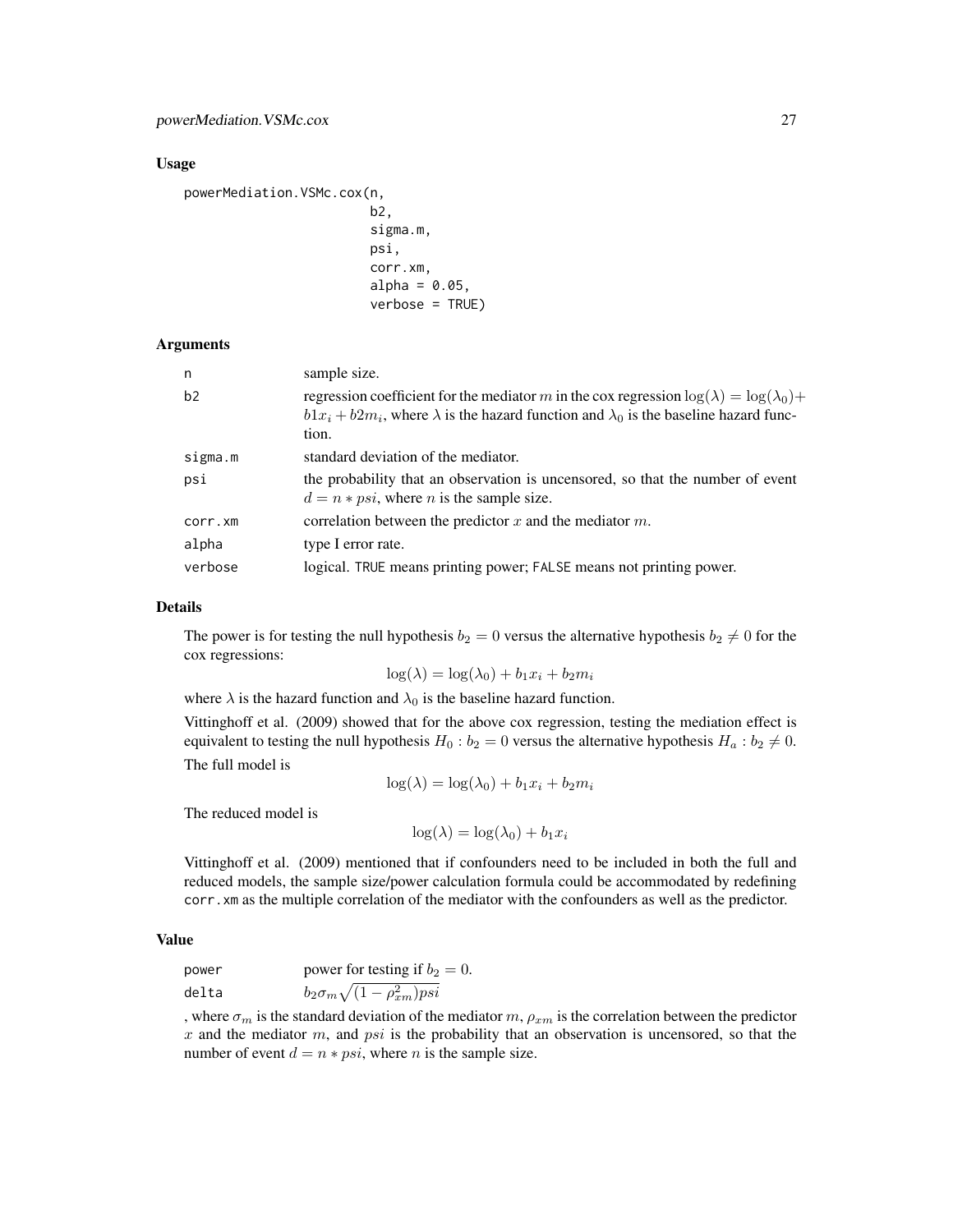# <span id="page-27-0"></span>Note

The test is a two-sided test. For one-sided tests, please double the significance level. For example, you can set alpha=0.10 to obtain one-sided test at 5% significance level.

#### Author(s)

Weiliang Qiu <stwxq@channing.harvard.edu>

# References

Vittinghoff, E. and Sen, S. and McCulloch, C.E.. Sample size calculations for evaluating mediation. *Statistics In Medicine*. 2009;28:541-557.

# See Also

[minEffect.VSMc.cox](#page-4-1), [ssMediation.VSMc.cox](#page-49-1)

#### Examples

```
# example in section 6 (page 547) of Vittinghoff et al. (2009).
# power = 0.7999916
powerMediation.VSMc.cox(n = 1399, b2 = log(1.5),
  sigma.m = sqrt(0.25 * (1 - 0.25)), psi = 0.2, corr.xm = 0.3,
  alpha = 0.05, verbose = TRUE)
```
<span id="page-27-1"></span>powerMediation.VSMc.logistic

*Power for testing mediation effect in logistic regression based on Vittinghoff, Sen and McCulloch's (2009) method*

# Description

Calculate Power for testing mediation effect in logistic regression based on Vittinghoff, Sen and McCulloch's (2009) method.

#### Usage

```
powerMediation.VSMc.logistic(n,
                              b2,
                              sigma.m,
                              p,
                              corr.xm,
                              alpha = 0.05,
                              verbose = TRUE)
```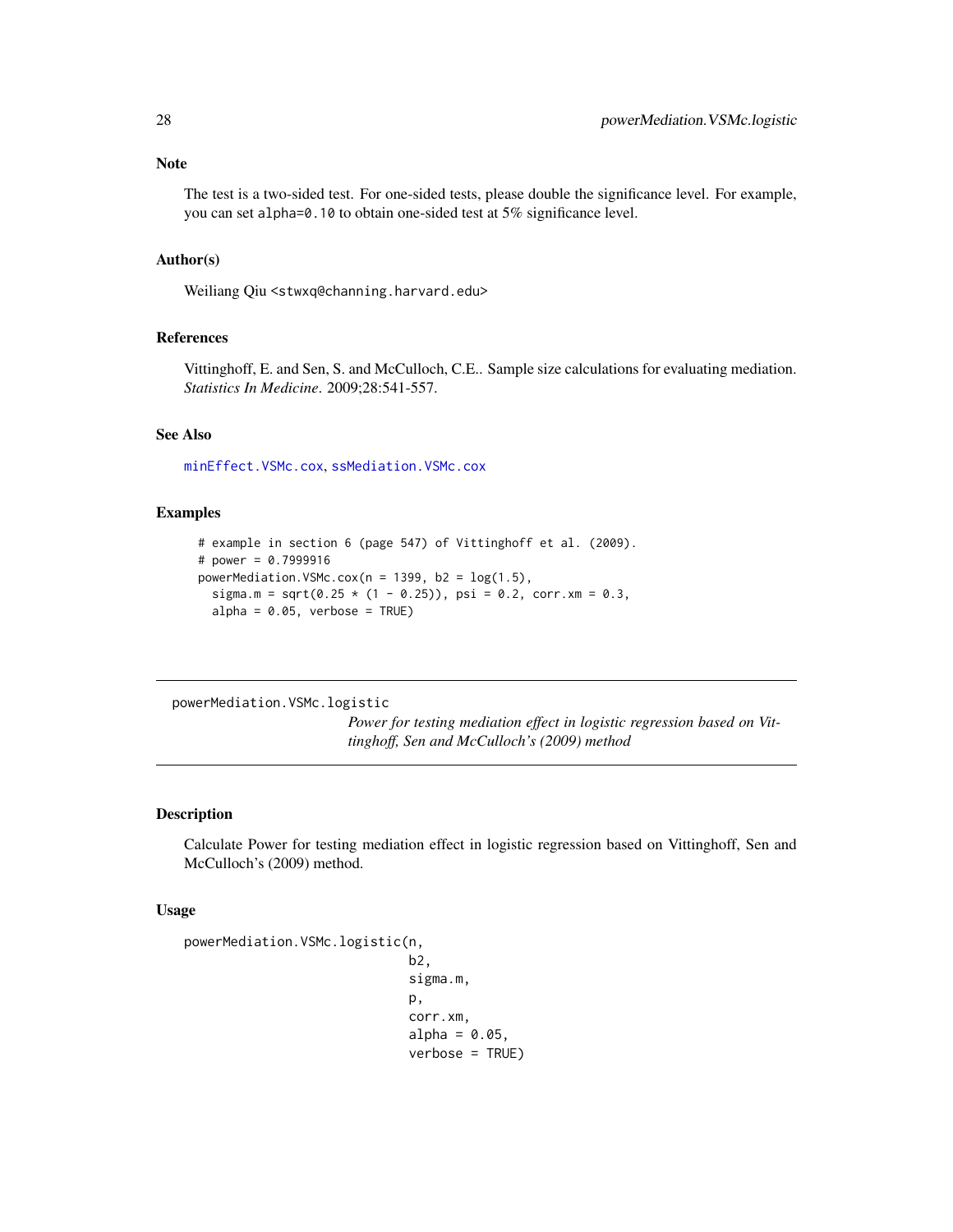#### **Arguments**

| n       | sample size.                                                                                                           |
|---------|------------------------------------------------------------------------------------------------------------------------|
| b2      | regression coefficient for the mediator m in the logistic regression $\log(p_i/(1 -$<br>$(p_i)) = b0 + b1x_i + b2m_i.$ |
| sigma.m | standard deviation of the mediator.                                                                                    |
| p       | the marginal prevalence of the outcome.                                                                                |
| corr.xm | correlation between the predictor $x$ and the mediator $m$ .                                                           |
| alpha   | type I error rate.                                                                                                     |
| verbose | logical. TRUE means printing power; FALSE means not printing power.                                                    |

# Details

The power is for testing the null hypothesis  $b_2 = 0$  versus the alternative hypothesis  $b_2 \neq 0$  for the logistic regressions:  $\log(n/(1 - n)) = b0 + b1x + b^2$ 

$$
\log(p_i/(1-p_i)) = b0 + b1x_i + b2m_i
$$

Vittinghoff et al. (2009) showed that for the above logistic regression, testing the mediation effect is equivalent to testing the null hypothesis  $H_0 : b_2 = 0$  versus the alternative hypothesis  $H_a : b_2 \neq 0$ . The full model is

$$
\log(p_i/(1-p_i)) = b_0 + b_1 x_i + b_2 m_i
$$

The reduced model is

$$
\log(p_i/(1-p_i)) = b_0 + b_1 x_i
$$

Vittinghoff et al. (2009) mentioned that if confounders need to be included in both the full and reduced models, the sample size/power calculation formula could be accommodated by redefining corr.xm as the multiple correlation of the mediator with the confounders as well as the predictor.

# Value

| power | power for testing if $b_2 = 0$ .            |
|-------|---------------------------------------------|
| delta | $b_2 \sigma_m \sqrt{(1-\rho_{xm}^2)p(1-p)}$ |

, where  $\sigma_m$  is the standard deviation of the mediator m,  $\rho_{xm}$  is the correlation between the predictor  $x$  and the mediator  $m$ , and  $p$  is the marginal prevalence of the outcome.

# Note

The test is a two-sided test. For one-sided tests, please double the significance level. For example, you can set alpha=0.10 to obtain one-sided test at 5% significance level.

# Author(s)

Weiliang Qiu <stwxq@channing.harvard.edu>

#### References

Vittinghoff, E. and Sen, S. and McCulloch, C.E.. Sample size calculations for evaluating mediation. *Statistics In Medicine*. 2009;28:541-557.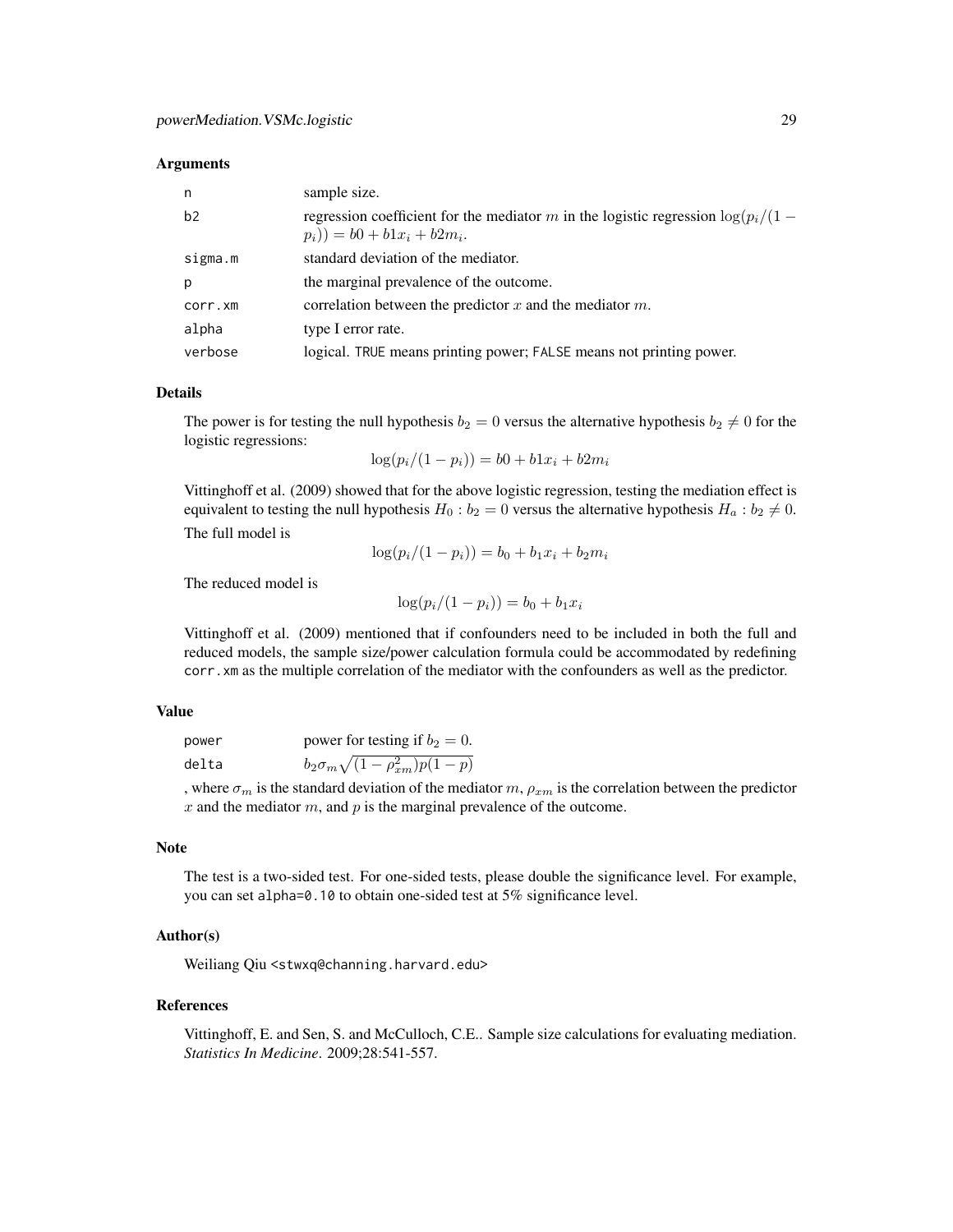# See Also

[minEffect.VSMc.logistic](#page-6-1), [ssMediation.VSMc.logistic](#page-51-1)

# Examples

```
# example in section 4 (page 545) of Vittinghoff et al. (2009).
# power = 0.8005793
powerMediation.VSMc.logistic(n = 255, b2 = log(1.5), sigma.m = 1,
 p = 0.5, corr.xm = 0.5, alpha = 0.05, verbose = TRUE)
```
<span id="page-29-1"></span>powerMediation.VSMc.poisson

*Power for testing mediation effect in poisson regression based on Vittinghoff, Sen and McCulloch's (2009) method*

# Description

Calculate Power for testing mediation effect in poisson regression based on Vittinghoff, Sen and McCulloch's (2009) method.

#### Usage

```
powerMediation.VSMc.poisson(n,
                             b2,
                             sigma.m,
                             EY,
                             corr.xm,
                             alpha = 0.05,
                             verbose = TRUE)
```
#### Arguments

| n       | sample size.                                                                                                 |
|---------|--------------------------------------------------------------------------------------------------------------|
| b2      | regression coefficient for the mediator m in the poisson regression $log(E(Y_i))$ =<br>$b0 + b1x_i + b2m_i.$ |
| sigma.m | standard deviation of the mediator.                                                                          |
| FY      | the marginal mean of the outcome.                                                                            |
| corr.xm | correlation between the predictor x and the mediator $m$ .                                                   |
| alpha   | type I error rate.                                                                                           |
| verbose | logical. TRUE means printing power; FALSE means not printing power.                                          |
|         |                                                                                                              |

<span id="page-29-0"></span>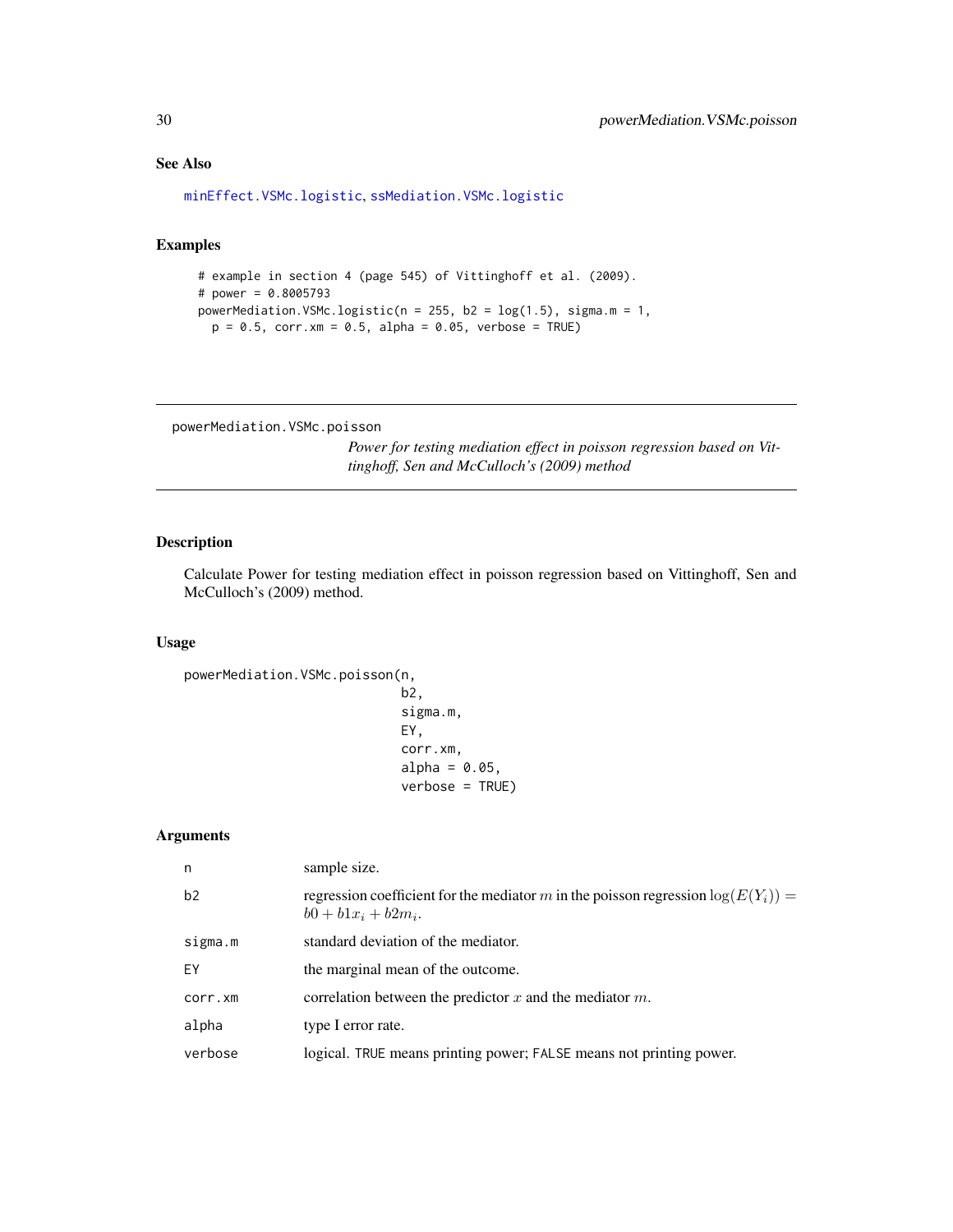#### <span id="page-30-0"></span>Details

The power is for testing the null hypothesis  $b_2 = 0$  versus the alternative hypothesis  $b_2 \neq 0$  for the poisson regressions:

$$
\log(E(Y_i)) = b0 + b1x_i + b2m_i
$$

Vittinghoff et al. (2009) showed that for the above poisson regression, testing the mediation effect is equivalent to testing the null hypothesis  $H_0 : b_2 = 0$  versus the alternative hypothesis  $H_a : b_2 \neq 0$ .

The full model is

$$
\log(E(Y_i)) = b_0 + b_1 x_i + b_2 m_i
$$

The reduced model is

$$
\log(E(Y_i)) = b_0 + b_1 x_i
$$

Vittinghoff et al. (2009) mentioned that if confounders need to be included in both the full and reduced models, the sample size/power calculation formula could be accommodated by redefining corr.xm as the multiple correlation of the mediator with the confounders as well as the predictor.

# Value

power power for testing if  $b_2 = 0$ . delta  $b_2 \sigma_m \sqrt{(1-\rho_{xm}^2) E Y}$ 

, where  $\sigma_m$  is the standard deviation of the mediator m,  $\rho_{xm}$  is the correlation between the predictor  $x$  and the mediator  $m$ , and  $EY$  is the marginal mean of the outcome.

#### Note

The test is a two-sided test. For one-sided tests, please double the significance level. For example, you can set alpha=0.10 to obtain one-sided test at 5% significance level.

#### Author(s)

Weiliang Qiu <stwxq@channing.harvard.edu>

#### References

Vittinghoff, E. and Sen, S. and McCulloch, C.E.. Sample size calculations for evaluating mediation. *Statistics In Medicine*. 2009;28:541-557.

#### See Also

[minEffect.VSMc.poisson](#page-8-1), [ssMediation.VSMc.poisson](#page-53-1)

```
# example in section 5 (page 546) of Vittinghoff et al. (2009).
# power = 0.7998578
powerMediation.VSMc.poisson(n = 1239, b2 = log(1.35),
  sigma.m = sqrt(0.25 * (1 - 0.25)), EY = 0.5, corr.xm = 0.5,
  alpha = 0.05, verbose = TRUE)
```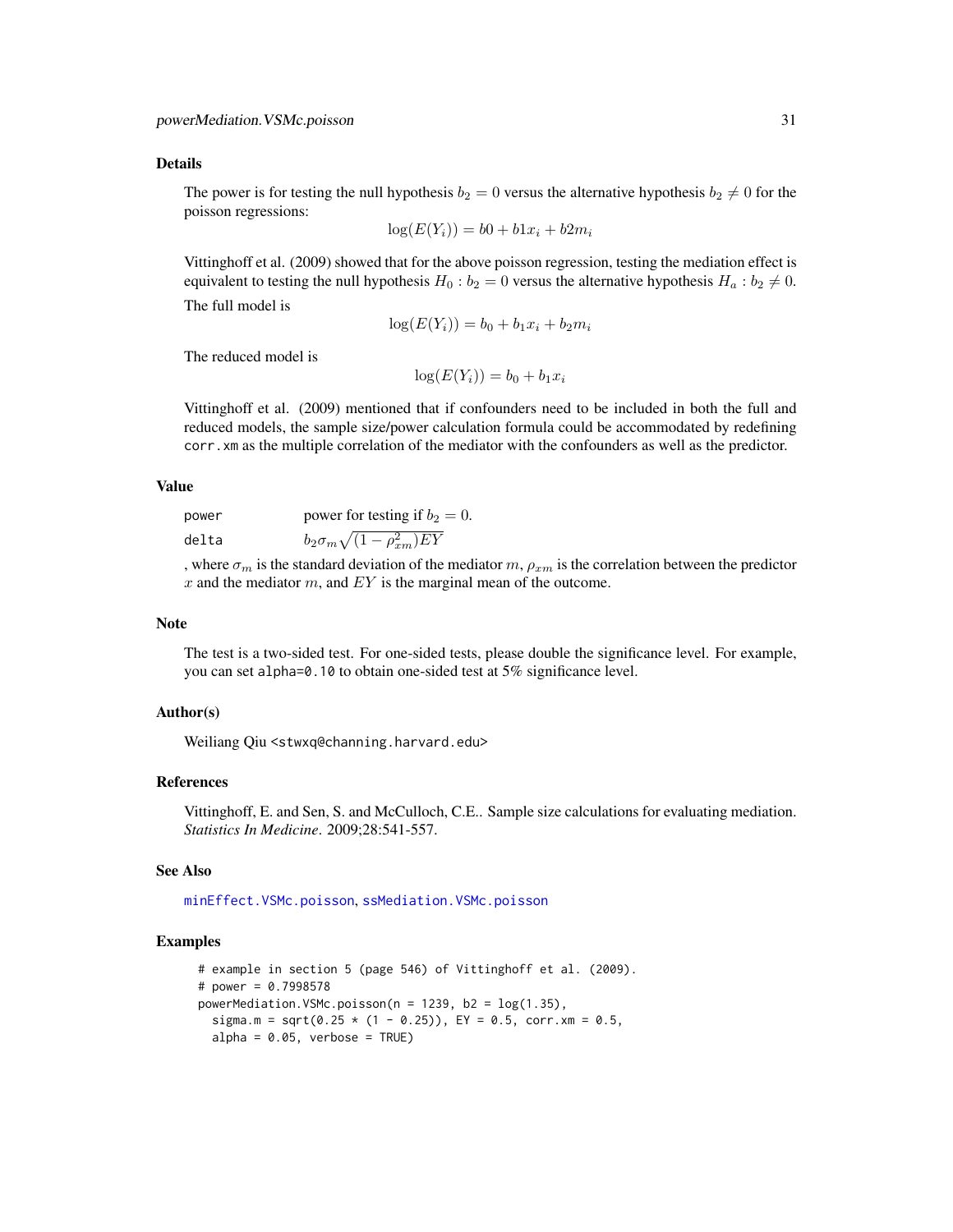<span id="page-31-1"></span><span id="page-31-0"></span>

#### Description

Power calculation for simple Poisson regression. Assume the predictor is normally distributed.

#### Usage

```
powerPoisson(
   beta0,
   beta1,
   mu.x1,
   sigma2.x1,
   mu.T = 1,phi = 1,
    alpha = 0.05,
   N = 50
```
# Arguments

| beta0     | intercept                    |
|-----------|------------------------------|
| beta1     | slope                        |
| mu.x1     | mean of the predictor        |
| sigma2.x1 | variance of the predictor    |
| mu.T      | mean exposure time           |
| phi       | a measure of over-dispersion |
| alpha     | type I error rate            |
|           | toal sample size             |

# Details

The simple Poisson regression has the following form:

 $Pr(Y_i = y_i | \mu_i, t_i) = \exp(-\mu_i t_i)(\mu_i t_i)^{y_i}/(y_i!)$ 

where

 $\mu_i = \exp(\beta_0 + \beta_1 x_{1i})$ 

We are interested in testing the null hypothesis  $\beta_1 = 0$  versus the alternative hypothesis  $\beta_1 = \theta_1$ . Assume  $x_1$  is normally distributed with mean  $\mu_{x_1}$  and variance  $\sigma_{x_1}^2$ . The sample size calculation formula derived by Signorini (1991) is

$$
N = \phi \frac{\left[z_{1-\alpha/2}\sqrt{V(b_1|\beta_1 = 0)} + z_{power}\sqrt{V(b_1|\beta_1 = \theta_1)}\right]^2}{\mu_T \exp(\beta_0)\theta_1^2}
$$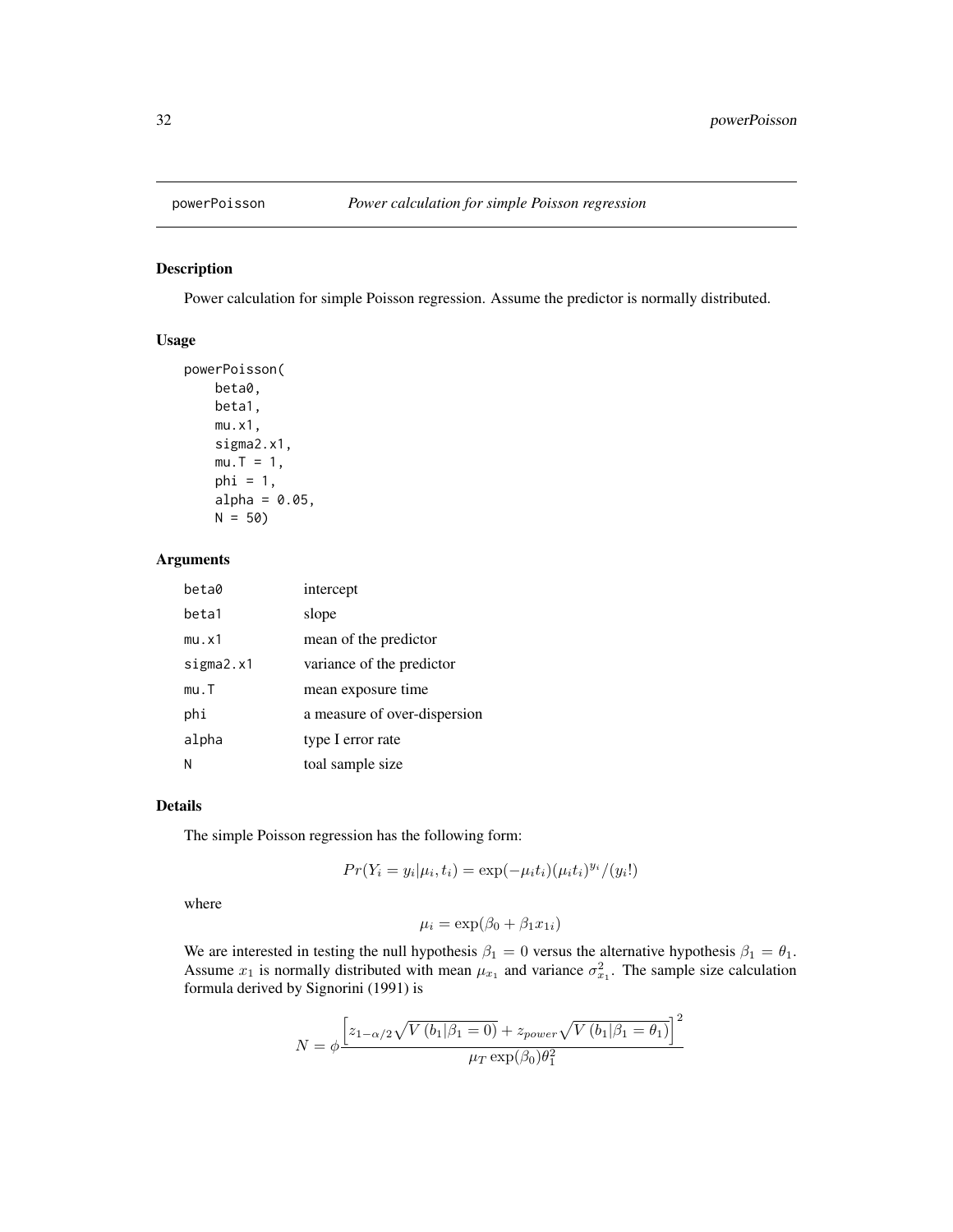# <span id="page-32-0"></span>powerPoisson 33

where  $\phi$  is the over-dispersion parameter  $(= var(y_i)/mean(y_i))$ ,  $\alpha$  is the type I error rate,  $b_1$  is the estimate of the slope  $\beta_1$ ,  $\beta_0$  is the intercept,  $\mu_T$  is the mean exposure time,  $z_a$  is the 100∗a-th lower percentile of the standard normal distribution, and  $V(b_1|\beta_1 = \theta)$  is the variance of the estimate  $b_1$ given the true slope  $\beta_1 = \theta$ .

The variances are

$$
V(b_1|\beta_1 = 0) = \frac{1}{\sigma_{x_1}^2}
$$

and

$$
V(b_1|\beta_1 = \theta_1) = \frac{1}{\sigma_{x_1}^2} \exp \left[ -\left(\theta_1 \mu_{x_1} + \theta_1^2 \sigma_{x_1}^2 / 2\right) \right]
$$

### Value

power

# Note

The test is a two-sided test. For one-sided tests, please double the significance level. For example, you can set alpha=0.10 to obtain one-sided test at 5% significance level.

# Author(s)

Weiliang Qiu <stwxq@channing.harvard.edu>

#### References

Signorini D.F. (1991). Sample size for Poisson regression. Biometrika. Vol.78. no.2, pp. 446-50

#### See Also

See Also as [sizePoisson](#page-33-1)

```
# power = 0.8090542
print(powerPoisson(
   beta = 0.1,
   beta1 = 0.5,
   mu.x1 = 0,
   sigma2.x1 = 1,
   mu.T = 1,phi = 1,
   alpha = 0.05,
   N = 28)
```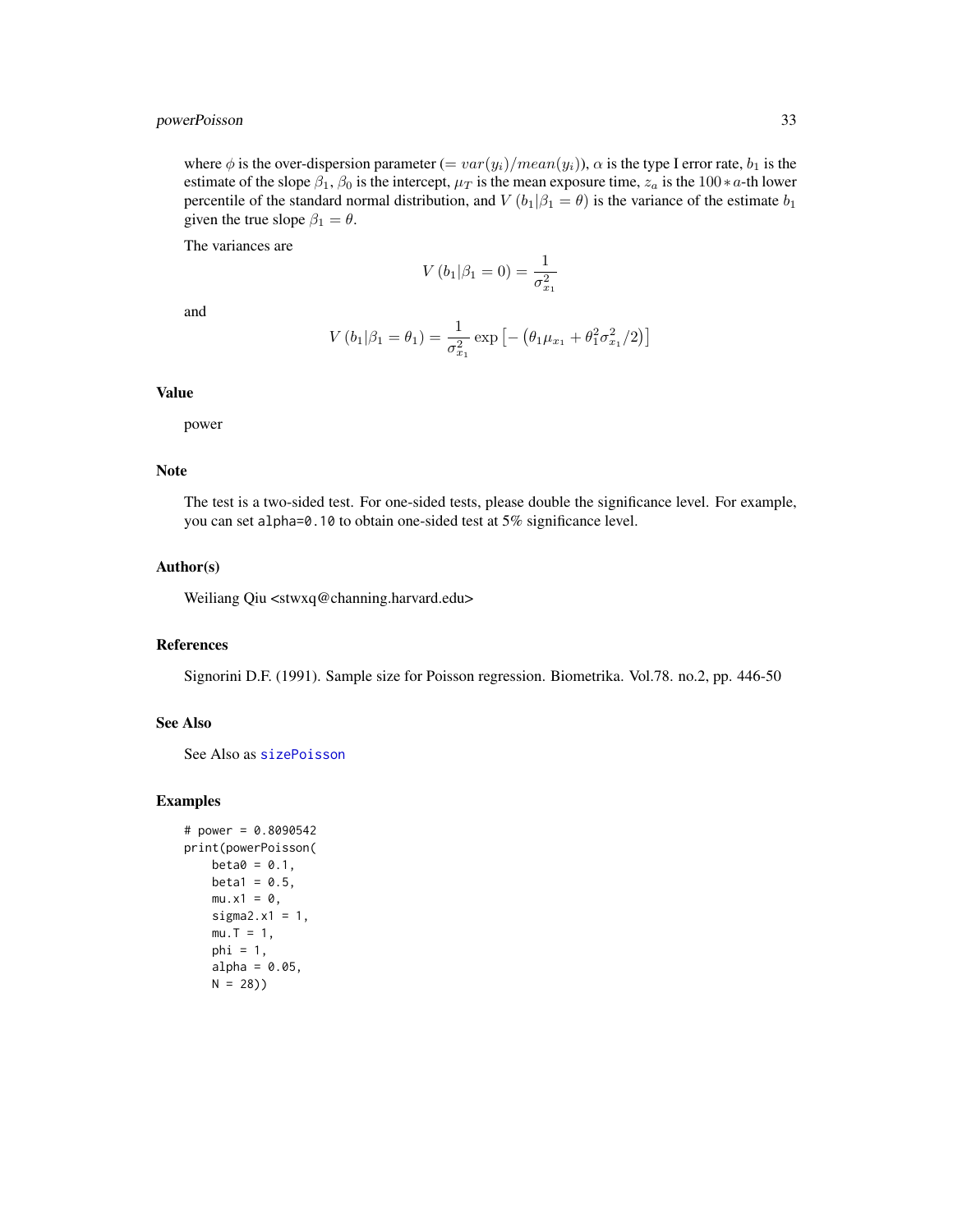<span id="page-33-1"></span><span id="page-33-0"></span>

#### Description

Sample size calculation for simple Poisson regression. Assume the predictor is normally distributed. Two-sided test is used.

#### Usage

```
sizePoisson(
   beta0,
   beta1,
   mu.x1,
   sigma2.x1,
   mu.T = 1,phi = 1,
    alpha = 0.05,
    power = 0.8)
```
# Arguments

| beta0     | intercept                    |
|-----------|------------------------------|
| beta1     | slope                        |
| mu.x1     | mean of the predictor        |
| sigma2.x1 | variance of the predictor    |
| mu.T      | mean exposure time           |
| phi       | a measure of over-dispersion |
| alpha     | type I error rate            |
| power     | power                        |

# Details

The simple Poisson regression has the following form:

$$
Pr(Y_i = y_i | \mu_i, t_i) = \exp(-\mu_i t_i) (\mu_i t_i)^{y_i} / (y_i!)
$$

where

$$
\mu_i = \exp(\beta_0 + \beta_1 x_{1i})
$$

We are interested in testing the null hypothesis  $\beta_1 = 0$  versus the alternative hypothesis  $\beta_1 = \theta_1$ . Assume  $x_1$  is normally distributed with mean  $\mu_{x_1}$  and variance  $\sigma_{x_1}^2$ . The sample size calculation formula derived by Signorini (1991) is

$$
N = \phi \frac{\left[z_{1-\alpha/2}\sqrt{V(b_1|\beta_1 = 0)} + z_{power}\sqrt{V(b_1|\beta_1 = \theta_1)}\right]^2}{\mu_T \exp(\beta_0)\theta_1^2}
$$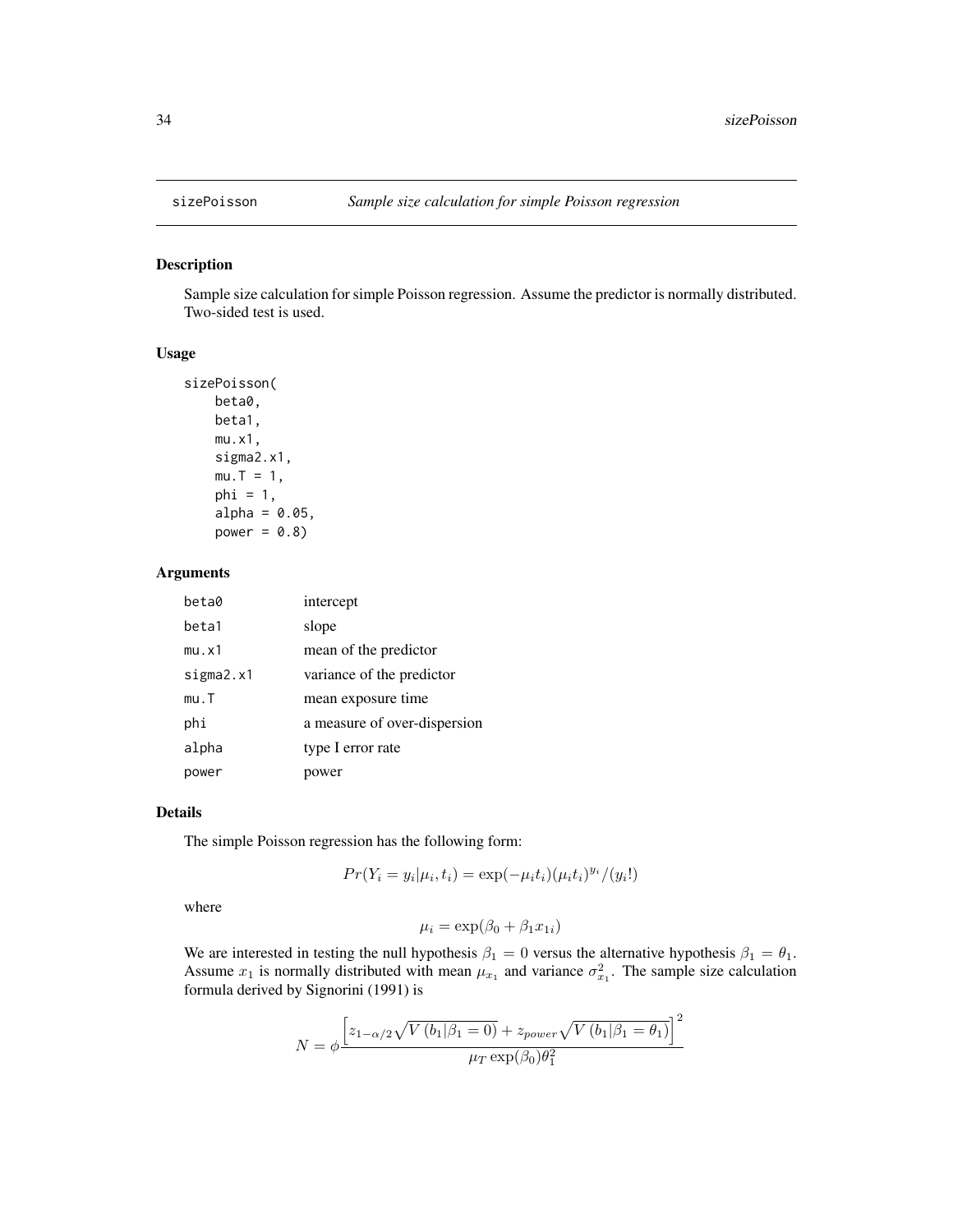#### <span id="page-34-0"></span>sizePoisson 35

where  $\phi$  is the over-dispersion parameter  $(= var(y_i)/mean(y_i))$ ,  $\alpha$  is the type I error rate,  $b_1$  is the estimate of the slope  $\beta_1$ ,  $\beta_0$  is the intercept,  $\mu_T$  is the mean exposure time,  $z_a$  is the 100∗a-th lower percentile of the standard normal distribution, and  $V(b_1|\beta_1 = \theta)$  is the variance of the estimate  $b_1$ given the true slope  $\beta_1 = \theta$ .

The variances are

$$
V(b_1|\beta_1 = 0) = \frac{1}{\sigma_{x_1}^2}
$$

and

$$
V(b_1|\beta_1 = \theta_1) = \frac{1}{\sigma_{x_1}^2} \exp \left[ -\left(\theta_1 \mu_{x_1} + \theta_1^2 \sigma_{x_1}^2 / 2\right) \right]
$$

#### Value

total sample size

#### Note

The test is a two-sided test. For one-sided tests, please double the significance level. For example, you can set alpha=0.10 to obtain one-sided test at 5% significance level.

#### Author(s)

Weiliang Qiu <stwxq@channing.harvard.edu>

#### References

Signorini D.F. (1991). Sample size for Poisson regression. Biometrika. Vol.78. no.2, pp. 446-50

# See Also

See Also as [powerPoisson](#page-31-1)

```
# sample size = 28
print(sizePoisson(
 beta = 0.1,
 beta1 = 0.5,
 mu.x1 = 0,
 sigma2.x1 = 1,
 mu.T = 1,phi = 1,
 alpha = 0.05,
 power = 0.8)
```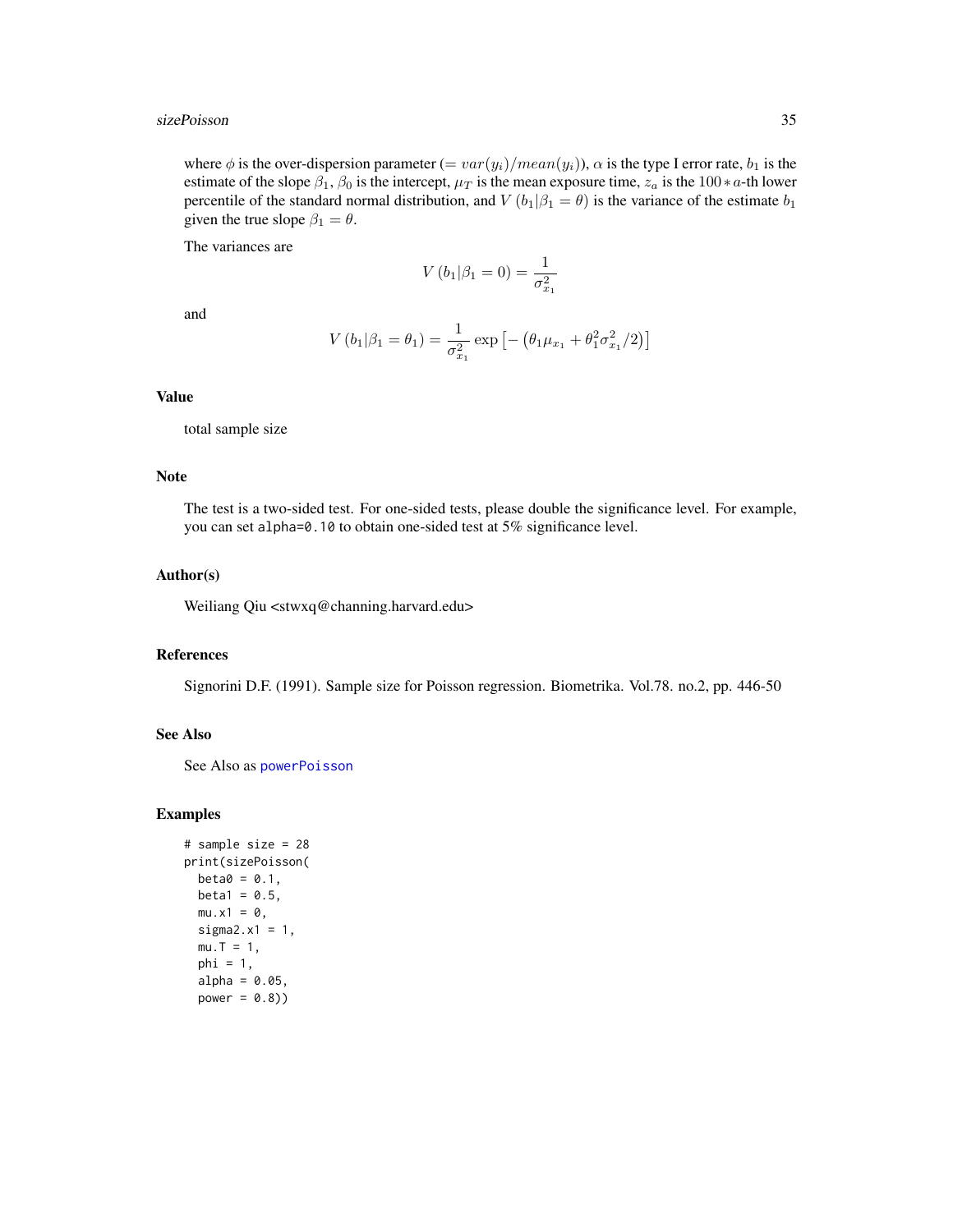<span id="page-35-1"></span><span id="page-35-0"></span>

# Description

Calculate sample size for testing slope for simple linear regression.

#### Usage

```
ss.SLR(power,
       lambda.a,
       sigma.x,
       sigma.y,
       n.lower = 2.01,
       n.upper = 1e+30,
       alpha = 0.05,
       verbose = TRUE)
```
#### Arguments

| power    | power for testing if $\lambda = 0$ for the simple linear regression $y_i = \gamma + \lambda x_i + \epsilon_i, \epsilon_i \sim$<br>$N(0, \sigma_e^2)$ . |
|----------|--------------------------------------------------------------------------------------------------------------------------------------------------------|
| lambda.a | regression coefficient in the simple linear regression $y_i = \gamma + \lambda x_i + \epsilon_i, \epsilon_i \sim$<br>$N(0, \sigma_e^2)$ .              |
| sigma.x  | standard deviation of the predictor $sd(x)$ .                                                                                                          |
| sigma.y  | marginal standard deviation of the outcome $sd(y)$ . (not the marginal standard<br>deviation $sd(y x)$                                                 |
| n.lower  | lower bound for the sample size.                                                                                                                       |
| n.upper  | upper bound for the sample size.                                                                                                                       |
| alpha    | type I error rate.                                                                                                                                     |
| verbose  | logical. TRUE means printing sample size; FALSE means not printing sample<br>size.                                                                     |

# Details

The test is for testing the null hypothesis  $\lambda = 0$  versus the alternative hypothesis  $\lambda \neq 0$  for the simple linear regressions:

$$
y_i = \gamma + \lambda x_i + \epsilon_i, \epsilon_i \sim N(0, \sigma_e^2)
$$

# Value

n sample size.

res.uniroot results of optimization to find the optimal sample size.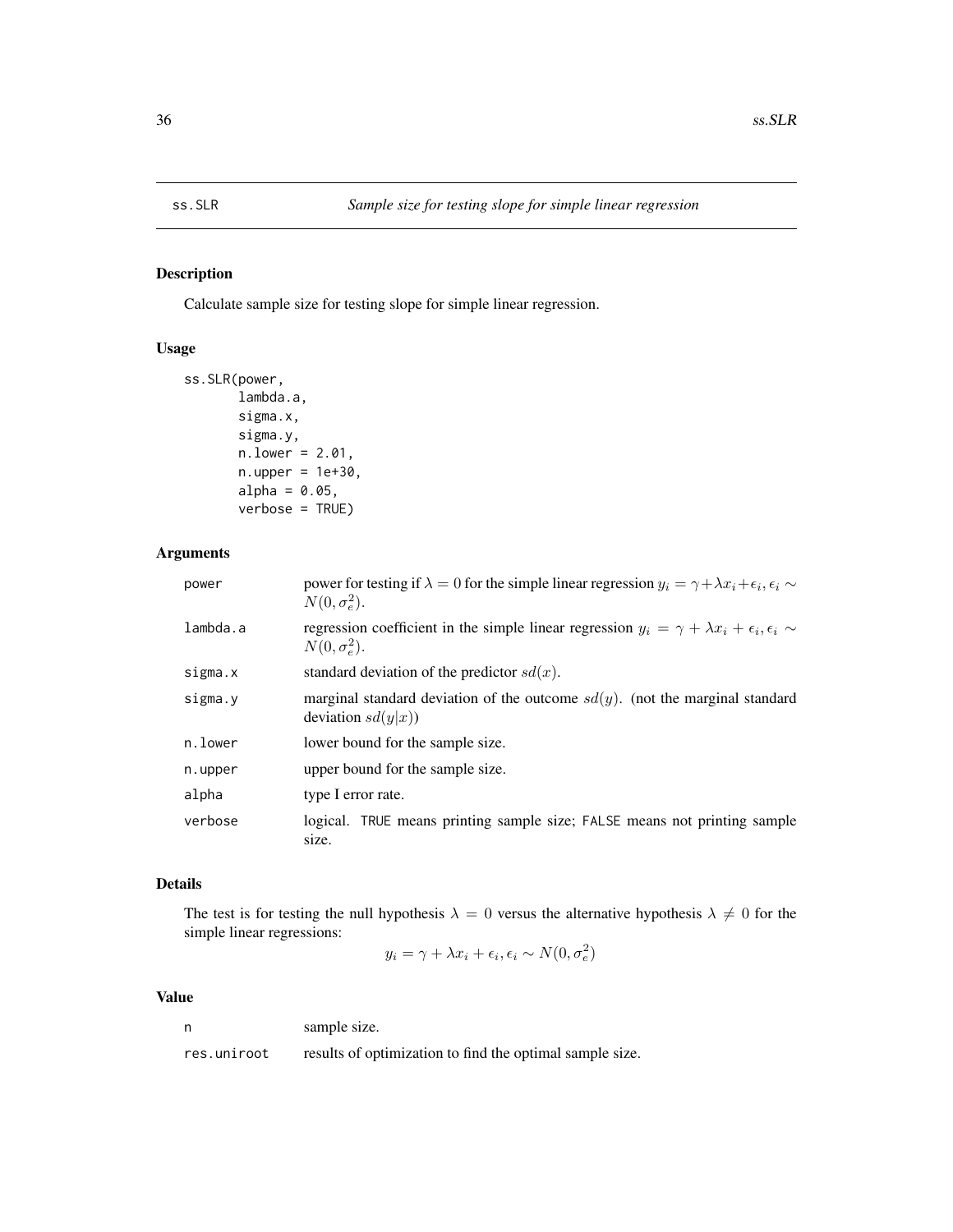#### <span id="page-36-0"></span>ss.SLR.rho 37

# Note

The test is a two-sided test. For one-sided tests, please double the significance level. For example, you can set alpha=0.10 to obtain one-sided test at 5% significance level.

# Author(s)

Weiliang Qiu <stwxq@channing.harvard.edu>

#### References

Dupont, W.D. and Plummer, W.D.. Power and Sample Size Calculations for Studies Involving Linear Regression. *Controlled Clinical Trials*. 1998;19:589-601.

# See Also

[minEffect.SLR](#page-1-1), [power.SLR](#page-10-1), [power.SLR.rho](#page-11-1), [ss.SLR.rho](#page-36-1).

#### Examples

```
ss.SLR(power=0.8, lambda.a=0.8, sigma.x=0.2, sigma.y=0.5,
  alpha = 0.05, verbose = TRUE)
```
<span id="page-36-1"></span>ss.SLR.rho *Sample size for testing slope for simple linear regression based on R2*

# Description

Calculate sample size for testing slope for simple linear regression based on R2.

#### Usage

```
ss.SLR.rho(power,
           rho2,
           n.lower = 2.01,
           n.upper = 1e+30.
           alpha = 0.05,
           verbose = TRUE)
```
# Arguments

| power   | power.                                                                             |
|---------|------------------------------------------------------------------------------------|
| rho2    | square of the correlation between the outcome and the predictor.                   |
| n.lower | lower bound of the sample size.                                                    |
| n.upper | upper bound o the sample size.                                                     |
| alpha   | type I error rate.                                                                 |
| verbose | logical. TRUE means printing sample size; FALSE means not printing sample<br>size. |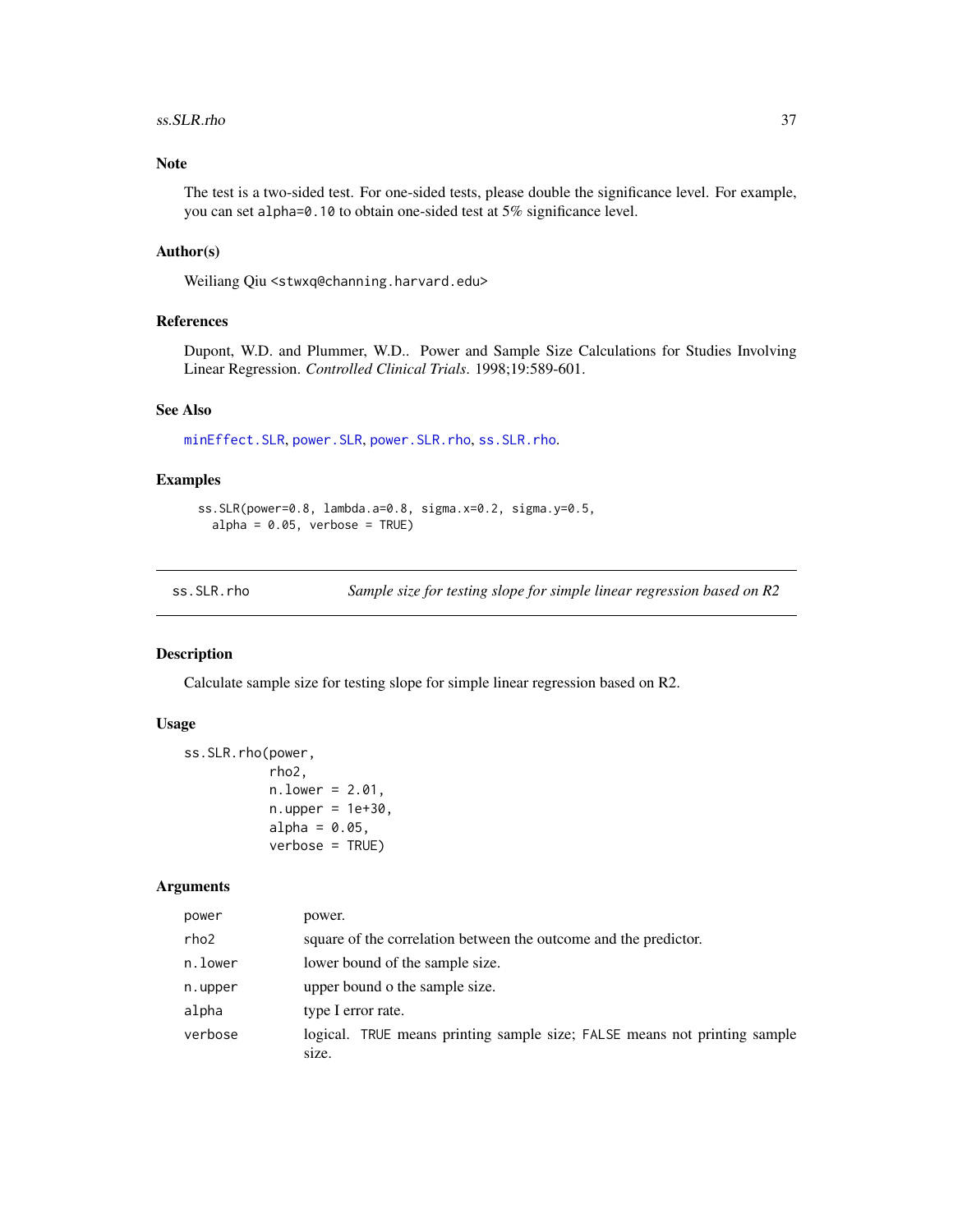# Details

The test is for testing the null hypothesis  $\lambda = 0$  versus the alternative hypothesis  $\lambda \neq 0$  for the simple linear regressions:

 $y_i = \gamma + \lambda x_i + \epsilon_i, \epsilon_i \sim N(0, \sigma_e^2)$ 

#### Value

n sample size. res.uniroot results of optimization to find the optimal sample size.

#### Note

The test is a two-sided test. For one-sided tests, please double the significance level. For example, you can set alpha=0.10 to obtain one-sided test at 5% significance level.

#### Author(s)

Weiliang Qiu <stwxq@channing.harvard.edu>

#### References

Dupont, W.D. and Plummer, W.D.. Power and Sample Size Calculations for Studies Involving Linear Regression. *Controlled Clinical Trials*. 1998;19:589-601.

## See Also

[minEffect.SLR](#page-1-1), [power.SLR](#page-10-1), [power.SLR.rho](#page-11-1), [ss.SLR](#page-35-1).

# Examples

```
ss.SLR.rho(power=0.8, rho2=0.6, alpha = 0.05, verbose = TRUE)
```

| SSizeLogisticBin | Calculating sample size for simple logistic regression with binary pre- |
|------------------|-------------------------------------------------------------------------|
|                  | dictor                                                                  |

#### Description

Calculating sample size for simple logistic regression with binary predictor.

# Usage

```
SSizeLogisticBin(p1,
                  p2,
                  B,
                  alpha = 0.05,
                  power = 0.8)
```
<span id="page-37-0"></span>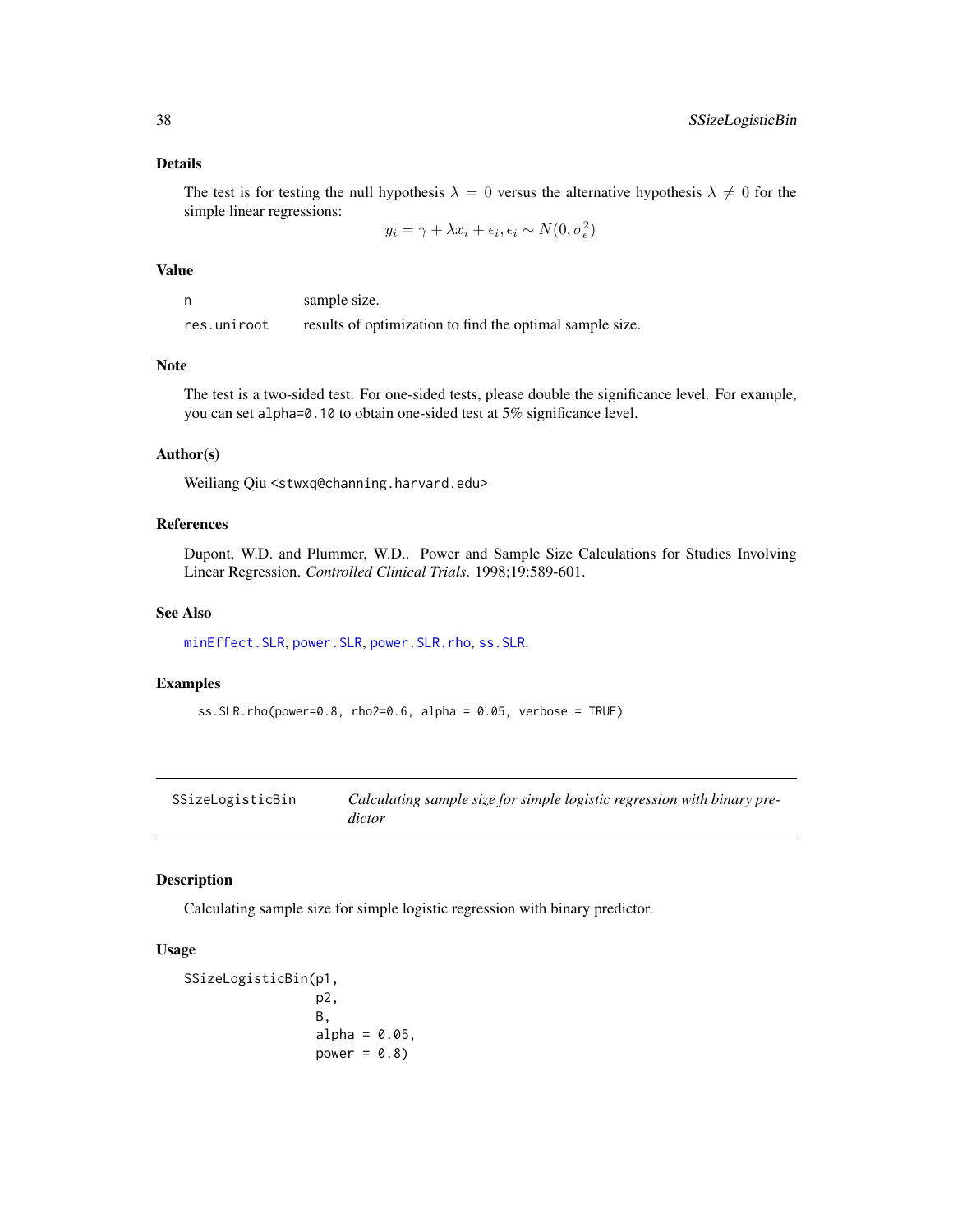#### <span id="page-38-0"></span>**Arguments**

| p1    | $pr(disease d X = 0)$ , i.e. the event rate at $X = 0$ in logistic regression<br>$logit(p) = a + bX$ , where X is the binary predictor. |
|-------|-----------------------------------------------------------------------------------------------------------------------------------------|
| p2    | $pr(disease d X = 1)$ , the event rate at $X = 1$ in logistic regression $logit(p) =$<br>$a + bX$ , where X is the binary predictor.    |
| B     | $pr(X = 1)$ , i.e. proportion of the sample with $X = 1$                                                                                |
| alpha | Type I error rate.                                                                                                                      |
| power | power for testing if the odds ratio is equal to one.                                                                                    |

## Details

The logistic regression mode is

$$
\log(p/(1-p)) = \beta_0 + \beta_1 X
$$

where  $p = prob(Y = 1)$ , X is the binary predictor,  $p_1 = pr(diseased|X = 0)$ ,  $p_2 = pr(diseased|X = 0)$ 1),  $B = pr(X = 1)$ , and  $p = (1 - B)p_1 + Bp_2$ . The sample size formula we used for testing if  $\beta_1 = 0$ , is Formula (2) in Hsieh et al. (1998):

$$
n = (Z_{1-\alpha/2}[p(1-p)/B]^{1/2} + Z_{power}[p_1(1-p_1)+p_2(1-p_2)(1-B)/B]^{1/2})^2/[(p_1-p_2)^2(1-B)]
$$

where *n* is the required total sample size and  $Z_u$  is the *u*-th percentile of the standard normal distribution.

# Value

total sample size required.

# Note

The test is a two-sided test. For one-sided tests, please double the significance level. For example, you can set alpha=0.10 to obtain one-sided test at 5% significance level.

# Author(s)

Weiliang Qiu <stwxq@channing.harvard.edu>

# References

Hsieh, FY, Bloch, DA, and Larsen, MD. A SIMPLE METHOD OF SAMPLE SIZE CALCULA-TION FOR LINEAR AND LOGISTIC REGRESSION. *Statistics in Medicine*. 1998; 17:1623- 1634.

#### See Also

[powerLogisticBin](#page-14-1)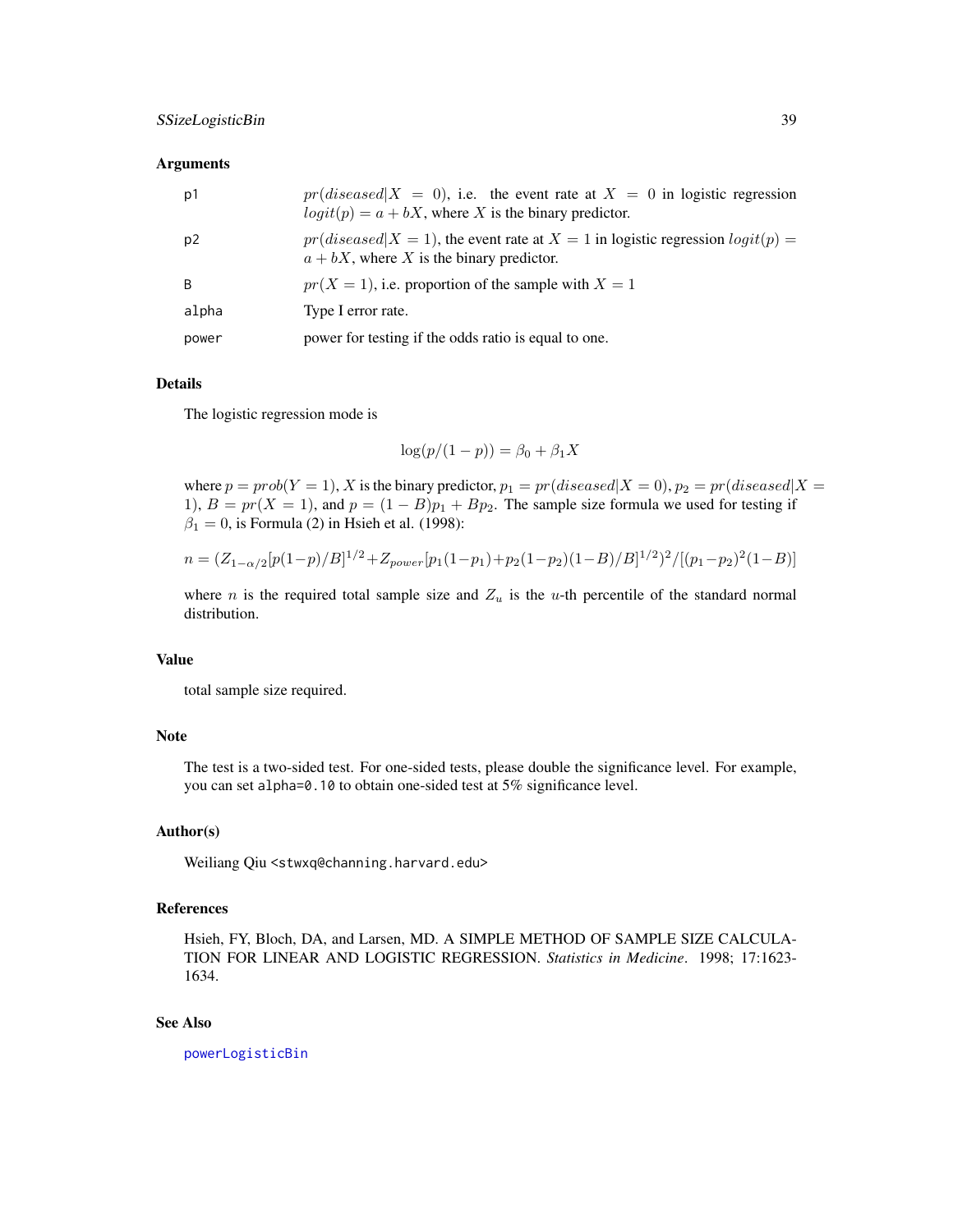# Examples

```
## Example in Table I Design (Balanced design with high event rates)
## of Hsieh et al. (1998 )
## the sample size is 1281
SSizeLogisticBin(p1 = 0.4, p2 = 0.5, B = 0.5, alpha = 0.05, power = 0.95)
```
<span id="page-39-1"></span>

| SSizeLogisticCon | Calculating sample size for simple logistic regression with continuous |
|------------------|------------------------------------------------------------------------|
|                  | predictor                                                              |

#### Description

Calculating sample size for simple logistic regression with continuous predictor.

#### Usage

```
SSizeLogisticCon(p1,
                 OR,
                  alpha = 0.05,
                 power = 0.8)
```
# Arguments

| p1    | the event rate at the mean of the continuous predictor X in logistic regression<br>$logit(p) = a + bX,$                                   |
|-------|-------------------------------------------------------------------------------------------------------------------------------------------|
| 0R    | Expected odds ratio. $log(OR)$ is the change in log odds for the difference be-<br>tween at the mean of $X$ and at one SD above the mean. |
| alpha | Type I error rate.                                                                                                                        |
| power | power for testing if the odds ratio is equal to one.                                                                                      |

# Details

The logistic regression mode is

$$
\log(p/(1-p)) = \beta_0 + \beta_1 X
$$

where  $p = prob(Y = 1)$ , X is the continuous predictor, and  $log(OR)$  is the the change in log odds for the difference between at the mean of  $X$  and at one SD above the mean. The sample size formula we used for testing if  $\beta_1 = 0$  or equivalently  $OR = 1$ , is Formula (1) in Hsieh et al. (1998):

$$
n = (Z_{1-\alpha/2} + Z_{power})^2 / [p_1(1-p_1)[log(OR)]^2]
$$

where n is the required total sample size,  $OR$  is the odds ratio to be tested,  $p_1$  is the event rate at the mean of the predictor  $X$ , and  $Z_u$  is the u-th percentile of the standard normal distribution.

#### Value

total sample size required.

<span id="page-39-0"></span>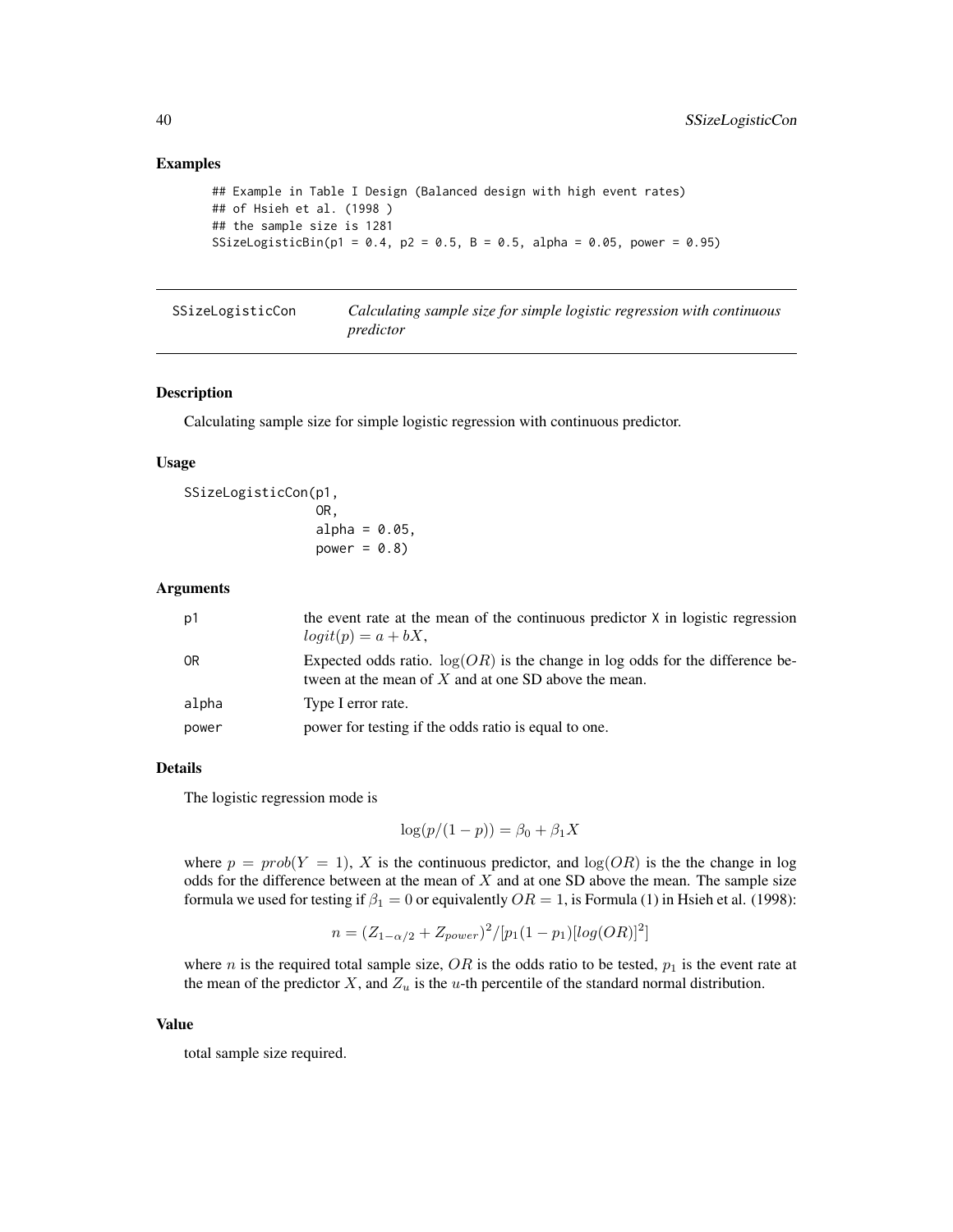#### <span id="page-40-0"></span> $s$ s $L$ ong  $41$

# Note

The test is a two-sided test. For one-sided tests, please double the significance level. For example, you can set alpha=0.10 to obtain one-sided test at 5% significance level.

#### Author(s)

Weiliang Qiu <stwxq@channing.harvard.edu>

# References

Hsieh, FY, Bloch, DA, and Larsen, MD. A SIMPLE METHOD OF SAMPLE SIZE CALCULA-TION FOR LINEAR AND LOGISTIC REGRESSION. *Statistics in Medicine*. 1998; 17:1623- 1634.

# See Also

[powerLogisticCon](#page-16-1)

# Examples

```
## Example in Table II Design (Balanced design (1)) of Hsieh et al. (1998 )
## the sample size is 317
SSizeLogisticCon(p1 = 0.5, OR = exp(0.405), alpha = 0.05, power = 0.95)
```
<span id="page-40-1"></span>ssLong *Sample size calculation for longitudinal study with 2 time point*

# Description

Sample size calculation for testing if mean changes for 2 groups are the same or not for longitudinal study with 2 time point.

#### Usage

```
ssLong(es,
       rho = 0.5,
       alpha = 0.05,
       power = 0.8)
```
#### Arguments

| es    | effect size of the difference of mean change.                                              |
|-------|--------------------------------------------------------------------------------------------|
| rho   | correlation coefficient between baseline and follow-up values within a treatment<br>group. |
| alpha | Type I error rate.                                                                         |
| power | power for testing for difference of mean changes.                                          |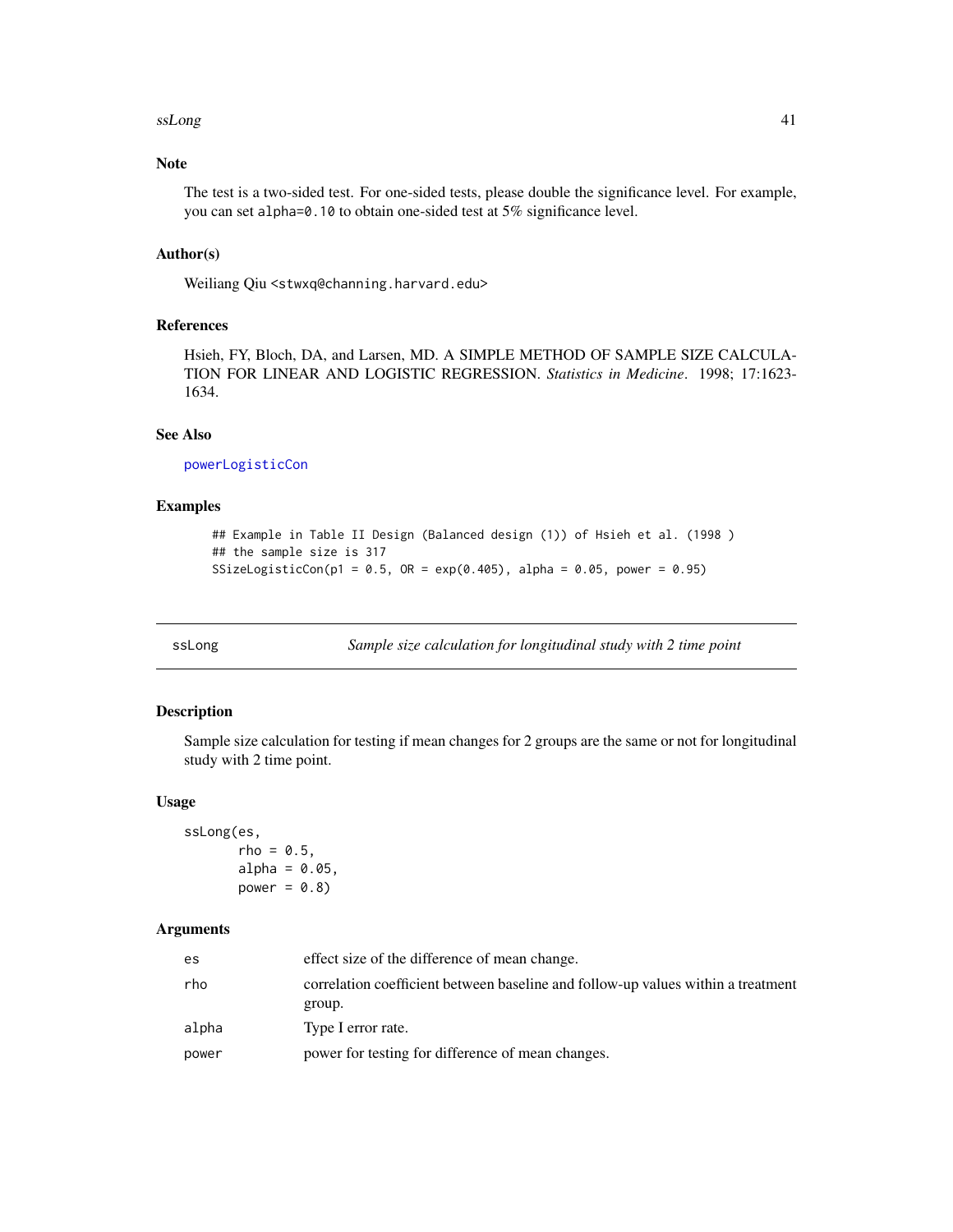#### <span id="page-41-0"></span>Details

The sample size formula is based on Equation 8.30 on page 335 of Rosner (2006).

$$
n = \frac{2\sigma_d^2 (Z_{1-\alpha/2} + Z_{power})^2}{\delta^2}
$$

where  $\sigma_d = \sigma_1^2 + \sigma_2^2 - 2\rho\sigma_1\sigma_2$ ,  $\delta = |\mu_1 - \mu_2|$ ,  $\mu_1$  is the mean change over time t in group 1,  $\mu_2$  is the mean change over time t in group 2,  $\sigma_1^2$  is the variance of baseline values within a treatment group,  $\sigma_2^2$  is the variance of follow-up values within a treatment group,  $\rho$  is the correlation coefficient between baseline and follow-up values within a treatment group, and  $Z_u$  is the u-th percentile of the standard normal distribution.

We wish to test  $\mu_1 = \mu_2$ .

When  $\sigma_1 = \sigma_2 = \sigma$ , then formula reduces to

$$
n = \frac{4(1-\rho)(Z_{1-\alpha/2} + Z_{\beta})^2}{d^2}
$$

where  $d = \delta/\sigma$ .

# Value

required sample size per group

#### Note

The test is a two-sided test. For one-sided tests, please double the significance level. For example, you can set alpha=0.10 to obtain one-sided test at 5% significance level.

#### Author(s)

Weiliang Qiu <stwxq@channing.harvard.edu>

#### References

Rosner, B. *Fundamentals of Biostatistics*. Sixth edition. Thomson Brooks/Cole. 2006.

#### See Also

[ssLongFull](#page-43-1), [powerLong](#page-17-1), [powerLongFull](#page-20-1).

```
# Example 8.33 on page 336 of Rosner (2006)
# n=85
ssLong(es=5/15, rho=0.7, alpha=0.05, power=0.8)
```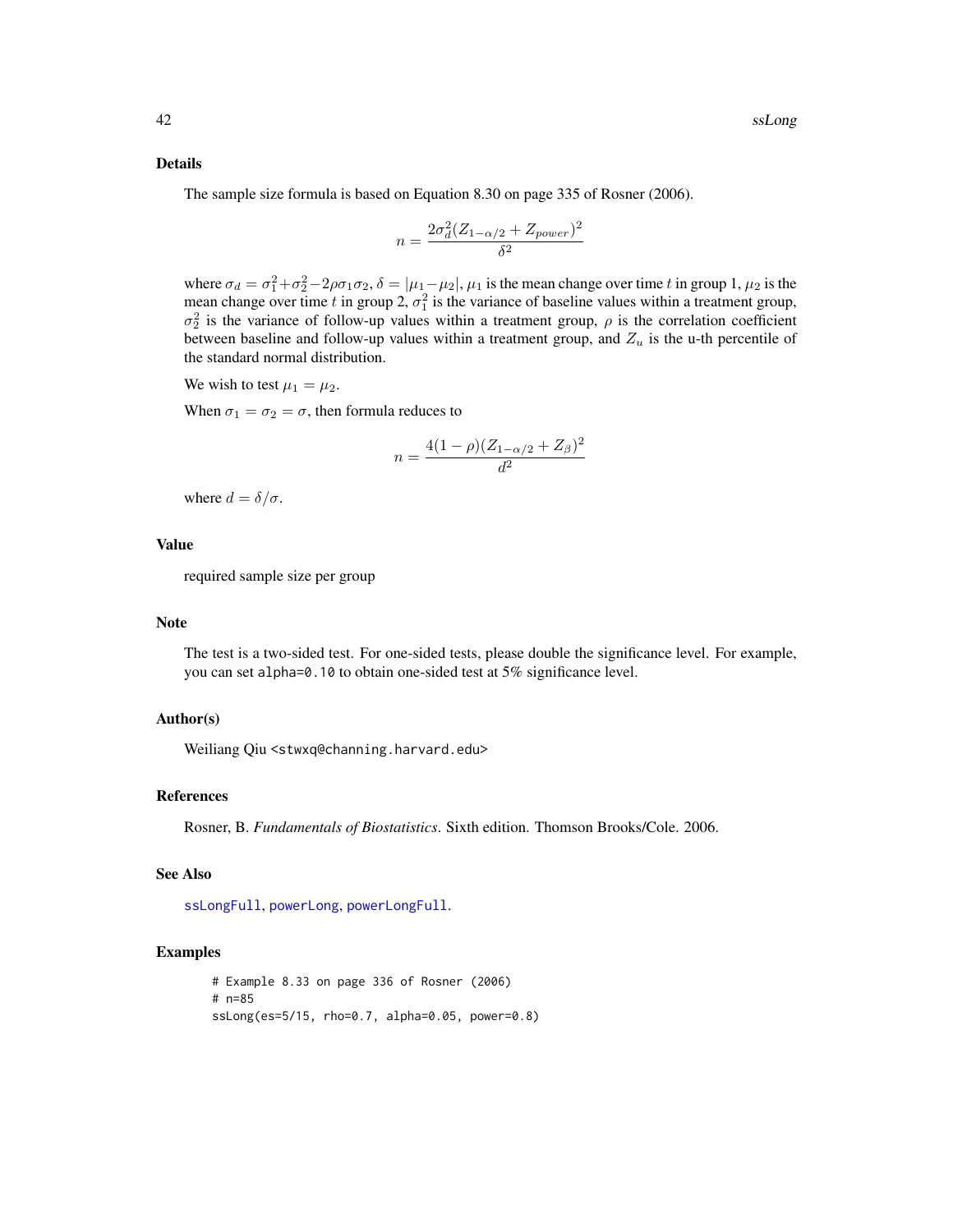<span id="page-42-1"></span><span id="page-42-0"></span>ssLong.multiTime *Sample size calculation for testing if mean changes for 2 groups are the same or not for longitudinal study with more than 2 time points*

# Description

Sample size calculation for testing if mean changes for 2 groups are the same or not for longitudinal study with more than 2 time points.

#### Usage

```
ssLong.multiTime(es, power, nn, sx2, rho = 0.5, alpha = 0.05)
```
#### Arguments

| es    | effect size                        |
|-------|------------------------------------|
| power | power                              |
| nn    | number of observations per subject |
| sx2   | within subject variance            |
| rho   | within subject correlation         |
| alpha | type I error rate                  |

#### Details

We are interested in comparing the slopes of the 2 groups  $A$  and  $B$ :

$$
\beta_{1A} = \beta_{1B}
$$

where

$$
Y_{ijA} = \beta_{0A} + \beta_{1A}x_{jA} + \epsilon_{ijA}, j = 1, ..., nn; i = 1, ..., m
$$

and

$$
Y_{ijB} = \beta_{0B} + \beta_{1B}x_{jB} + \epsilon_{ijB}, j = 1, \dots, nn; i = 1, \dots, m
$$

The sample size calculation formula is (Equation on page 30 of Diggle et al. (1994)):

$$
m = \frac{2\left(Z_{1-\alpha} + z_{power}\right)^{2} (1-\rho)}{n n s_{x}^{2} \epsilon s^{2}}
$$

where  $es = d/\sigma$ , d is the meaninful differnce of interest,  $sigma^2$  is the variance of the random error,  $\rho$  is the within-subject correlation, and  $s_x^2$  is the within-subject variance.

#### Value

subject per group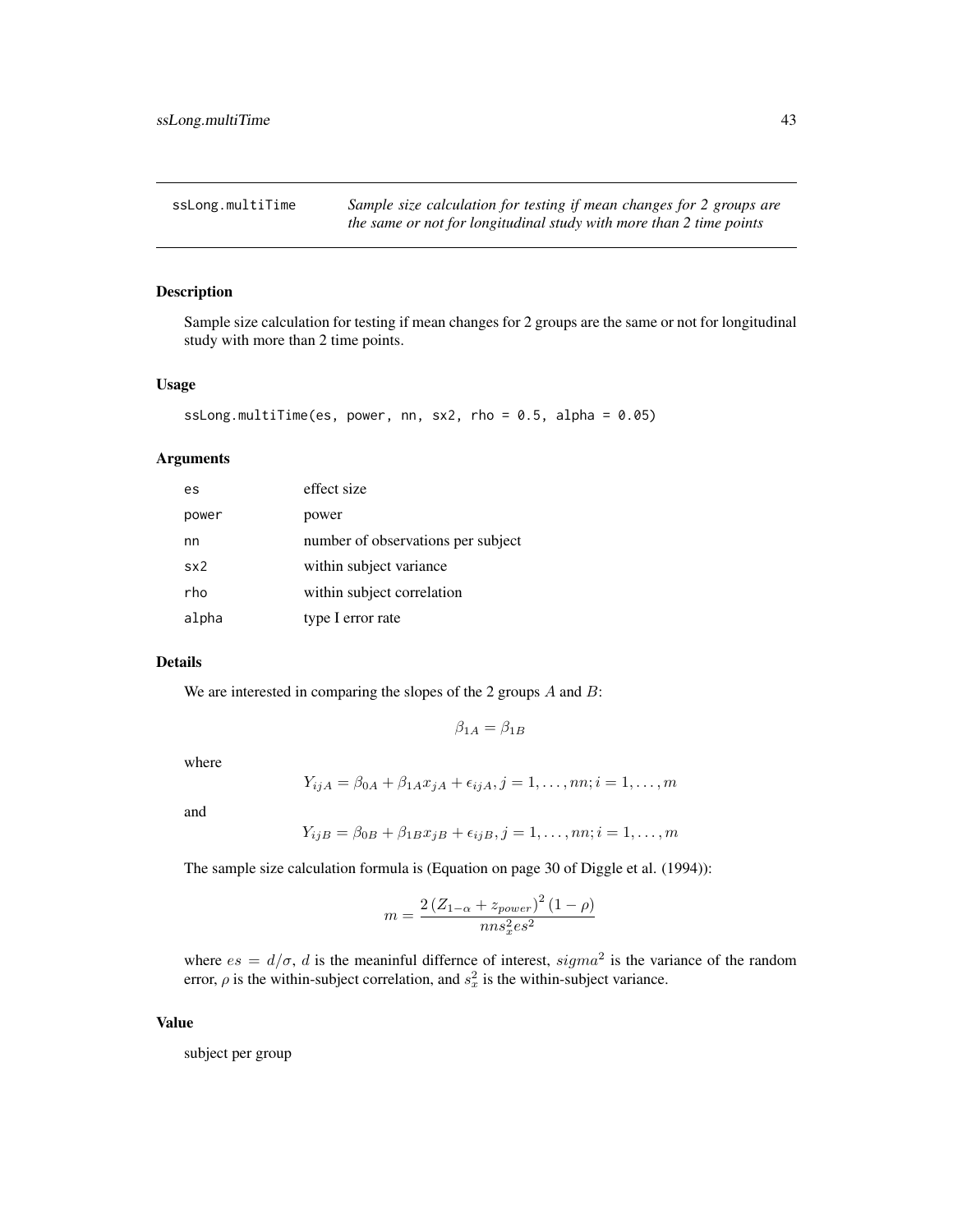# <span id="page-43-0"></span>Note

The test is a two-sided test. For one-sided tests, please double the significance level. For example, you can set alpha=0.10 to obtain one-sided test at 5% significance level.

# Author(s)

Weiliang Qiu <stwxq@channing.harvard.edu>

# References

Diggle PJ, Liang KY, and Zeger SL (1994). Analysis of Longitundinal Data. page 30. Clarendon Press, Oxford

# See Also

[powerLong.multiTime](#page-19-1)

# Examples

```
# subject per group = 196
ssLong.multiTime(es=0.5/10, power=0.8, nn=3, sx2=4.22, rho = 0.5, alpha=0.05)
```

```
ssLongFull Sample size calculation for longitudinal study with 2 time point
```
# Description

Sample size calculation for testing if mean changes for 2 groups are the same or not for longitudinal study with 2 time point.

# Usage

```
ssLongFull(delta,
           sigma1,
           sigma2,
           rho = 0.5,
           alpha = 0.05,
           power = 0.8)
```
#### **Arguments**

| delta  | absolute difference of the mean changes between the two groups: $\delta =  \mu_1 - \mu_2 $<br>where $\mu_1$ is the mean change over time t in group 1, $\mu_2$ is the mean change over<br>time $t$ in group 2. |
|--------|----------------------------------------------------------------------------------------------------------------------------------------------------------------------------------------------------------------|
| sigma1 | the standard deviation of baseline values within a treatment group                                                                                                                                             |
| sigma2 | the standard deviation of follow-up values within a treatment group                                                                                                                                            |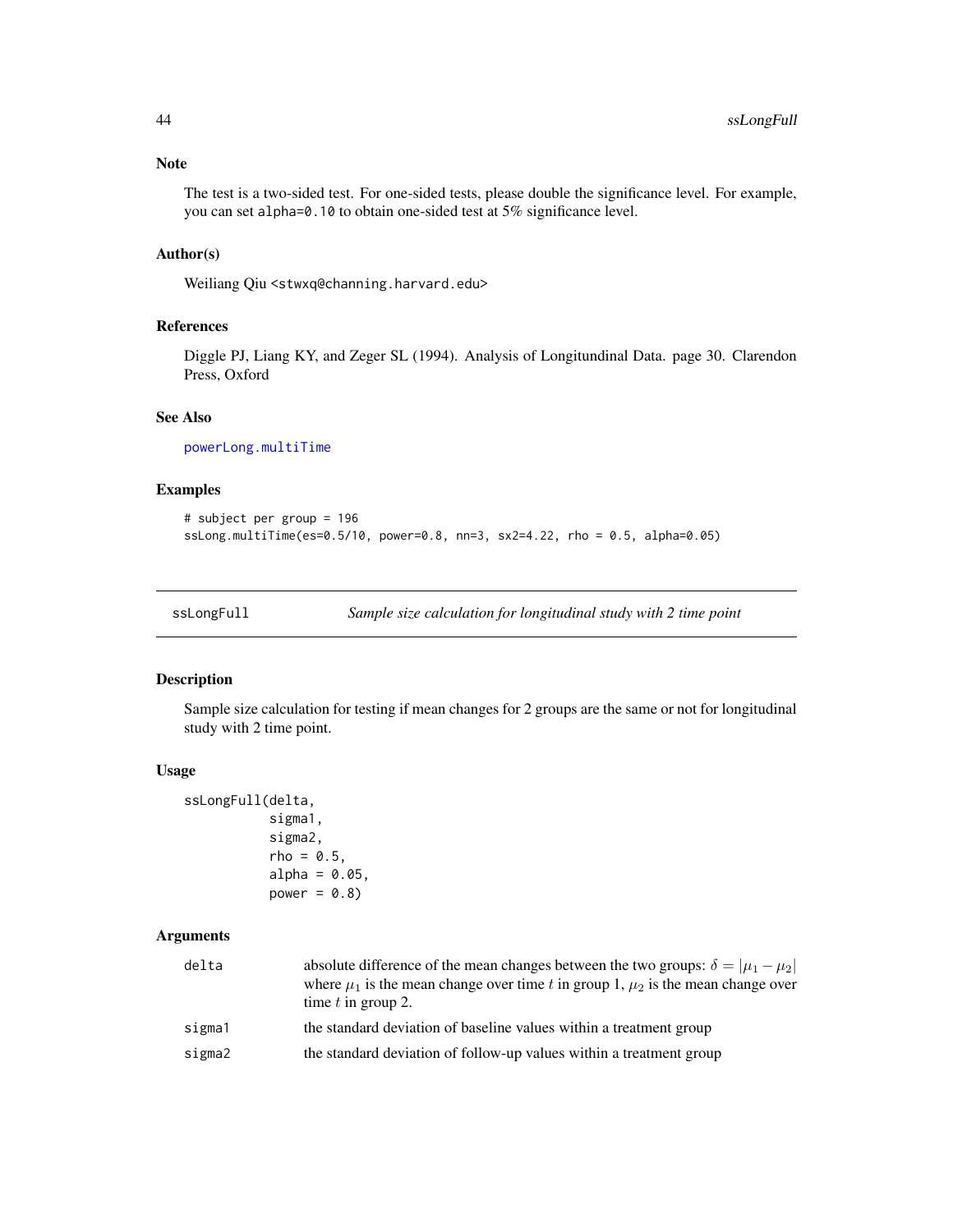<span id="page-44-0"></span>

| rho   | correlation coefficient between baseline and follow-up values within a treatment |
|-------|----------------------------------------------------------------------------------|
|       | group.                                                                           |
| alpha | Type I error rate                                                                |
| power | power for testing for difference of mean changes.                                |

# Details

The sample size formula is based on Equation 8.30 on page 335 of Rosner (2006).

$$
n = \frac{2\sigma_d^2 (Z_{1-\alpha/2} + Z_{power})^2}{\delta^2}
$$

where  $\sigma_d = \sigma_1^2 + \sigma_2^2 - 2\rho\sigma_1\sigma_2$ ,  $\delta = |\mu_1 - \mu_2|$ ,  $\mu_1$  is the mean change over time t in group 1,  $\mu_2$  is the mean change over time t in group 2,  $\sigma_1^2$  is the variance of baseline values within a treatment group,  $\sigma_2^2$  is the variance of follow-up values within a treatment group,  $\rho$  is the correlation coefficient between baseline and follow-up values within a treatment group, and  $Z_u$  is the u-th percentile of the standard normal distribution.

We wish to test  $\mu_1 = \mu_2$ .

# Value

required sample size per group

# Note

The test is a two-sided test. For one-sided tests, please double the significance level. For example, you can set alpha=0.10 to obtain one-sided test at 5% significance level.

#### Author(s)

Weiliang Qiu <stwxq@channing.harvard.edu>

# References

Rosner, B. *Fundamentals of Biostatistics*. Sixth edition. Thomson Brooks/Cole. 2006.

#### See Also

[ssLong](#page-40-1), [powerLong](#page-17-1), [powerLongFull](#page-20-1).

```
# Example 8.33 on page 336 of Rosner (2006)
# n=85
ssLongFull(delta=5, sigma1=15, sigma2=15, rho=0.7, alpha=0.05, power=0.8)
```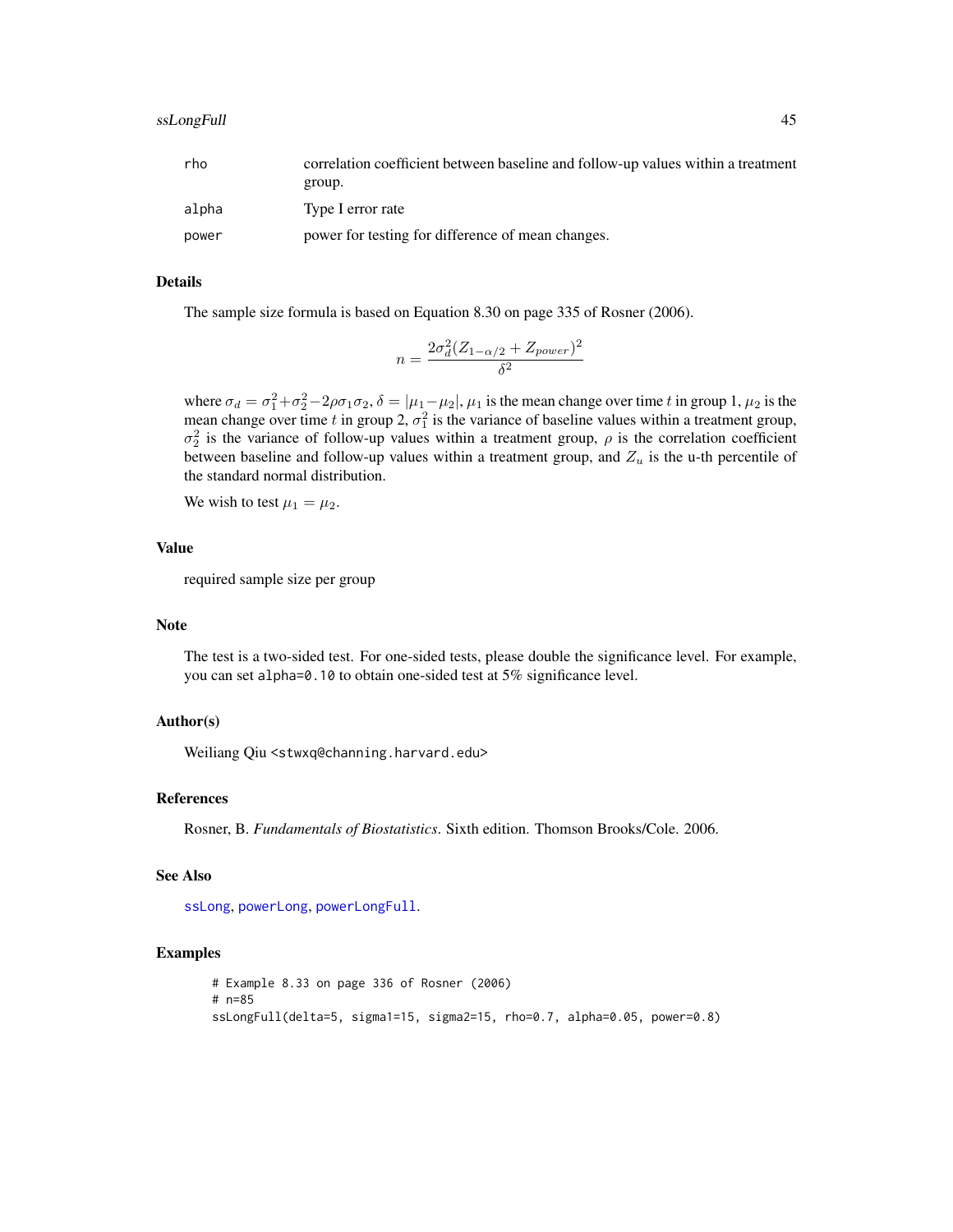<span id="page-45-1"></span><span id="page-45-0"></span>

# Description

Calculate sample size for testing mediation effect based on Sobel's test.

# Usage

```
ssMediation.Sobel(power,
```

```
theta.1a,
lambda.a,
sigma.x,
sigma.m,
sigma.epsilon,
n. lower = 1,n.upper = 1e+30,alpha = 0.05,
verbose = TRUE)
```
# Arguments

| power         | power of the test.                                                                                                                                                                                                                                |
|---------------|---------------------------------------------------------------------------------------------------------------------------------------------------------------------------------------------------------------------------------------------------|
| theta.1a      | regression coefficient for the predictor in the linear regression linking the pre-<br>dictor x to the mediator $m (m_i = \theta_0 + \theta_{1a} x_i + e_i, e_i \sim N(0, \sigma_e^2)).$                                                           |
| lambda.a      | regression coefficient for the mediator in the linear regression linking the pre-<br>dictor x and the mediator m to the outcome $y(y_i = \gamma + \lambda_a m_i + \lambda_2 x_i + \epsilon_i, \epsilon_i \sim$<br>$N(0,\sigma_{\epsilon}^2)$ ).   |
| sigma.x       | standard deviation of the predictor.                                                                                                                                                                                                              |
| sigma.m       | standard deviation of the mediator.                                                                                                                                                                                                               |
| sigma.epsilon | standard deviation of the random error term in the linear regression linking the<br>predictor x and the mediator m to the outcome $y(y_i = \gamma + \lambda_a m_i + \lambda_2 x_i + \epsilon_i, \epsilon_i \sim$<br>$N(0,\sigma_{\epsilon}^2)$ ). |
| n.lower       | lower bound of the sample size.                                                                                                                                                                                                                   |
| n.upper       | upper bound of the sample size.                                                                                                                                                                                                                   |
| alpha         | type I error rate.                                                                                                                                                                                                                                |
| verbose       | logical. TRUE means printing power; FALSE means not printing power.                                                                                                                                                                               |

#### Details

The sample size is for testing the null hypothesis  $\theta_1\lambda = 0$  versus the alternative hypothesis  $\theta_{1a}\lambda_a \neq 0$ 0 for the linear regressions:

$$
m_i = \theta_0 + \theta_{1a} x_i + e_i, e_i \sim N(0, \sigma_e^2)
$$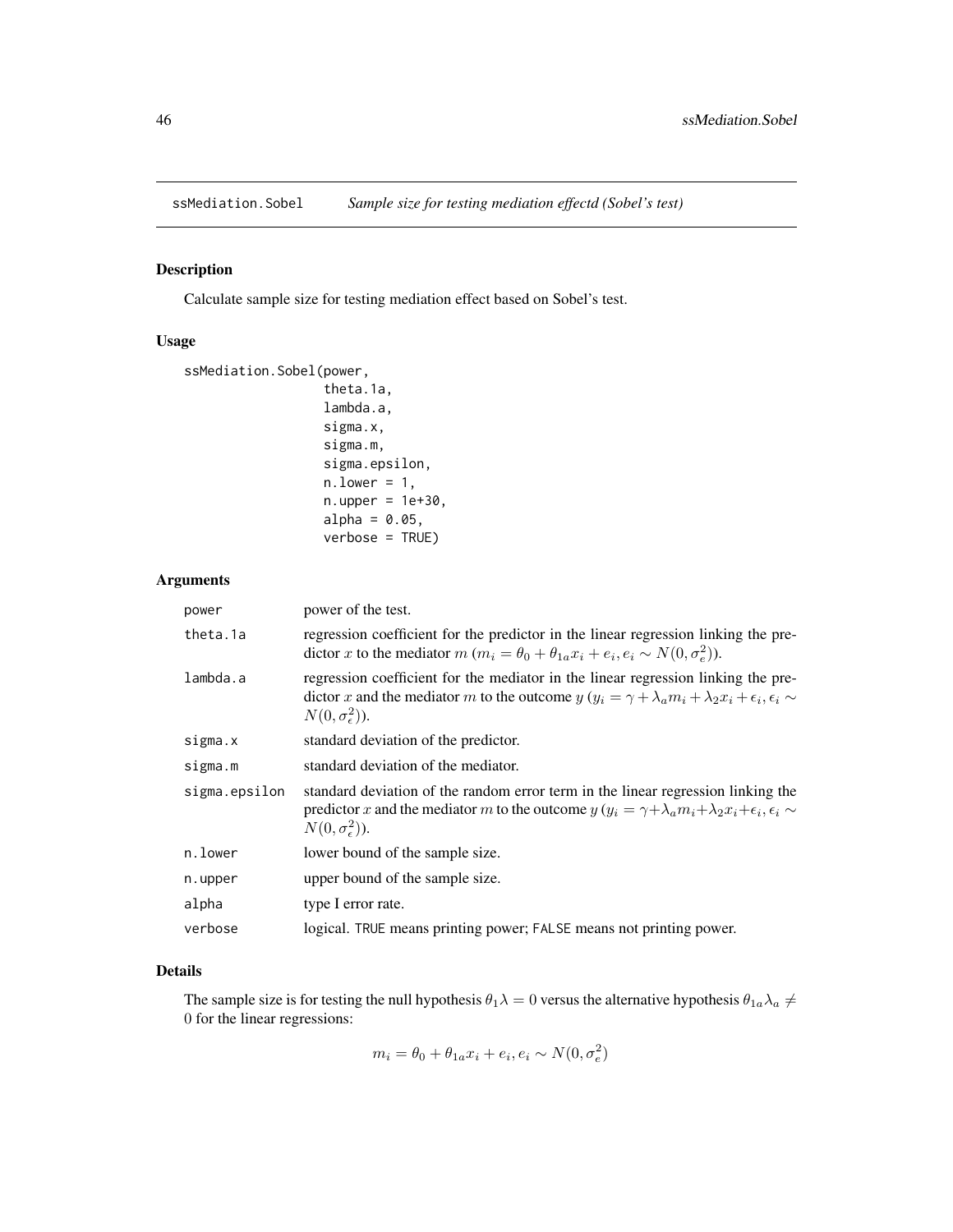<span id="page-46-0"></span>ssMediation.Sobel 47

$$
y_i = \gamma + \lambda_a m_i + \lambda_2 x_i + \epsilon_i, \epsilon_i \sim N(0, \sigma_{\epsilon}^2)
$$

Test statistic is based on Sobel's (1982) test:

$$
Z=\frac{\hat{\theta}_{1a}\hat{\lambda_a}}{\hat{\sigma}_{\theta_{1a}\lambda_a}}
$$

where  $\hat{\sigma}_{\theta_{1a}\lambda_a}$  is the estimated standard deviation of the estimate  $\hat{\theta}_{1a}\hat{\lambda_a}$  using multivariate delta method:

$$
\sigma_{\theta_{1a}\lambda_a} = \sqrt{\theta_{1a}^2 \sigma_{\lambda_a}^2 + \lambda_a^2 \sigma_{\theta_{1a}}^2}
$$

and  $\sigma_{\theta_{1a}}^2 = \frac{\sigma_e^2}{(n\sigma_x^2)}$  is the variance of the estimate  $\hat{\theta}_{1a}$ , and  $\sigma_{\lambda_a}^2 = \frac{\sigma_e^2}{(n\sigma_m^2(1-\rho_{mx}^2))}$  is the variance of the estimate  $\hat{\lambda}_a$ ,  $\sigma_m^2$  is the variance of the mediator  $m_i$ .

From the linear regression  $m_i = \theta_0 + \theta_{1a}x_i + e_i$ , we have the relationship  $\sigma_e^2 = \sigma_m^2(1 - \rho_{mx}^2)$ . Hence, we can simply the variance  $\sigma_{\theta_{1a},\lambda_a}$  to

$$
\sigma_{\theta_{1a}\lambda_a} = \sqrt{\theta_{1a}^2 \frac{\sigma_{\epsilon}^2}{n\sigma_m^2(1-\rho_{mx}^2)} + \lambda_a^2 \frac{\sigma_m^2(1-\rho_{mx}^2)}{n\sigma_x^2}}
$$

Value

n sample size.

res.uniroot results of optimization to find the optimal sample size.

#### Note

The test is a two-sided test. For one-sided tests, please double the significance level. For example, you can set alpha=0.10 to obtain one-sided test at 5% significance level.

# Author(s)

Weiliang Qiu <stwxq@channing.harvard.edu>

#### References

Sobel, M. E. Asymptotic confidence intervals for indirect effects in structural equation models. *Sociological Methodology*. 1982;13:290-312.

#### See Also

[powerMediation.Sobel](#page-22-1), [testMediation.Sobel](#page-55-1)

```
ssMediation.Sobel(power=0.8, theta.1a=0.1701, lambda.a=0.1998,
  sigma.x=0.57, sigma.m=0.61, sigma.epsilon=0.2,
  alpha = 0.05, verbose = TRUE)
```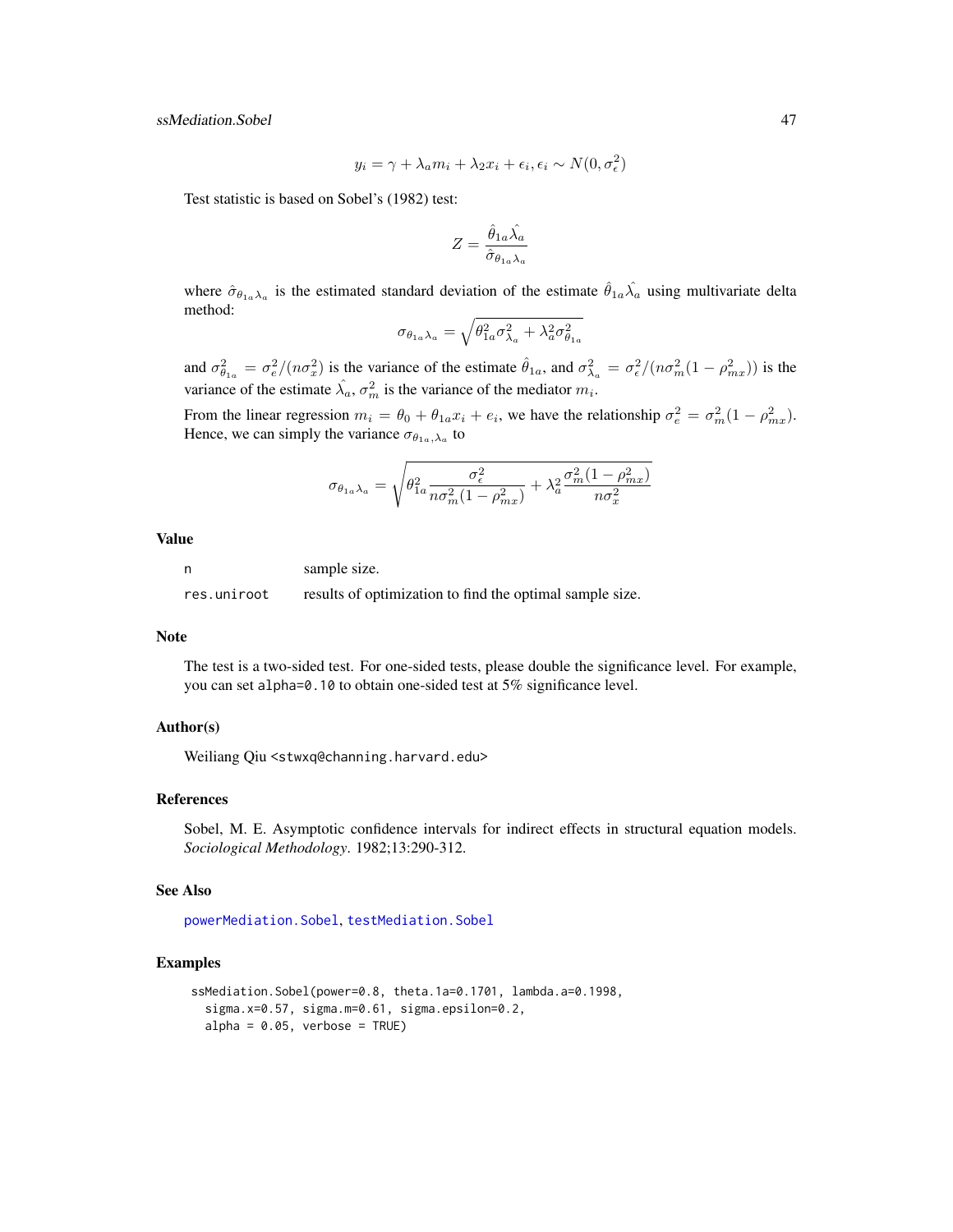<span id="page-47-1"></span><span id="page-47-0"></span>

# Description

Calculate sample size for testing mediation effect in linear regression based on Vittinghoff, Sen and McCulloch's (2009) method.

#### Usage

```
ssMediation.VSMc(power,
                 b2,
                  sigma.m,
                 sigma.e,
                 corr.xm,
                 n. lower = 1,n.upper = 1e+30,
                 alpha = 0.05,
                 verbose = TRUE)
```
# Arguments

| power   | power for testing $b_2 = 0$ for the linear regression $y_i = b0 + b1x_i + b2m_i + \epsilon_i, \epsilon_i \sim$<br>$N(0, \sigma_e^2)$ .                |
|---------|-------------------------------------------------------------------------------------------------------------------------------------------------------|
| b2      | regression coefficient for the mediator m in the linear regression $y_i = b0$ +<br>$b1x_i + b2m_i + \epsilon_i, \epsilon_i \sim N(0, \sigma_e^2)$ .   |
| sigma.m | standard deviation of the mediator.                                                                                                                   |
| sigma.e | standard deviation of the random error term in the linear regression $y_i = b0$ +<br>$b1x_i + b2m_i + \epsilon_i, \epsilon_i \sim N(0, \sigma_e^2)$ . |
| corr.xm | correlation between the predictor x and the mediator $m$ .                                                                                            |
| n.lower | lower bound for the sample size.                                                                                                                      |
| n.upper | upper bound for the sample size.                                                                                                                      |
| alpha   | type I error rate.                                                                                                                                    |
| verbose | logical. TRUE means printing sample size; FALSE means not printing sample<br>size.                                                                    |

# Details

The test is for testing the null hypothesis  $b_2 = 0$  versus the alternative hypothesis  $b_2 \neq 0$  for the linear regressions:

$$
y_i = b_0 + b_1 x_i + b_2 m_i + \epsilon_i, \epsilon_i \sim N(0, \sigma_e^2)
$$

Vittinghoff et al. (2009) showed that for the above linear regression, testing the mediation effect is equivalent to testing the null hypothesis  $H_0 : b_2 = 0$  versus the alternative hypothesis  $H_a : b_2 \neq 0$ .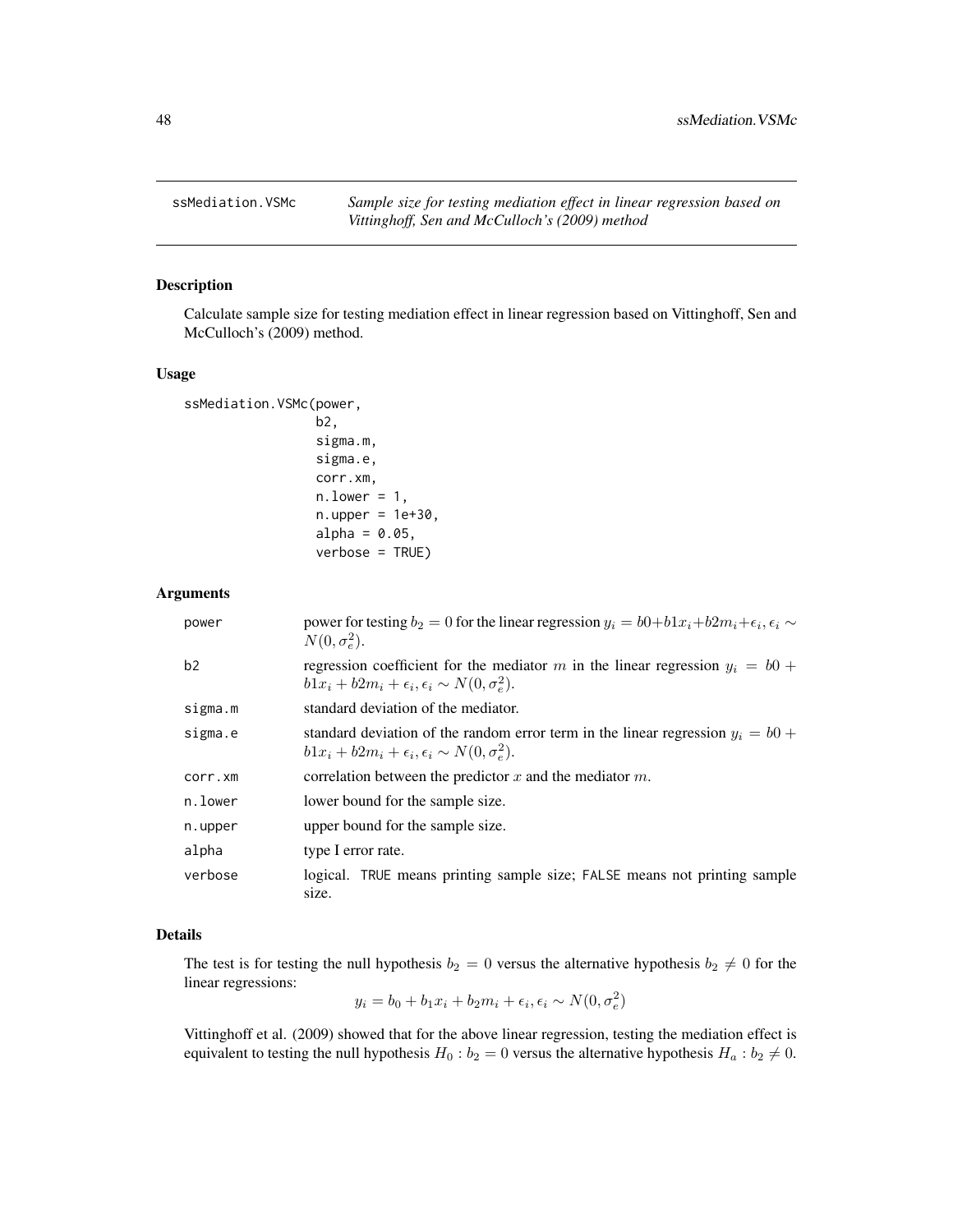<span id="page-48-0"></span>ssMediation. VSMc 49

The full model is

$$
y_i = b_0 + b_1 x_i + b_2 m_i + \epsilon_i, \epsilon_i \sim N(0, \sigma_e^2)
$$

The reduced model is

$$
y_i = b_0 + b_1 x_i + \epsilon_i, \epsilon_i \sim N(0, \sigma_e^2)
$$

Vittinghoff et al. (2009) mentioned that if confounders need to be included in both the full and reduced models, the sample size/power calculation formula could be accommodated by redefining corr.xm as the multiple correlation of the mediator with the confounders as well as the predictor.

#### Value

|             | sample size.                                             |
|-------------|----------------------------------------------------------|
| res.uniroot | results of optimization to find the optimal sample size. |

# Note

The test is a two-sided test. For one-sided tests, please double the significance level. For example, you can set alpha=0.10 to obtain one-sided test at 5% significance level.

#### Author(s)

Weiliang Qiu <stwxq@channing.harvard.edu>

### References

Vittinghoff, E. and Sen, S. and McCulloch, C.E.. Sample size calculations for evaluating mediation. *Statistics In Medicine*. 2009;28:541-557.

#### See Also

[minEffect.VSMc](#page-3-1), [powerMediation.VSMc](#page-24-1)

# Examples

# example in section 3 (page 544) of Vittinghoff et al. (2009). # n=863 ssMediation.VSMc(power =  $0.80$ , b2 =  $0.1$ , sigma.m = 1, sigma.e = 1,  $corr.xml = 0.3$ , alpha = 0.05, verbose = TRUE)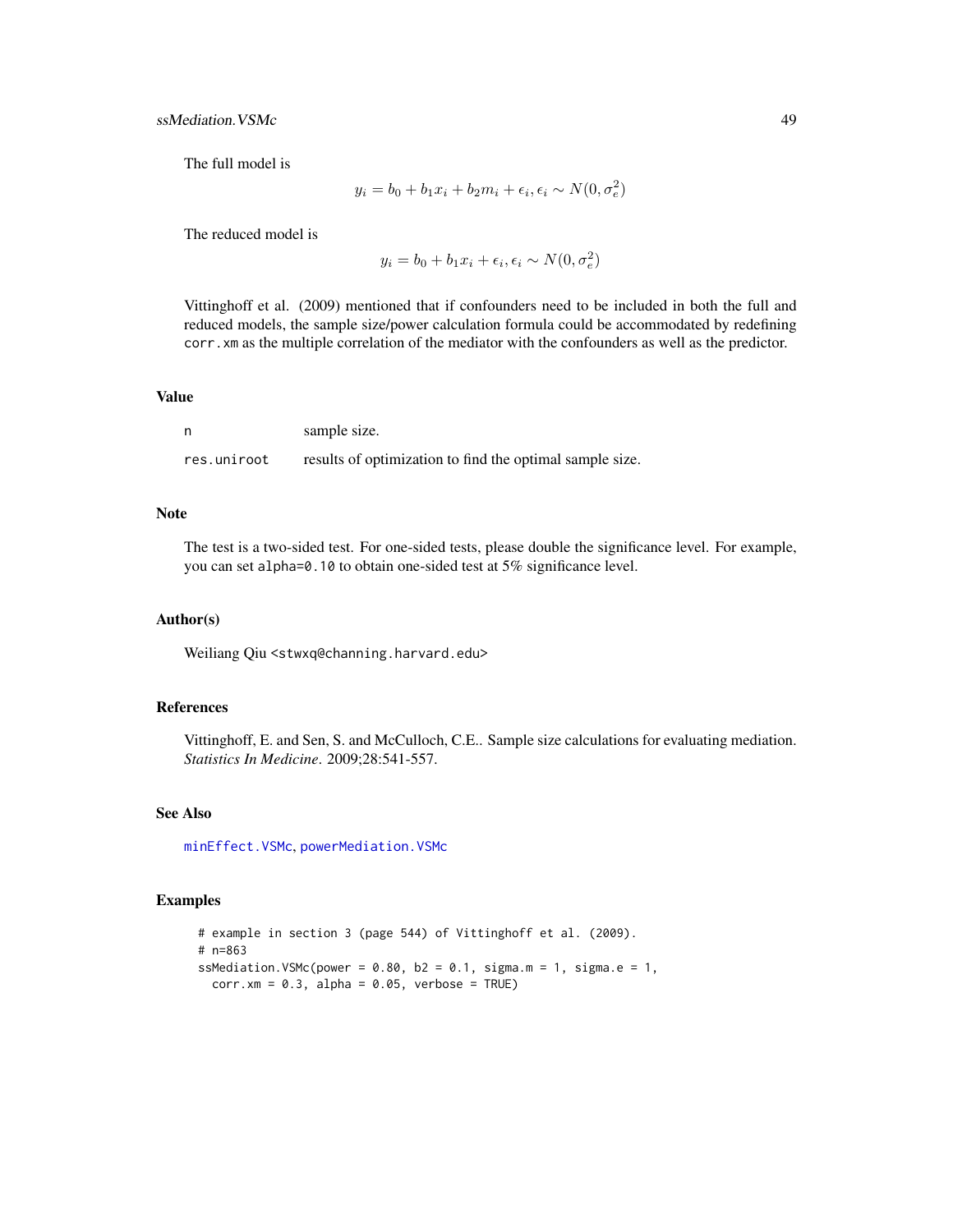<span id="page-49-1"></span><span id="page-49-0"></span>

# Description

Calculate sample size for testing mediation effect in cox regression based on Vittinghoff, Sen and McCulloch's (2009) method.

# Usage

```
ssMediation.VSMc.cox(power,
                     b2,
                     sigma.m,
                     psi,
                     corr.xm,
                     n. lower = 1,n.upper = 1e+30,alpha = 0.05,
                     verbose=TRUE)
```
# Arguments

| power          | power for testing $b_2 = 0$ for the cox regression $\log(\lambda) = \log(\lambda_0) + b1x_i + b2m_i$ ,<br>where $\lambda$ is the hazard function and $\lambda_0$ is the baseline hazard function.                     |
|----------------|-----------------------------------------------------------------------------------------------------------------------------------------------------------------------------------------------------------------------|
| b <sub>2</sub> | regression coefficient for the mediator m in the cox regression $\log(\lambda) = \log(\lambda_0) +$<br>$b1x_i + b2m_i$ , where $\lambda$ is the hazard function and $\lambda_0$ is the baseline hazard func-<br>tion. |
| sigma.m        | standard deviation of the mediator.                                                                                                                                                                                   |
| psi            | the probability that an observation is uncensored, so that the number of event<br>$d = n * psi$ , where <i>n</i> is the sample size.                                                                                  |
| corr.xm        | correlation between the predictor x and the mediator $m$ .                                                                                                                                                            |
| n.lower        | lower bound for the sample size.                                                                                                                                                                                      |
| n.upper        | upper bound for the sample size.                                                                                                                                                                                      |
| alpha          | type I error rate.                                                                                                                                                                                                    |
| verbose        | logical. TRUE means printing sample size; FALSE means not printing sample<br>size.                                                                                                                                    |

# Details

The test is for testing the null hypothesis  $b_2 = 0$  versus the alternative hypothesis  $b_2 \neq 0$  for the cox regressions:

$$
\log(\lambda) = \log(\lambda_0) + b1x_i + b2m_i
$$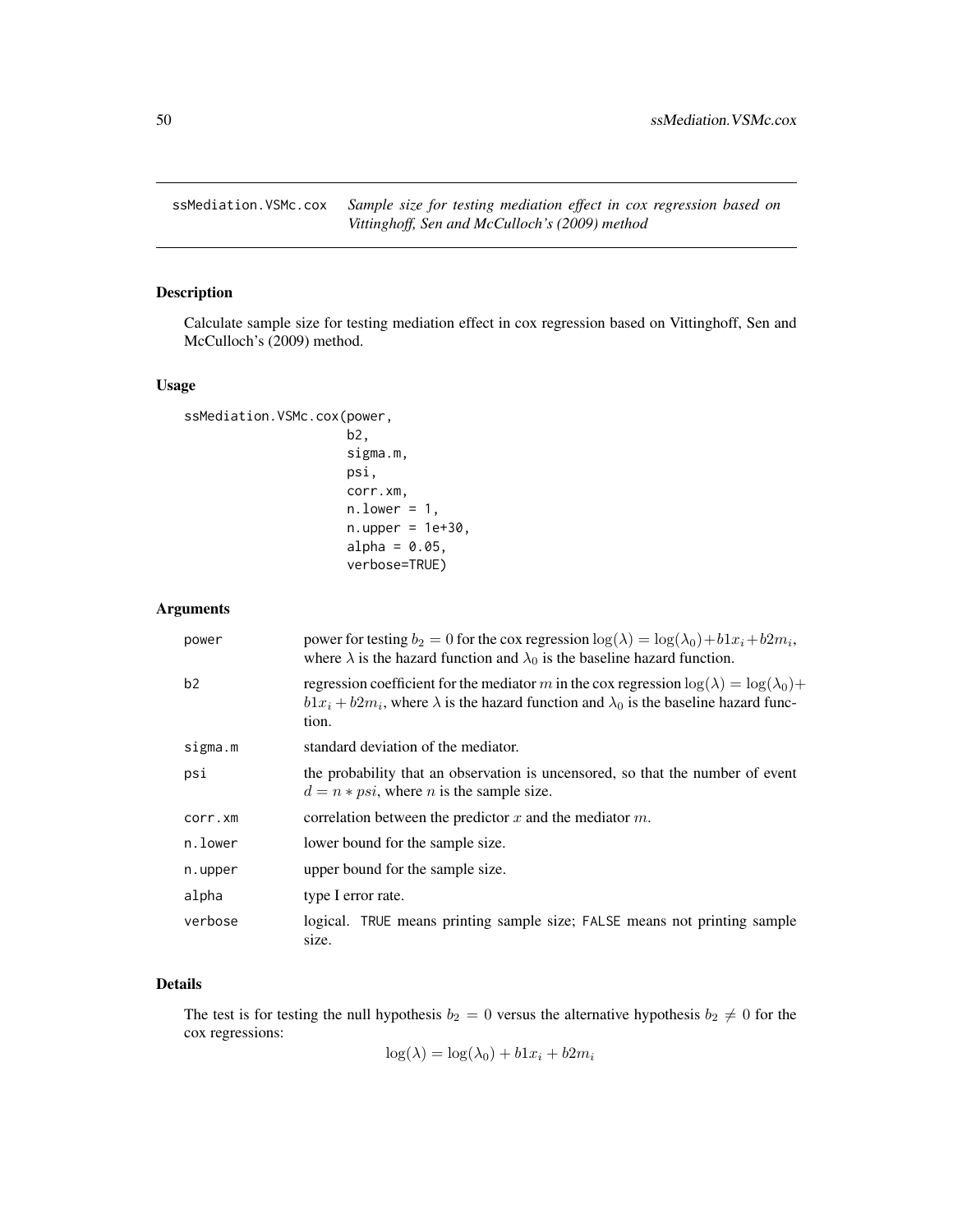<span id="page-50-0"></span>Vittinghoff et al. (2009) showed that for the above cox regression, testing the mediation effect is equivalent to testing the null hypothesis  $H_0 : b_2 = 0$  versus the alternative hypothesis  $H_a : b_2 \neq 0$ .

The full model is

$$
\log(\lambda) = \log(\lambda_0) + b_1 x_i + b_2 m_i
$$

The reduced model is

 $\log(\lambda) = \log(\lambda_0) + b_1 x_i$ 

Vittinghoff et al. (2009) mentioned that if confounders need to be included in both the full and reduced models, the sample size/power calculation formula could be accommodated by redefining corr.xm as the multiple correlation of the mediator with the confounders as well as the predictor.

#### Value

| n           | sample size.                                             |
|-------------|----------------------------------------------------------|
| res.uniroot | results of optimization to find the optimal sample size. |

#### **Note**

The test is a two-sided test. For one-sided tests, please double the significance level. For example, you can set alpha=0.10 to obtain one-sided test at 5% significance level.

# Author(s)

Weiliang Qiu <stwxq@channing.harvard.edu>

#### References

Vittinghoff, E. and Sen, S. and McCulloch, C.E.. Sample size calculations for evaluating mediation. *Statistics In Medicine*. 2009;28:541-557.

# See Also

[minEffect.VSMc.cox](#page-4-1), [powerMediation.VSMc.cox](#page-25-1)

```
# example in section 6 (page 547) of Vittinghoff et al. (2009).
# n = 1399
ssMediation.VSMc.cox(power = 0.7999916, b2 = log(1.5),
  sigma.m = sqrt(0.25 \times (1 - 0.25)), psi = 0.2, corr.xm = 0.3,
  alpha = 0.05, verbose = TRUE)
```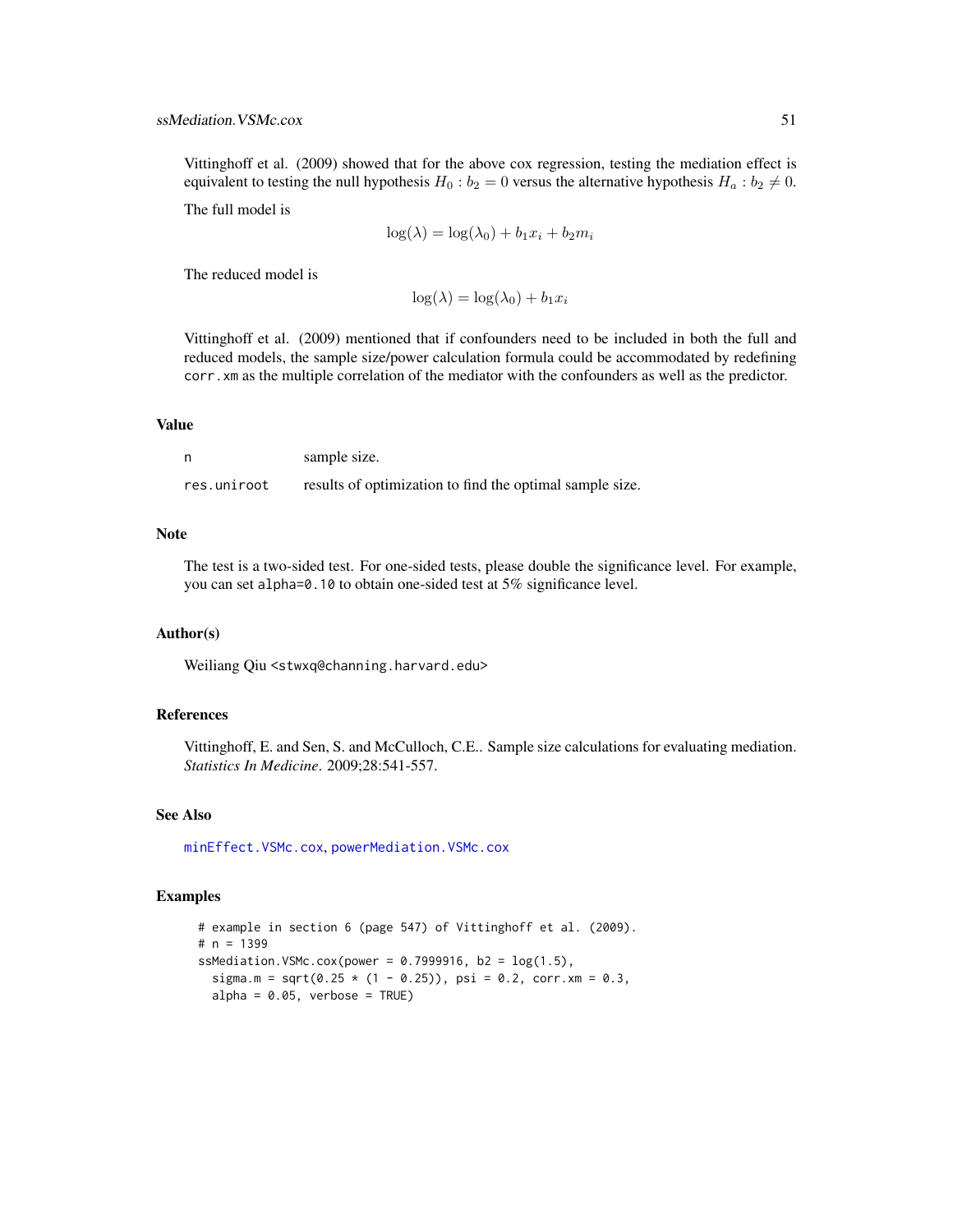<span id="page-51-1"></span><span id="page-51-0"></span>ssMediation.VSMc.logistic

*Sample size for testing mediation effect in logistic regression based on Vittinghoff, Sen and McCulloch's (2009) method*

# Description

Calculate sample size for testing mediation effect in logistic regression based on Vittinghoff, Sen and McCulloch's (2009) method.

#### Usage

```
ssMediation.VSMc.logistic(power,
```

```
b2,
sigma.m,
p,
corr.xm,
n. lower = 1,
n.upper = 1e+30,alpha = 0.05,
verbose = TRUE)
```
#### Arguments

| power   | power for testing $b_2 = 0$ for the logistic regression $\log(p_i/(1 - p_i)) = b_0 +$<br>$b1x_i + b2m_i.$             |
|---------|-----------------------------------------------------------------------------------------------------------------------|
| b2      | regression coefficient for the mediator m in the logistic regression $\log(p_i/(1 -$<br>$(p_i) = b0 + b1x_i + b2m_i.$ |
| sigma.m | standard deviation of the mediator.                                                                                   |
| p       | the marginal prevalence of the outcome.                                                                               |
| corr.xm | correlation between the predictor $x$ and the mediator $m$ .                                                          |
| n.lower | lower bound for the sample size.                                                                                      |
| n.upper | upper bound for the sample size.                                                                                      |
| alpha   | type I error rate.                                                                                                    |
| verbose | logical. TRUE means printing sample size; FALSE means not printing sample<br>size.                                    |

# Details

The test is for testing the null hypothesis  $b_2 = 0$  versus the alternative hypothesis  $b_2 \neq 0$  for the logistic regressions:

$$
\log(p_i/(1-p_i)) = b_0 + b_1 x_i + b_2 m_i
$$

Vittinghoff et al. (2009) showed that for the above logistic regression, testing the mediation effect is equivalent to testing the null hypothesis  $H_0 : b_2 = 0$  versus the alternative hypothesis  $H_a : b_2 \neq 0$ .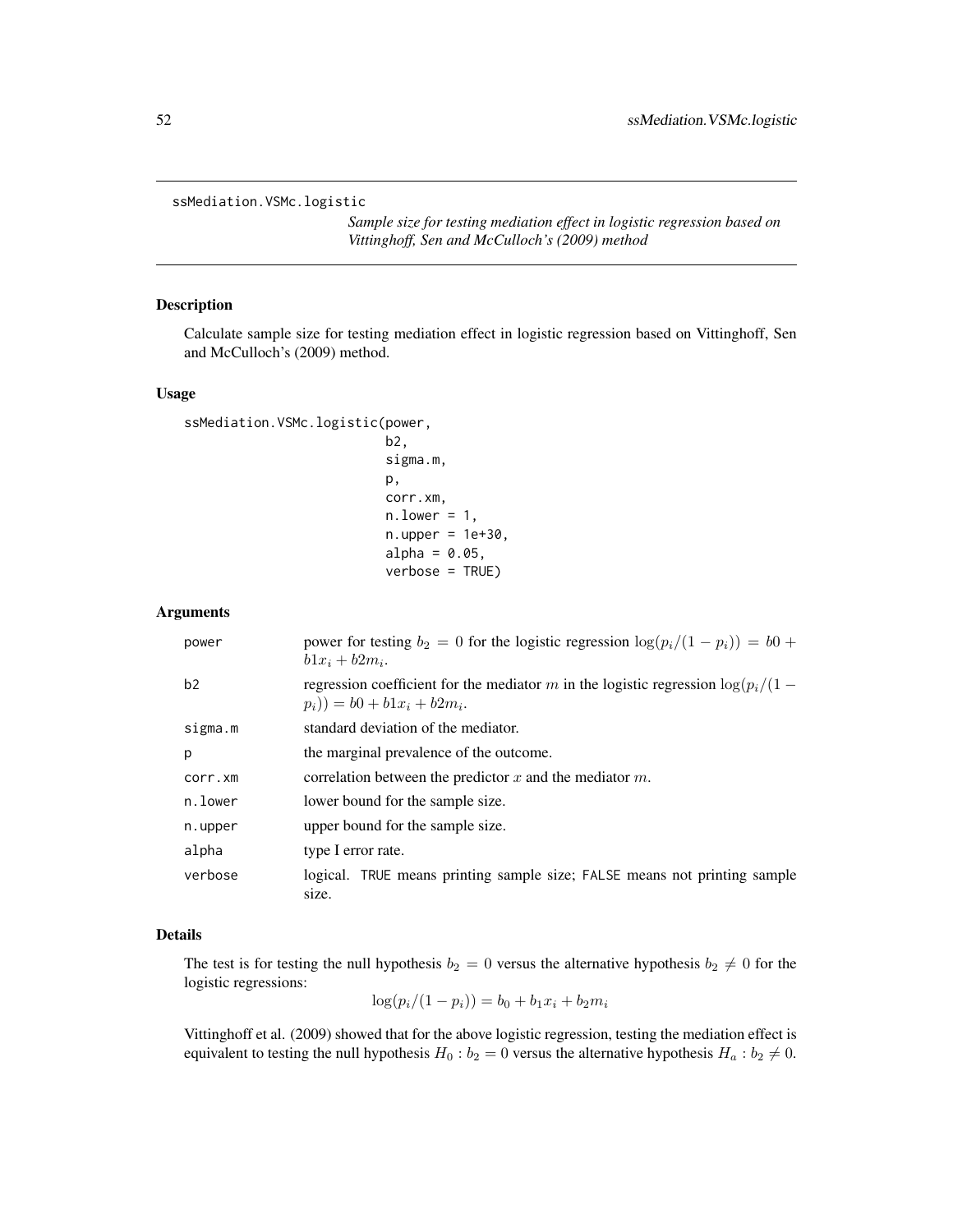<span id="page-52-0"></span>The full model is

$$
\log(p_i/(1-p_i)) = b_0 + b_1 x_i + b_2 m_i
$$

The reduced model is

$$
\log(p_i/(1-p_i)) = b_0 + b_1 x_i
$$

Vittinghoff et al. (2009) mentioned that if confounders need to be included in both the full and reduced models, the sample size/power calculation formula could be accommodated by redefining corr.xm as the multiple correlation of the mediator with the confounders as well as the predictor.

#### Value

|             | sample size.                                             |
|-------------|----------------------------------------------------------|
| res.uniroot | results of optimization to find the optimal sample size. |

# Note

The test is a two-sided test. For one-sided tests, please double the significance level. For example, you can set alpha=0.10 to obtain one-sided test at 5% significance level.

#### Author(s)

Weiliang Qiu <stwxq@channing.harvard.edu>

#### References

Vittinghoff, E. and Sen, S. and McCulloch, C.E.. Sample size calculations for evaluating mediation. *Statistics In Medicine*. 2009;28:541-557.

#### See Also

[minEffect.VSMc.logistic](#page-6-1), [powerMediation.VSMc.logistic](#page-27-1)

```
# example in section 4 (page 545) of Vittinghoff et al. (2009).
# n=255
```

```
ssMediation.VSMc.logistic(power = 0.80, b2 = log(1.5), sigma.m = 1, p = 0.5,
 corr.xml = 0.5, alpha = 0.05, verbose = TRUE)
```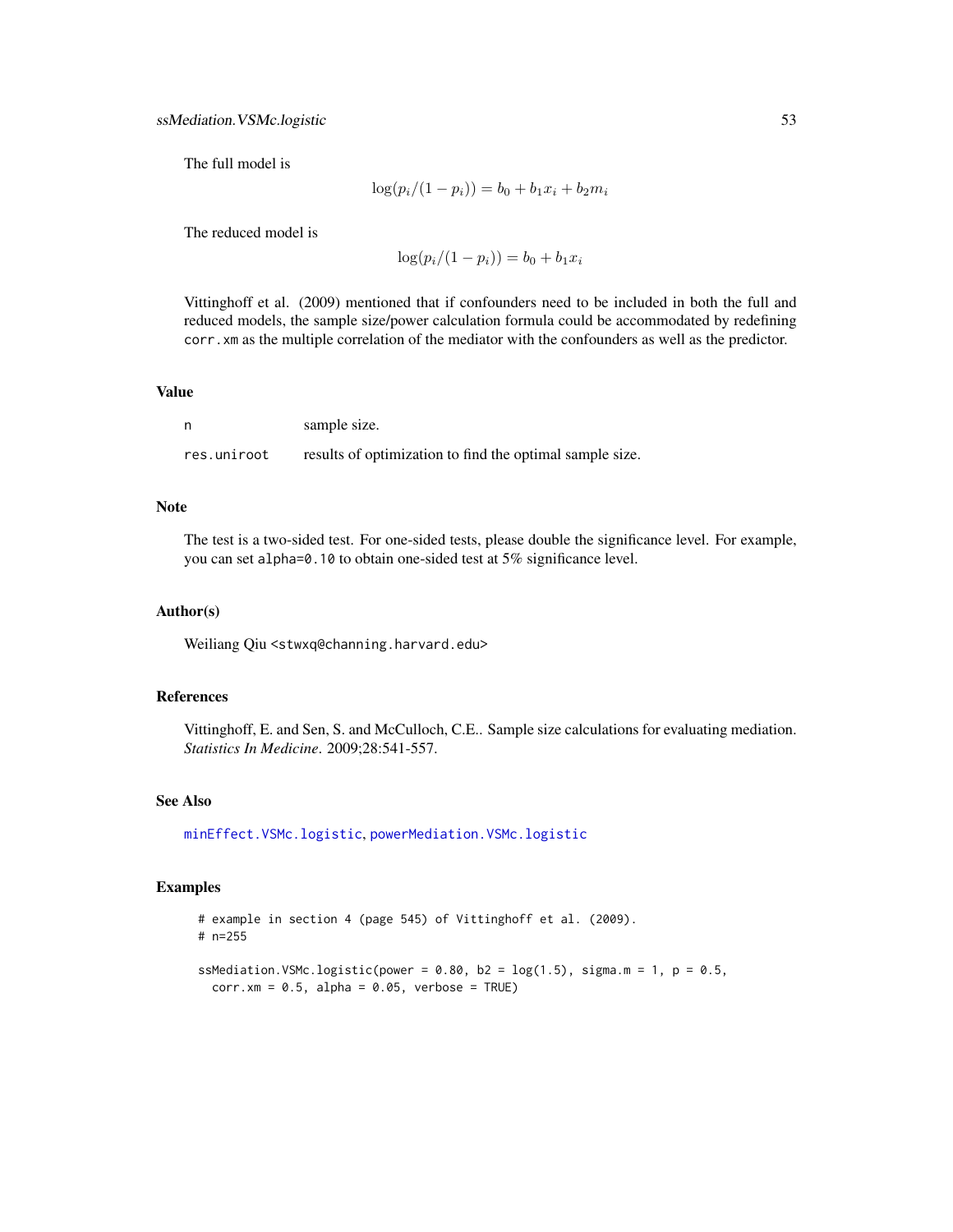<span id="page-53-1"></span><span id="page-53-0"></span>ssMediation.VSMc.poisson

*Sample size for testing mediation effect in poisson regression based on Vittinghoff, Sen and McCulloch's (2009) method*

#### Description

Calculate sample size for testing mediation effect in poisson regression based on Vittinghoff, Sen and McCulloch's (2009) method.

#### Usage

```
ssMediation.VSMc.poisson(power,
```

```
b2,
sigma.m,
EY,
corr.xm,
n. lower = 1,
n.upper = 1e+30,alpha = 0.05,
verbose = TRUE)
```
#### Arguments

| power   | power for testing $b_2 = 0$ for the poisson regression $\log(E(Y_i)) = b_0 + b_1x_i +$<br>$b2m_i$ .          |
|---------|--------------------------------------------------------------------------------------------------------------|
| b2      | regression coefficient for the mediator m in the poisson regression $log(E(Y_i))$ =<br>$b0 + b1x_i + b2m_i.$ |
| sigma.m | standard deviation of the mediator.                                                                          |
| EY      | the marginal mean of the outcome.                                                                            |
| corr.xm | correlation between the predictor x and the mediator $m$ .                                                   |
| n.lower | lower bound for the sample size.                                                                             |
| n.upper | upper bound for the sample size.                                                                             |
| alpha   | type I error rate.                                                                                           |
| verbose | logical. TRUE means printing sample size; FALSE means not printing sample<br>size.                           |

# Details

The test is for testing the null hypothesis  $b_2 = 0$  versus the alternative hypothesis  $b_2 \neq 0$  for the poisson regressions:

 $log(E(Y_i)) = b_0 + b_1x_i + b_2m_i$ 

Vittinghoff et al. (2009) showed that for the above poisson regression, testing the mediation effect is equivalent to testing the null hypothesis  $H_0 : b_2 = 0$  versus the alternative hypothesis  $H_a : b_2 \neq 0$ .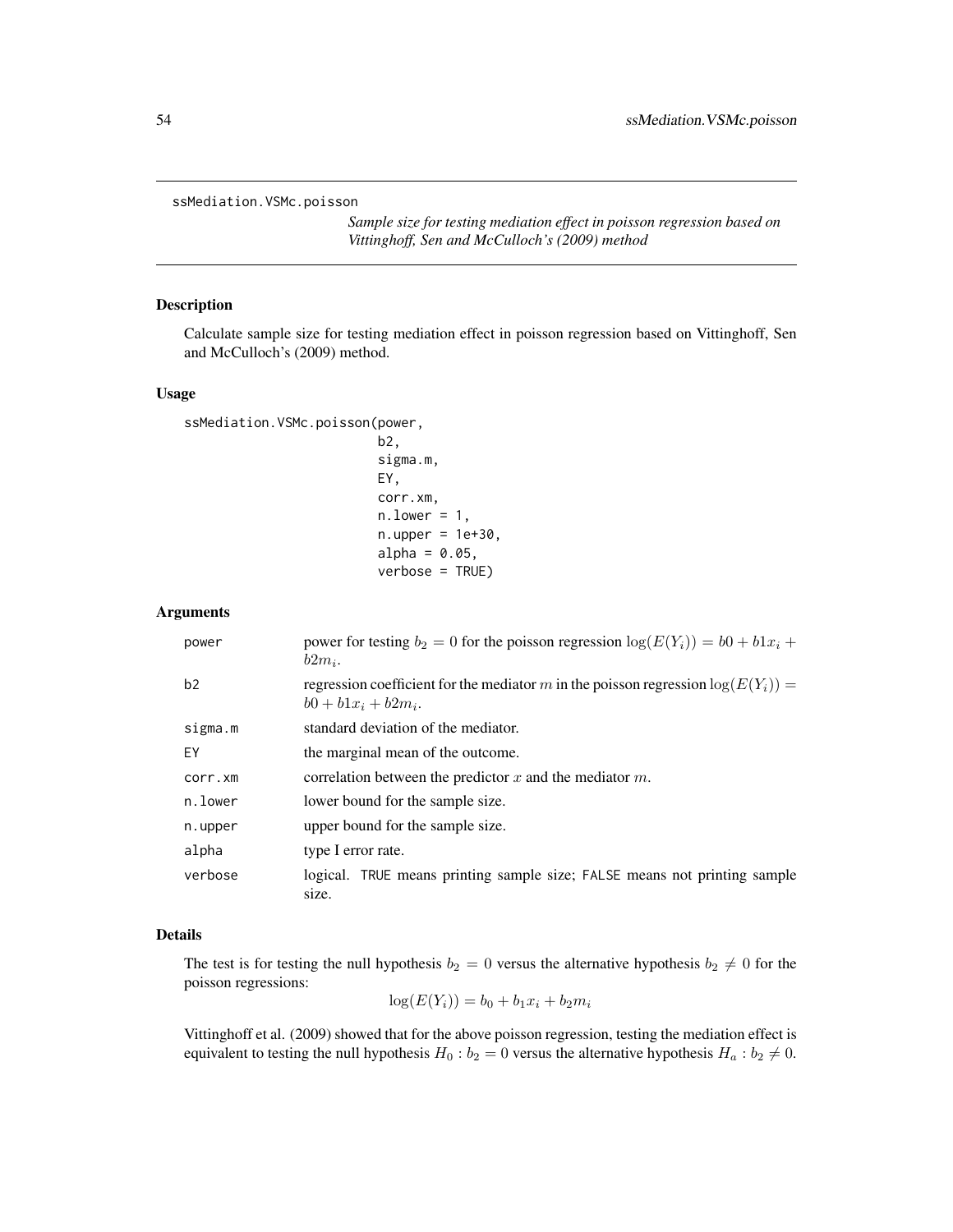<span id="page-54-0"></span>The full model is

$$
log(E(Y_i)) = b_0 + b_1 x_i + b_2 m_i
$$

The reduced model is

 $log(E(Y_i)) = b_0 + b_1x_i$ 

Vittinghoff et al. (2009) mentioned that if confounders need to be included in both the full and reduced models, the sample size/power calculation formula could be accommodated by redefining corr.xm as the multiple correlation of the mediator with the confounders as well as the predictor.

#### Value

|             | sample size.                                             |
|-------------|----------------------------------------------------------|
| res.uniroot | results of optimization to find the optimal sample size. |

# Note

The test is a two-sided test. For one-sided tests, please double the significance level. For example, you can set alpha=0.10 to obtain one-sided test at 5% significance level.

#### Author(s)

Weiliang Qiu <stwxq@channing.harvard.edu>

#### References

Vittinghoff, E. and Sen, S. and McCulloch, C.E.. Sample size calculations for evaluating mediation. *Statistics In Medicine*. 2009;28:541-557.

#### See Also

[minEffect.VSMc.poisson](#page-8-1), [powerMediation.VSMc.poisson](#page-29-1)

```
# example in section 5 (page 546) of Vittinghoff et al. (2009).
# n = 1239
ssMediation.VSMc.poisson(power = 0.7998578, b2 = log(1.35),
  sigma.m = sqrt(0.25 * (1 - 0.25)), EY = 0.5, corr.xm = 0.5,
  alpha = 0.05, verbose = TRUE)
```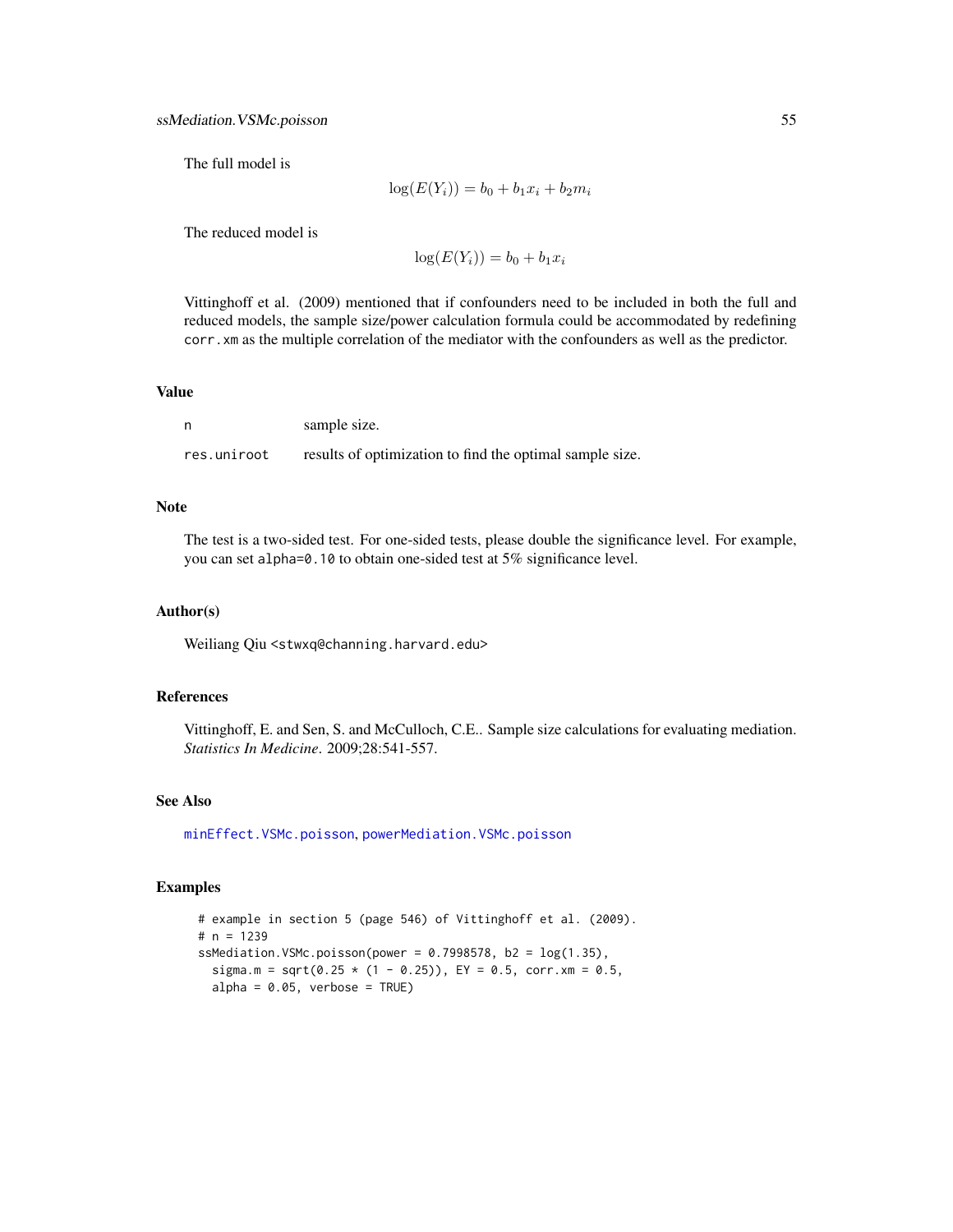<span id="page-55-1"></span><span id="page-55-0"></span>testMediation.Sobel *P-value and confidence interval for testing mediation effect (Sobel's test)*

#### Description

Calculate p-value and confidence interval for testing mediation effect based on Sobel's test.

#### Usage

```
testMediation.Sobel(theta.1.hat,
                    lambda.hat,
                    sigma.theta1,
                    sigma.lambda,
                    alpha = 0.05
```
# Arguments

| theta.1.hat  | estimated regression coefficient for the predictor in the linear regression linking<br>the predictor x to the mediator $m (m_i = \theta_0 + \theta_1 x_i + e_i, e_i \sim N(0, \sigma_e^2)).$                                                          |
|--------------|-------------------------------------------------------------------------------------------------------------------------------------------------------------------------------------------------------------------------------------------------------|
| lambda.hat   | estimated regression coefficient for the mediator in the linear regression linking<br>the predictor x and the mediator m to the outcome $y(y_i = \gamma + \lambda m_i + \lambda_2 x_i +$<br>$\epsilon_i, \epsilon_i \sim N(0, \sigma_{\epsilon}^2)$ . |
| sigma.theta1 | standard deviation of $\hat{\theta}_1$ in the linear regression linking the predictor x to the<br>mediator $m (m_i = \theta_0 + \theta_1 x_i + e_i, e_i \sim N(0, \sigma_e^2)).$                                                                      |
| sigma.lambda | standard deviation of $\hat{\lambda}$ in the linear regression linking the predictor x and the<br>mediator m to the outcome $y (y_i = \gamma + \lambda m_i + \lambda_2 x_i + \epsilon_i, \epsilon_i \sim N(0, \sigma^2))$ .                           |
| alpha        | significance level of a test.                                                                                                                                                                                                                         |

# Details

The test is for testing the null hypothesis  $\theta_1 \lambda = 0$  versus the alternative hypothesis  $\theta_{1a} \lambda_a \neq 0$  for the linear regressions:

$$
m_i = \theta_0 + \theta_1 x_i + e_i, e_i \sim N(0, \sigma_e^2)
$$
  

$$
y_i = \gamma + \lambda m_i + \lambda_2 x_i + \epsilon_i, \epsilon_i \sim N(0, \sigma_e^2)
$$

Test statistic is based on Sobel's (1982) test:

$$
Z=\frac{\hat{\theta}_1\hat{\lambda}}{\hat{\sigma}_{\theta_1\lambda}}
$$

where  $\hat{\sigma}_{\theta_1\lambda}$  is the estimated standard deviation of the estimate  $\hat{\theta}_1\hat{\lambda}$  using multivariate delta method:

$$
\sigma_{\theta_1\lambda} = \sqrt{\theta_1^2 \sigma_\lambda^2 + \lambda^2 \sigma_{\theta_1}^2}
$$

and  $\hat{\sigma}_{\theta_1}$  is the estimated standard deviation of the estimate  $\hat{\theta}_1$ , and  $\hat{\sigma}_\lambda$  is the estimated standard deviation of the estimate  $\hat{\lambda}$ .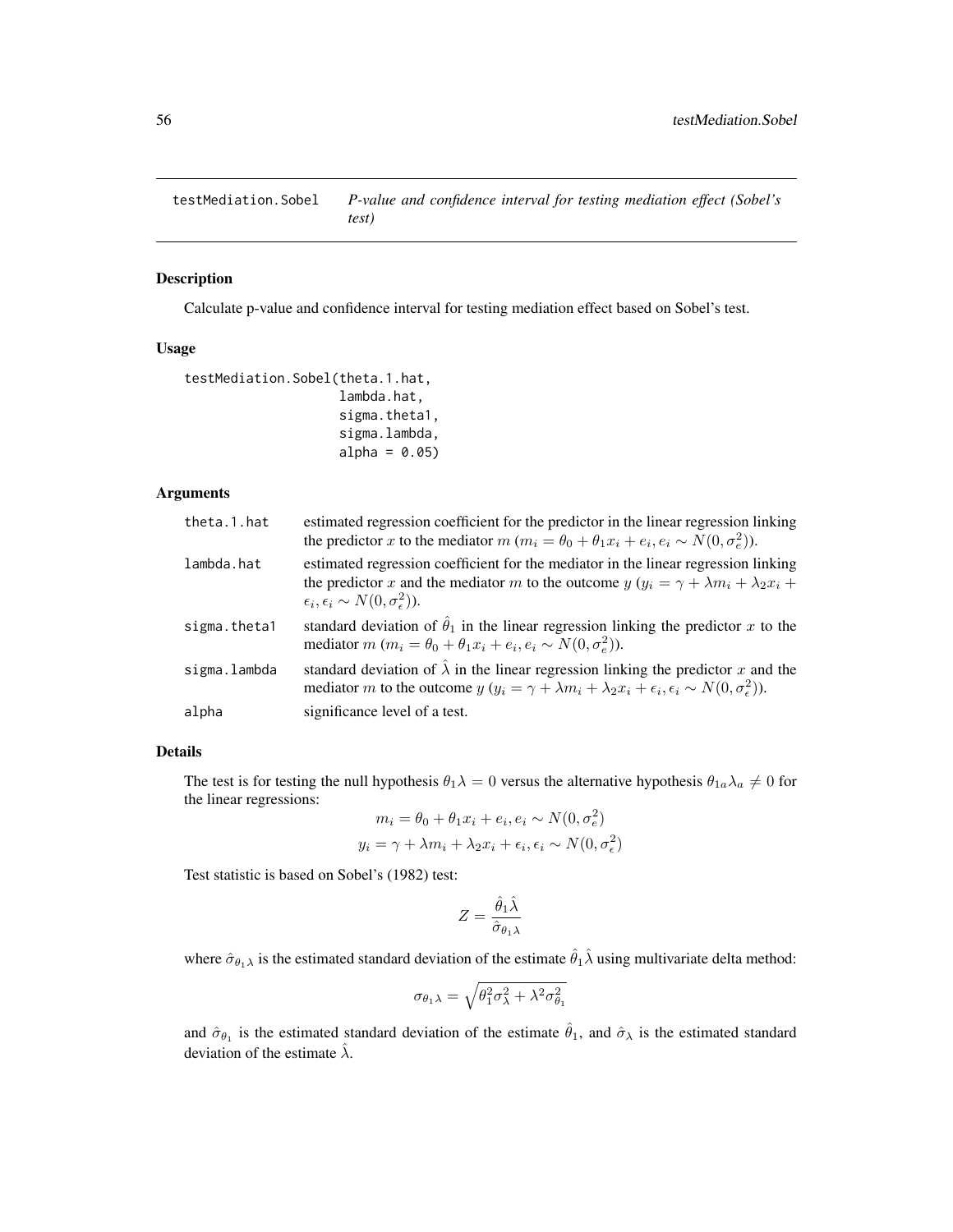# <span id="page-56-0"></span>Value

| pval      | p-value for testing the null hypothesis $\theta_1 \lambda = 0$ versus the alternative hypothesis<br>$\theta_{1a}\lambda_a\neq 0.$ |
|-----------|-----------------------------------------------------------------------------------------------------------------------------------|
| CI.low    | Lower bound of the $100(1 - \alpha)$ % confidence interval for the parameter $\theta_1 \lambda$ .                                 |
| $CI.$ upp | Upper bound of the $100(1 - \alpha)\%$ confidence interval for the parameter $\theta_1 \lambda$ .                                 |

# Note

The test is a two-sided test. For one-sided tests, please double the significance level. For example, you can set alpha=0.10 to obtain one-sided test at 5% significance level.

#### Author(s)

Weiliang Qiu <stwxq@channing.harvard.edu>

# References

Sobel, M. E. Asymptotic confidence intervals for indirect effects in structural equation models. *Sociological Methodology*. 1982;13:290-312.

#### See Also

[powerMediation.Sobel](#page-22-1), [ssMediation.Sobel](#page-45-1)

```
testMediation.Sobel(theta.1.hat=0.1701, lambda.hat=0.1998,
  sigma.theta1=0.01, sigma.lambda=0.02, alpha=0.05)
```